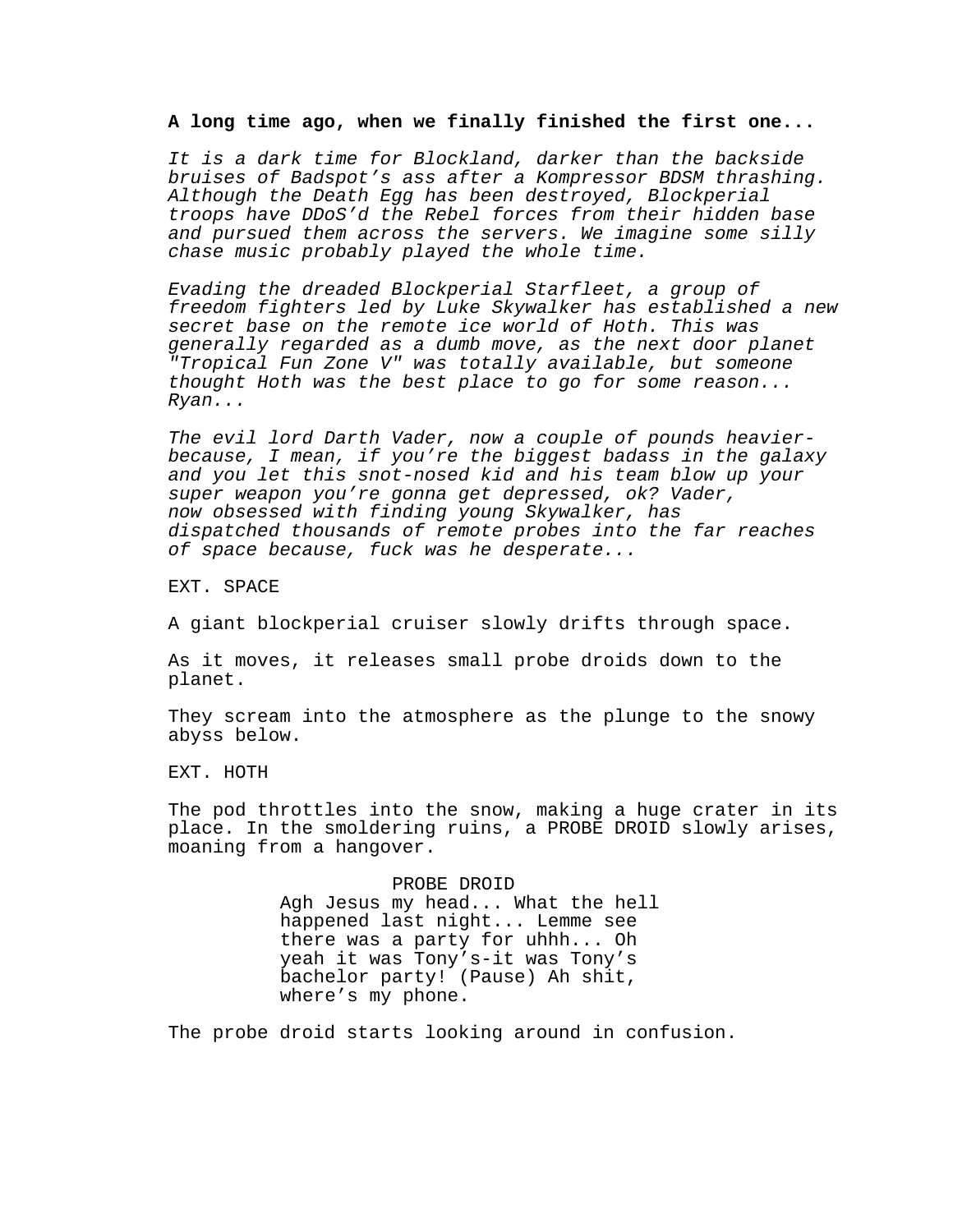He looks around frantically.

PROBE DROID (shouting into the distance) Hello!? Anyone got a phone?!

The Probe Droid starts moving about in search of someone.

PROBE DROID Fuck fuck fuck fuck fuck fuck.

Meanwhile, through the snow swept landscape, a small figure moves along the banks.

It's Luke Skywalker, bundled up for warmth. He rides along on his horse-horse, a creature that is the ton-ton with the head of a blockland default horse. It doesn't actually move its legs, it just bobs along hopping frantically like the default horse.

He stops and speaks into a communication device on his wrist.

> LUKE Han my very best and only friend, come in Han.

INT. REBEL BASE - COZY CABIN

HAN Don't call me that. Go for Han Solo.

EXT. HOTH

LUKE Well, I finished my circle. I didn't pick up any life readings.

INT. REBEL BASE - COZY CABIN

HAN

You did your... circle?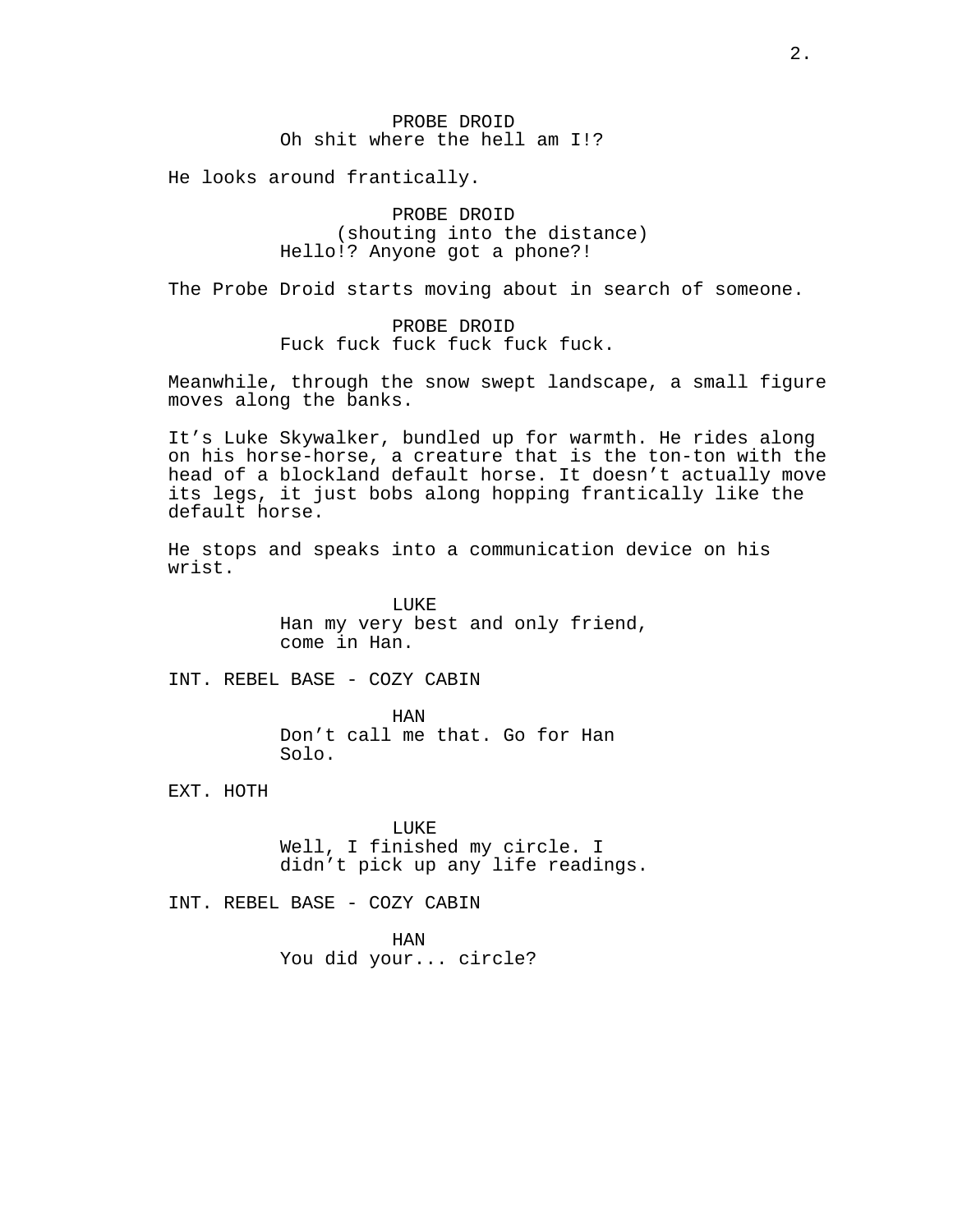EXT. HOTH

LUKE Yeah, you know, I'm out on my circle, sweeping the planet to make sure there isn't any blockperial stuff.

INT. REBEL BASE - COZY CABIN

HAN Wait, we were supposed to actually do that?

EXT. HOTH

LUKE Well, yeah. I mean, it's pretty cold out here, but it's totally worth it.

INT. REBEL BASE - COZY CABIN

HAN Oh. Uhhh, yeah, I finished my circle too, buddy. See you back at base.

He turns and looks at Chewbacca, who has just approached with a tray of hot chocolate.

> HAN Uh, cancel on those hot chocolates, I might have fucked up.

EXT. HOTH

Luke is making his way forward when suddenly his horse-horse shifts under him.

> LUKE Woah, girl. What's wrong?

Suddenly, a streaming meteor makes touchdown nearby with a rumble and explosion.

The crater smolders, from the smoke a small probe droid escapes.

> PROBE DROID Fuck fuck fuck fuck fuck.

It frantically flies away.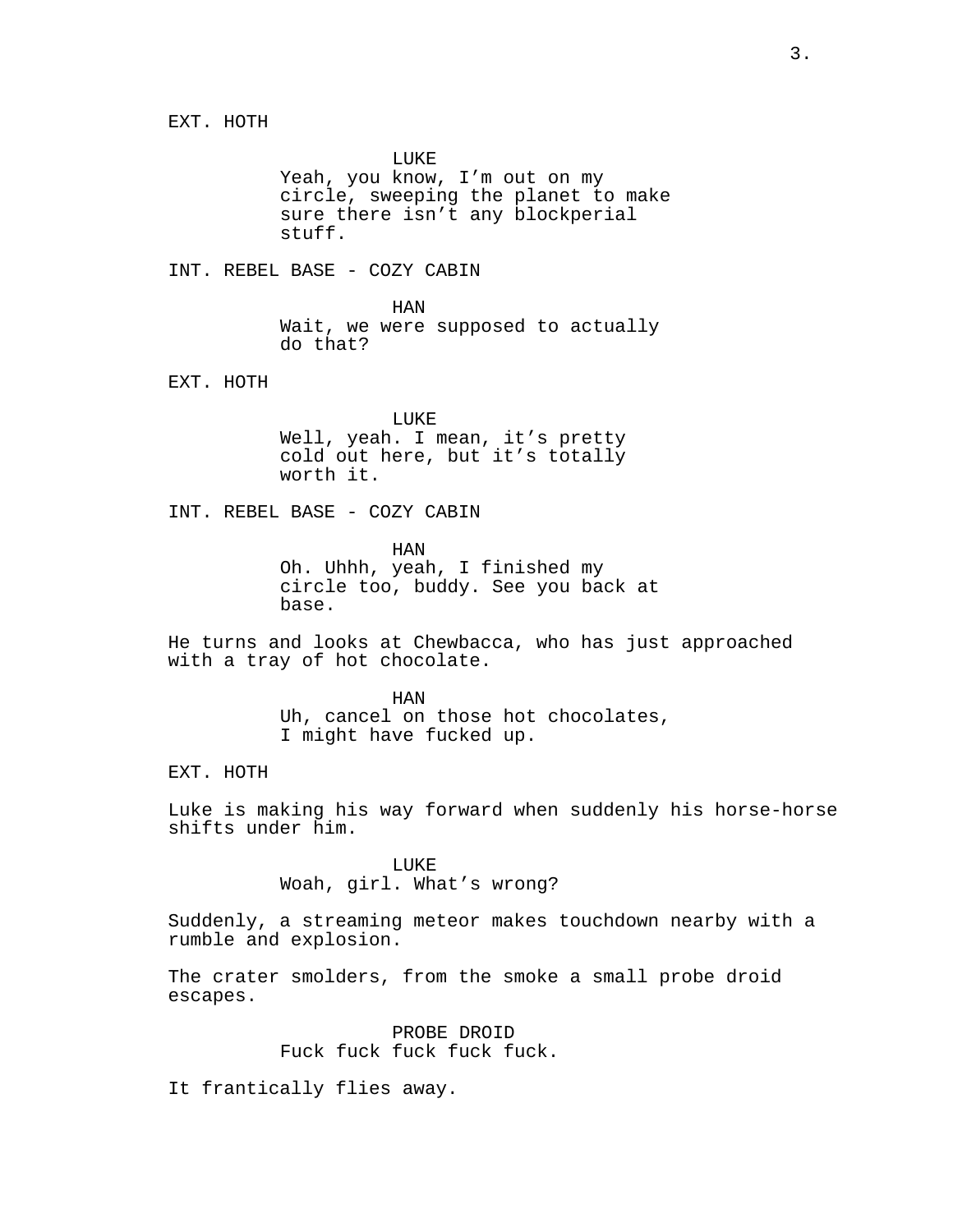Nearby, Luke is looking around.

LUKE Han, come in. I've seen something suspicious.

Luke's Horsehorse shifts around and growls nervously.

LUKE Aww, come on, don't be scared. It's just a meteor. Would you do it for... a Scooby Snack!?

Luke reaches down and begins to grab a box.

Suddenly, a shadow overcomes him. A large wampa arm swipes him from his horse-horse and knocks him to the ground.

INT. REBEL BASE - COZY CABIN

Luke is screaming as he's attacked, and we hear it clearly over the comlink.

We pan over to Han and Chewie, ignorant of Luke's screams, as they each enjoy a warm mug of hot chocolate.

INT. REBEL BASE - COMMAND CENTER

Han makes his way into the command center to "report" his findings. General Rieekan is there waiting.

He's doing something on his computer. Soft moans are heard as he leans closer and closer to the screen.

HAN

General.

RIEEKAN Oh! Oh, Solo! You're- uh, you're back!

He tries desperately to close the windows on his screen but it's too late, Han saw everything. Luckily he only shakes his head and pretends to not have seen it. Rieekan chuckles nervously.

> RIEEKAN (still embarrassed) Eh, report, Solo.

HAN Uh... yeeeaah. Nothing out there, like... no snow monsters... or anything like that...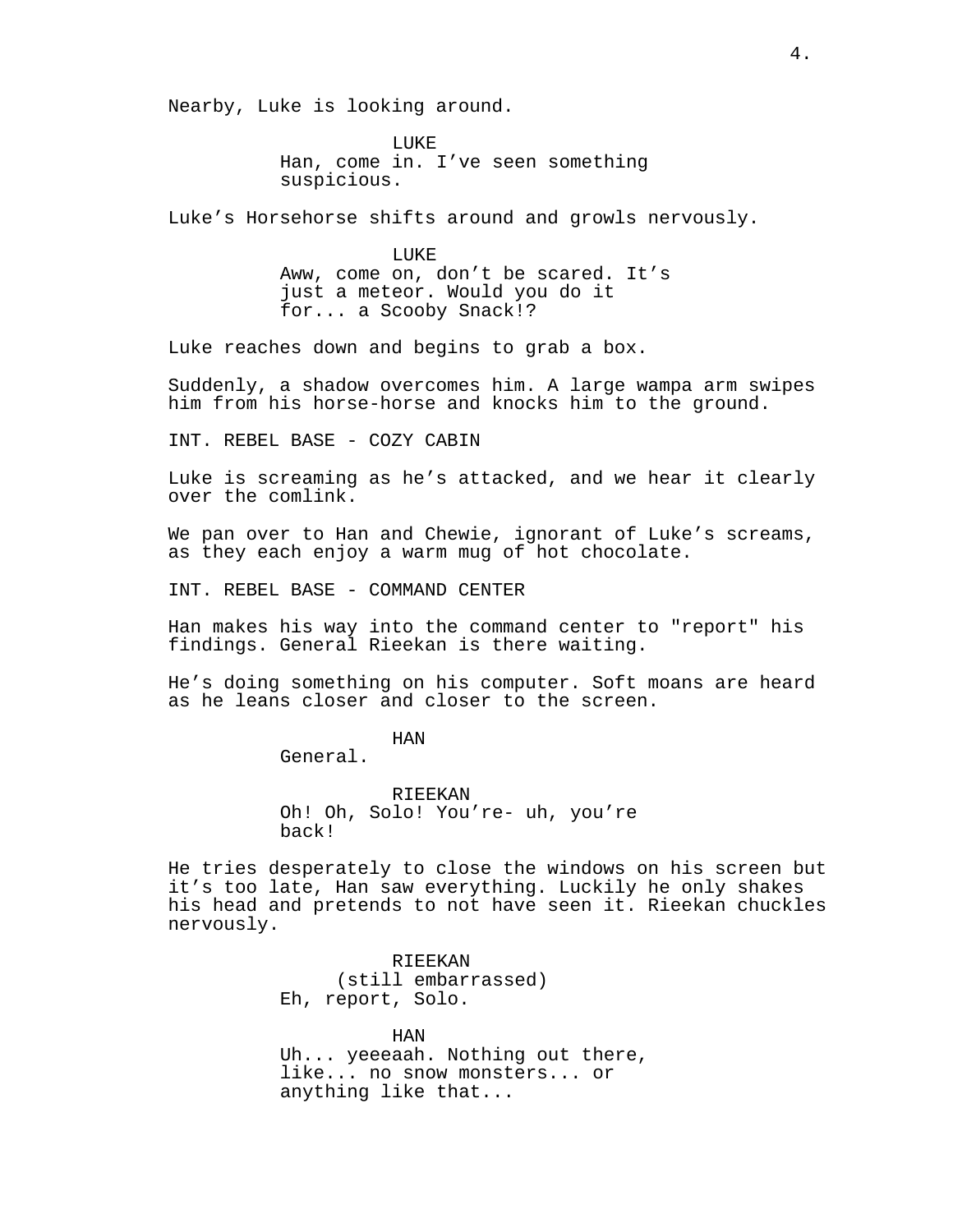### RIEEKAN

Ah, right, yes.

Han pauses. He looks around nervously for a second then says what needs to be said.

> HAN General, I've got to go, I can't stay here anymore.

Princess Leia, wearing snow gear, overhears the conversation and is slightly distressed at the news.

> RIEEKAN Looking to ragequit already? You fucking wuss.

> > HAN

Naw, it's Jabba the Hutt. See I've had three whole years where I could have payed this bounty off- hell I don't know why I didn't just pay it off after we blew up the Death Egg, but whatever. I decided to do other stuff for a while, you know. I'm sure he'll be cool with it, probably won't freeze me in carbonite or anything.

RIEEKAN I understand. It'll be a shame to loose you, Solo.

HAN Thanks, bud.

He makes eyes with Leia in the corner. He moves over.

HAN (with emotion) Well, your highness. I guess... well I guess this is... I guess this is...

He pauses, choked up.

HAN (con't) ... I guess this is it.

# LEIA

It better be.

She moves away, visibly angry.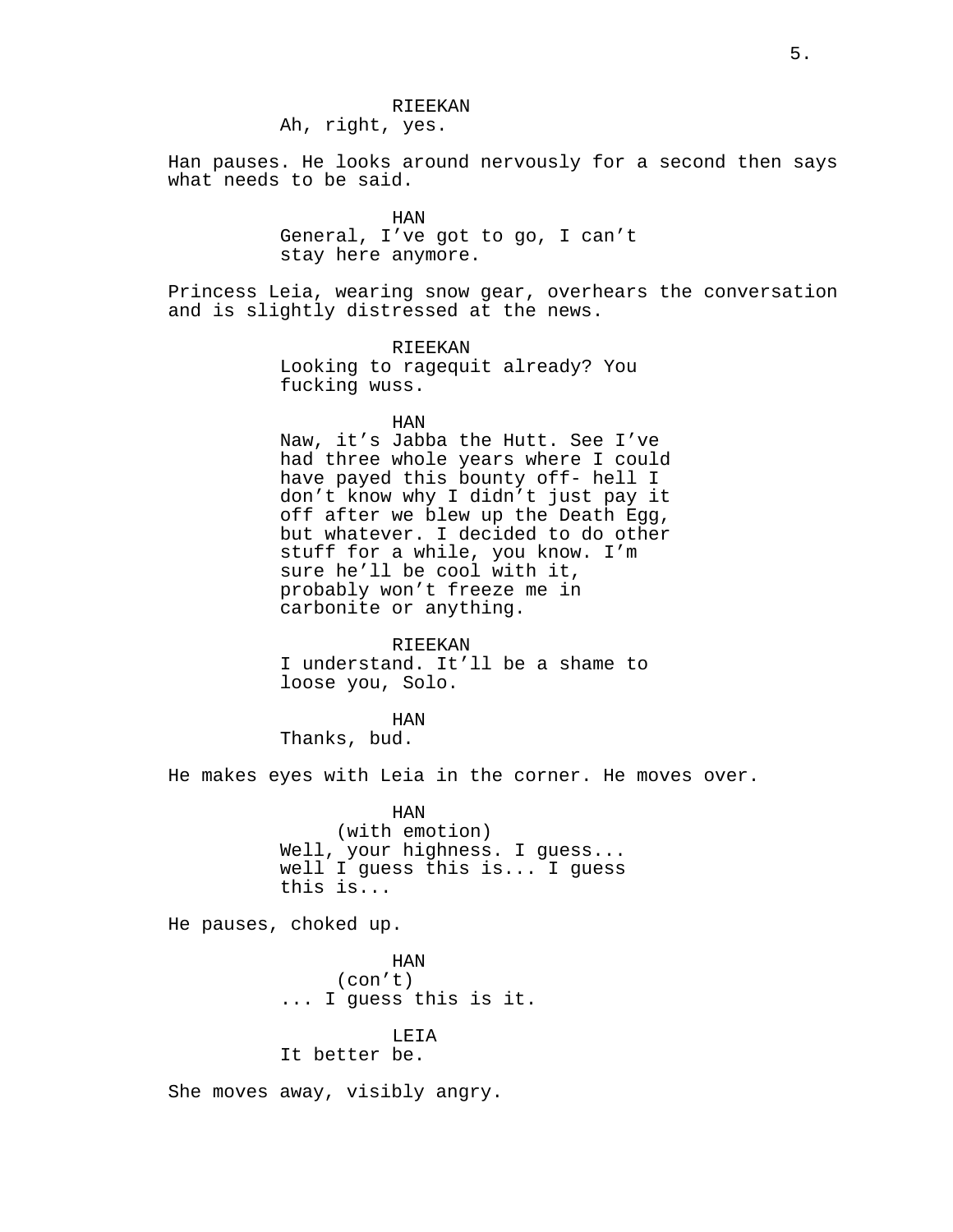HAN Well, don't get all mushy on me. So long, cockfag. He tries to leave. INT. REBEL BASE - ICE HALLWAY LEIA Han! HAN What!? LEIA I thought you were going to stay! HAN What? No! Didn't you hear me? I don't want to get fucking killed by Jabba. LEIA Yeah but... we need you. HAN We? LEIA Yes. HAN What about "you" need? LEIA I need? I don't need you... HAN Yeah... and I don't... need you... They both walk off in different directions. INT. REBEL BASE - HAN'S ROOM Han lays down on his bed and pulls out a small book and a pen. He begins writing. HAN

 $(v.o.)$ Dear Diary, today I saw Leia in the hallway again. We talked briefly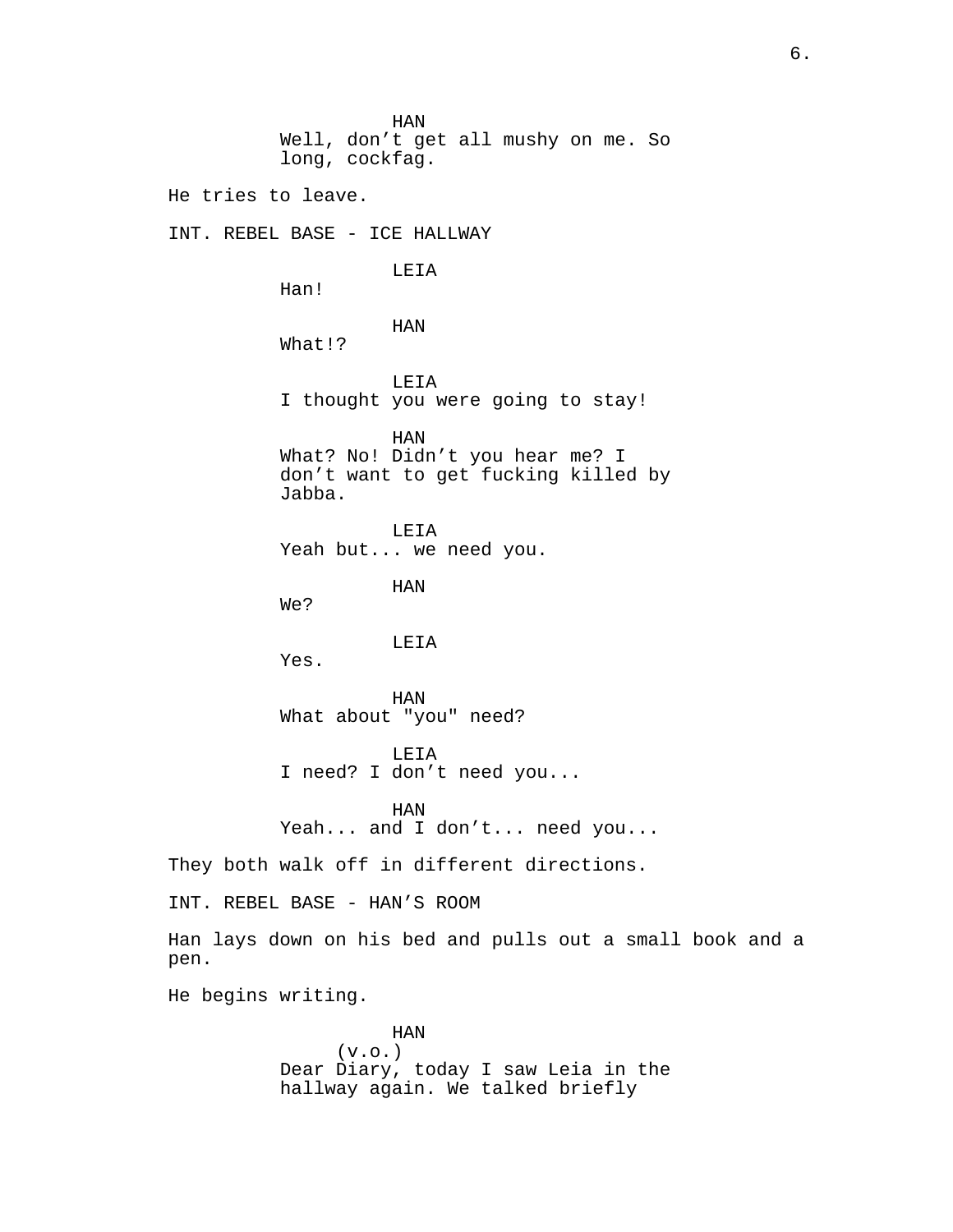HAN but I'm just not sure how she feels about me? We've been flirting for, like, three years now. I just want to know how she feels about me? If she would just tell me she loved me, I'd just tell her that I knew. I knew all along. We're soulmates. Anyway, I'll try to give you more updates, diary. Have a good day. Love, Han.

INT. REBEL BASE - LEIA'S ROOM

Meanwhile, Leia does the same.

LEIA  $(v.o.)$ Dear Diary, Han's pretty cute, but he smells really weird. Love, Leia.

INT. REBEL BASE - HANGER

Han and Chewie approach the large door opening to the ice planet.

A rebel trooper moves in on his horse-horse.

HAN Hey, Luke! Uh, heh, wow, sure is cold out there.

He looks around quickly and dips his head into the snow. He comes back up with snow in his hair and eyebrows.

> HAN (con't) Brrr! Boy I sure am glad I'm not out there!

The trooper takes off his snow mask to reveal he's not Luke. He looks at Han surprised.

> HAN Hey, wait, did Luke ever come in?

REBEL 1 Uh, no General Solo. He said he was out looking at a meteor that hit near him.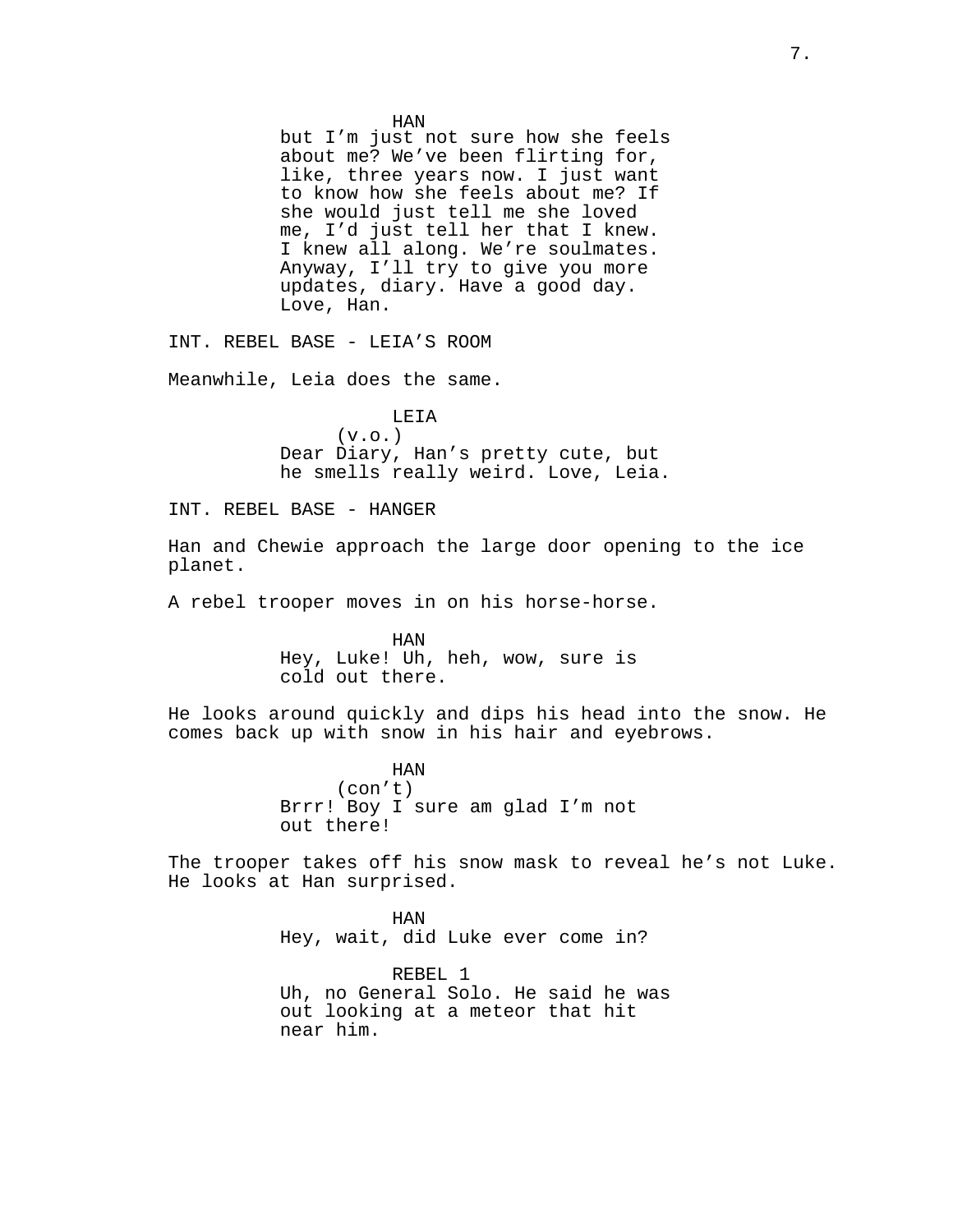HAN

Oh well shit, it's cold out there. I gotta go get him!

REBEL 1 You can't go out there! Your Horsehorse will freeze to death!

HAN

Then I'll see you in hell!

He jumps on a horse-horse, bundles up, and rides off into the snow.

REBEL 1

Dick.

EXT. HOTH

Han searches through the cold wasteland looking for his friend.

INT. WAMPA CAVE

Luke is unconscious, hanging upside down in a large cave full of ice.

A roar nearby brings him to.

He looks around and sees himself trapped. He squirms trying to free himself, but is unable to.

Luke looks over and sees his light saber nestled in the snow.

He reaches out but is unable to grasp it.

He stops, takes a moment to think, closes his eyes and begins to use the force.

The saber wiggles slightly as Luke pulls at it with his mind.

It bursts out of the snow and perfectly arcs towards Luke. He catches it and ignites it in one swing, cutting through the ice on his feet, freeing himself.

The wompa, having heard Luke's escape, makes his way into the cave.

Luke readies his stance and waits. The wompa moves toward him, Luke strikes.

The wompa's arm flies from its body.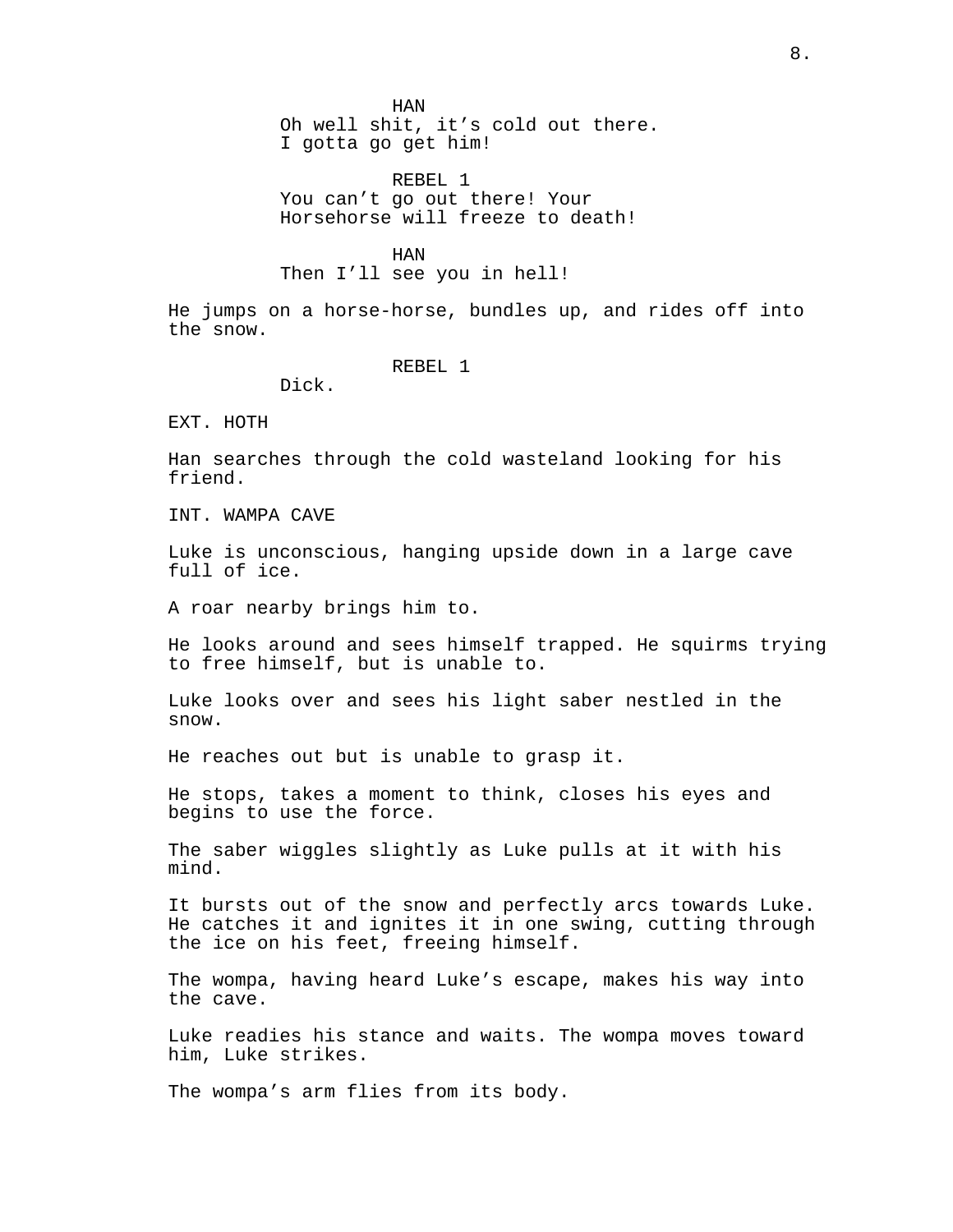WOMPA Oh, well, I guess this is a thing now.

LUKE What- I. Oh, uh, sorry?

WOMPA What the hell man! I saved your ass and this is how you repay me?

LUKE

Wait, what?

Luke inspects the room around him and finds it to be full of nice furniture and notices a family photo.

> LUKE Wait, you weren't going to eat me?

WOMPA Why would I do that?

LUKE Well, I mean, you hung me upside down.

WOMPA Sorry, I wanted to keep you out of the cold snow. It was the only way I knew how.

LUKE You killed my horsehorse!

WOMPA No I didn't! It's right here!

The camera pans to the Horsehorsecalmly sitting down in the kitchen.

> HORSEHORSE Yeah, I'm fine.

WOMPA Yeah, I figured I'd invite you guys to dinner.

LUKE Oh, no I couldn't stay, I mean, to go to that trouble-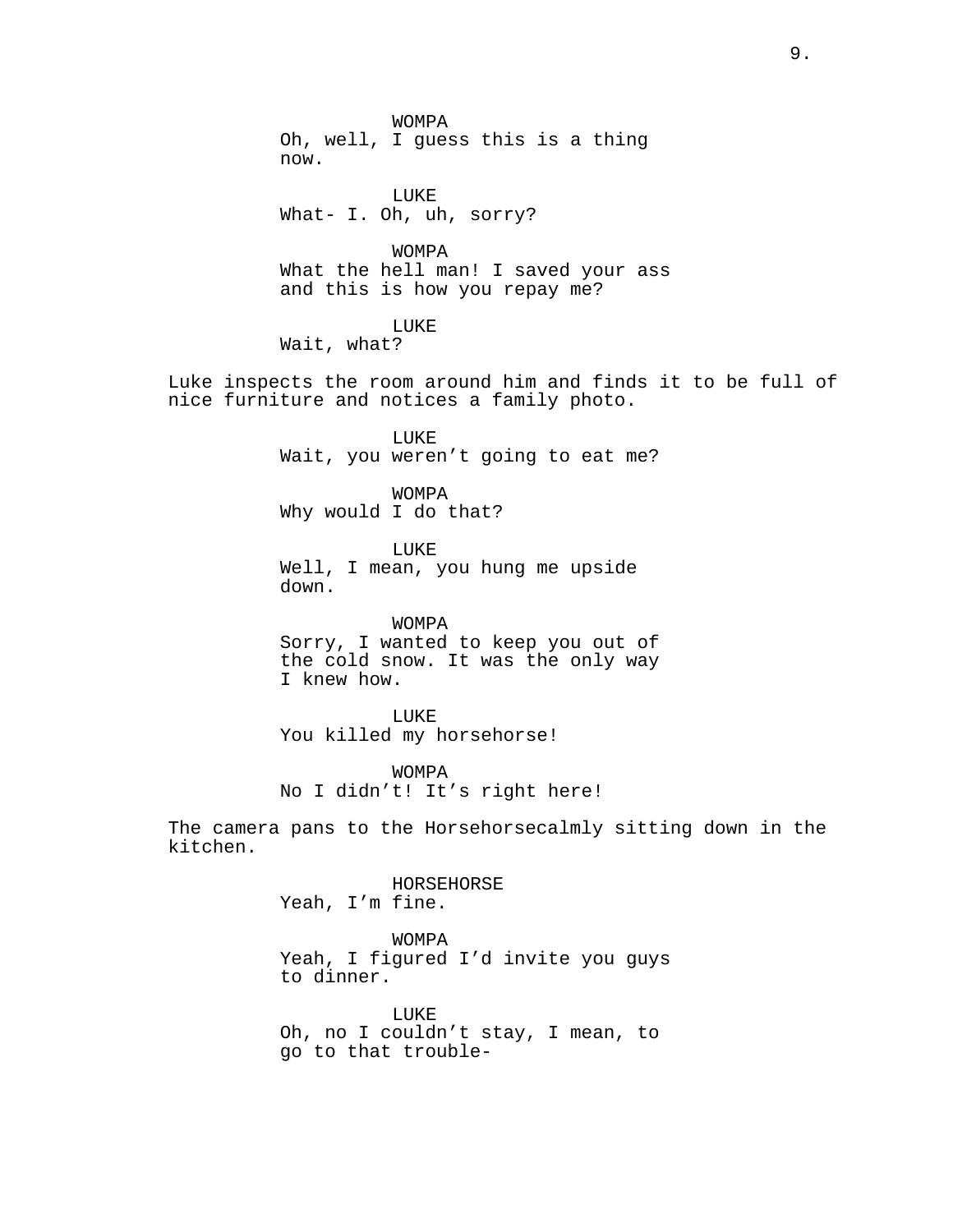WOMPA No trouble at all, I already started dinner.

LUKE Oh, jeeze, wow. Uh, yeah, so listen. Really sorry about that, but I've got a thing-

WOMPA Oh yeah, no, I get it.

LUKE Yeah I'll be seeing ya, man.

Luke leaves.

WOMPA Oh, no, no problem. I'll just... pick this thing up myself, just get it back on there.

We wait a few beats as he stares desperately at his unattached arm.

> WOMPA (con't) Yup... maybe just get some, eh, get some duct tape.

HORSEHORSE You need some help dude?

WOMPA No, no, I got this.

EXT. HOTH

Luke makes his way out of the cave and into the snow.

He tumbles down the hill and lands in a snow bank.

He's exhausted and unable to continue.

As he lays there, he sees a blue, glowing figure appear in the distance.

> BEN Luke... Luke...

> > LUKE

Ben?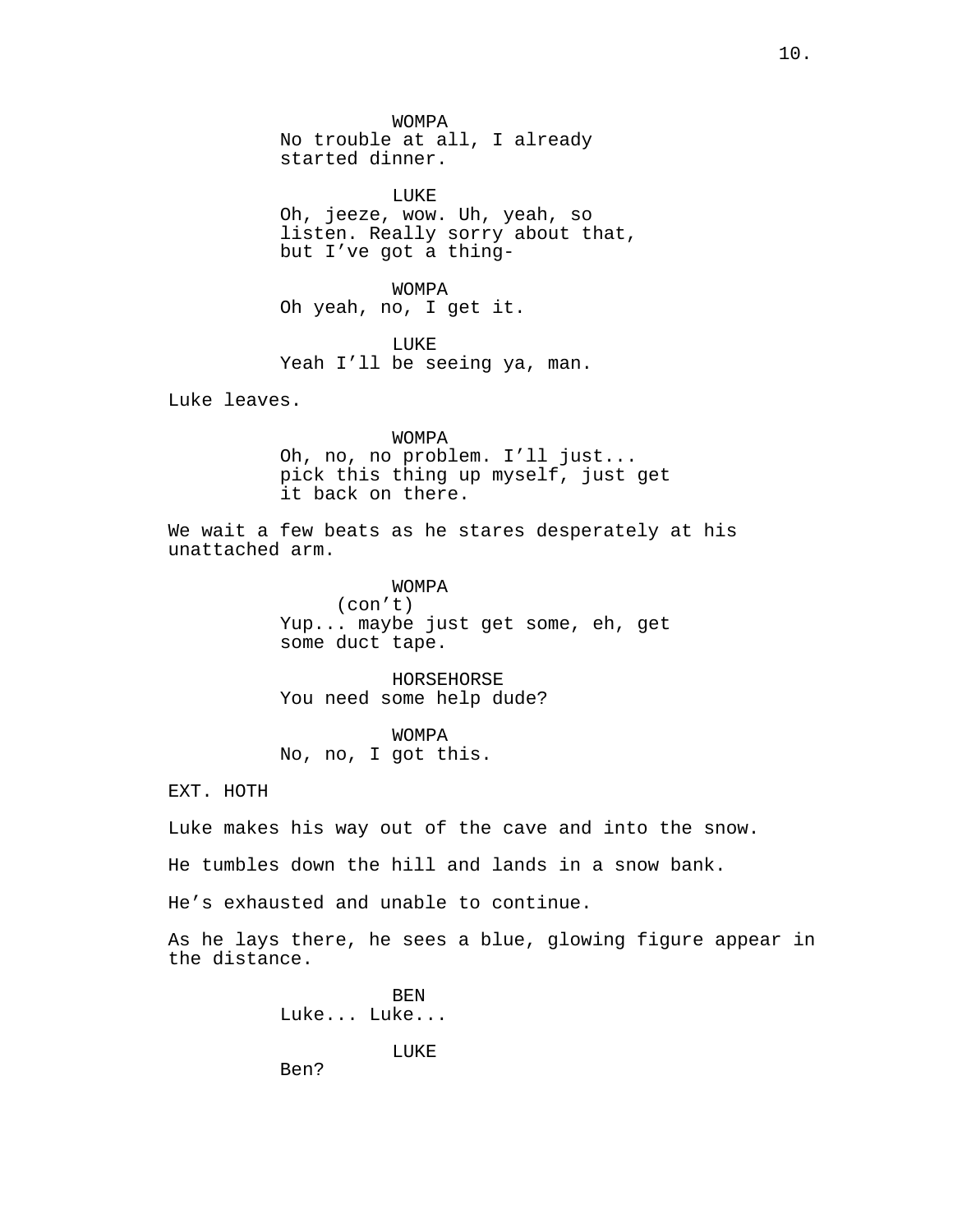BEN You will go to the Dahgobah system.

LUKE Dahgobah system?

BEN Did I fucking stutter?

He stink eyes him for a beat.

BEN

(con't)

There you will learn from Yoda, the Jedi Master who instructed me. Well, really that's not true. I thought about sending you to Quigon, but he's dead, and now that I'm dead too I've found it's really hard to do shit when you're a freakin' ghost.

LUKE Ben... Ben.

BEN Yeah. Right here.

LUKE

Ben...

BEN Still haven't left.

LUKE

Ben... Ben...

BEN

You know what, bitch? I was gonna stay and see how things were going, but clearly you are shit-faced, so I'm gonna let you ride this one out, buddy. Just make sure you get to Dagobah on time, ok? Yoda's got maybe one movie left in him before he's a ghost too.

LUKE Ben... please... help... I'm dying...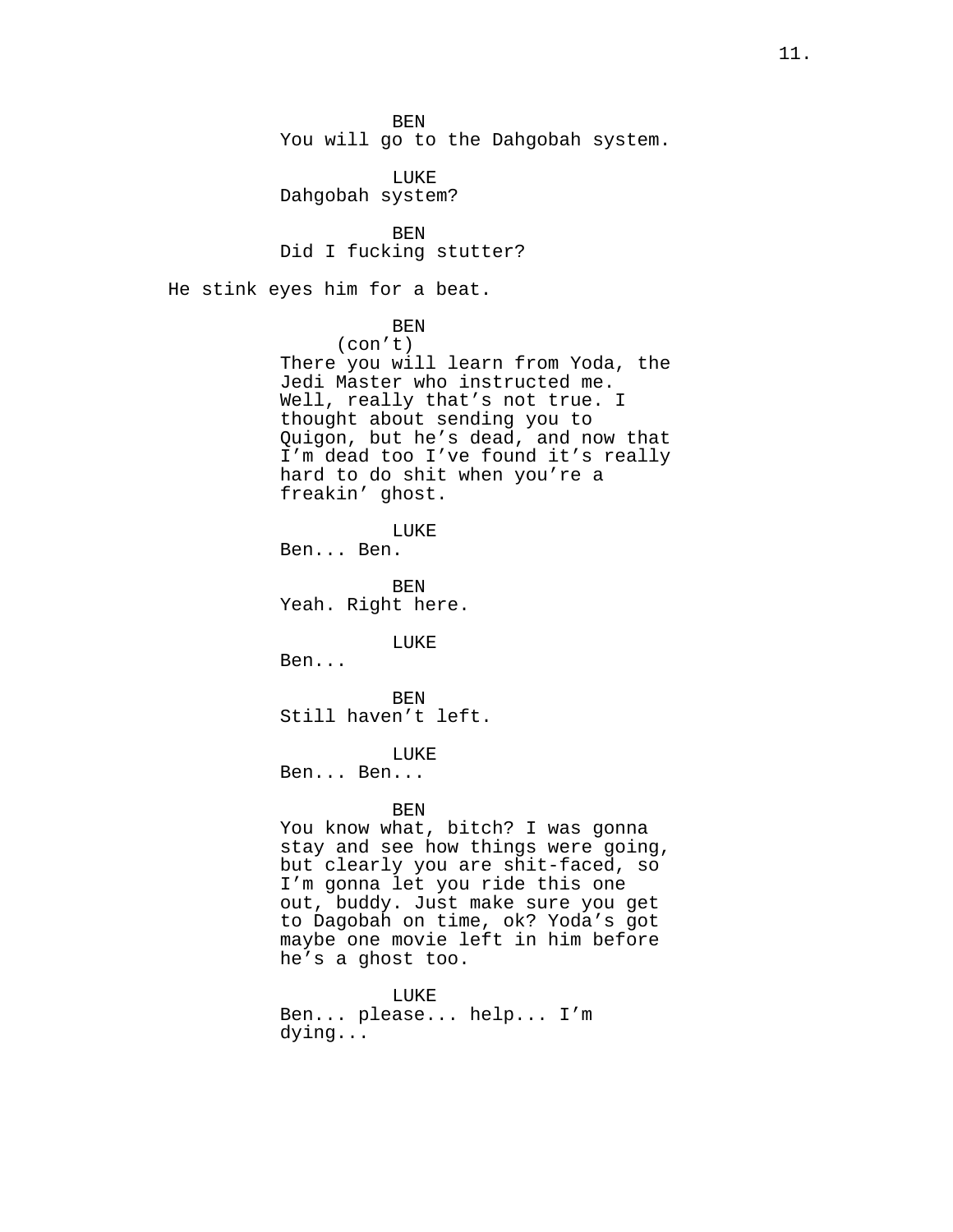Ben starts to fade.

LUKE Ben... you asshole...

BEN Just go to Dagobah.

Luke falls into unconsciousness.

Han approaches in the distance.

HAN Kid! Kid! Oh dang he's dyin' here.

Han panics, looking around.

HAN Uh, gotta keep him warm, gotta keep him warm...

He looks over at his horse-horse.

HAN

Uhhh.

Han picks up Luke's saber.

He throws his gun at the horse-horse and as it hits him, it goes off. Han lazily dodges the non-threat of a laser and swings the saber, cutting open the horse-horse and killing it.

> HAN Ok!? Everybody saw that, right? It shot first!

He drags Luke's unconscious body towards the horse-horse.

LUKE (weakly) But... what about... that hotel over there?

The camera pans quickly to a hotel in the distance.

HAN Uh, uh you're hallucinating! We gotta stuff you in here fast!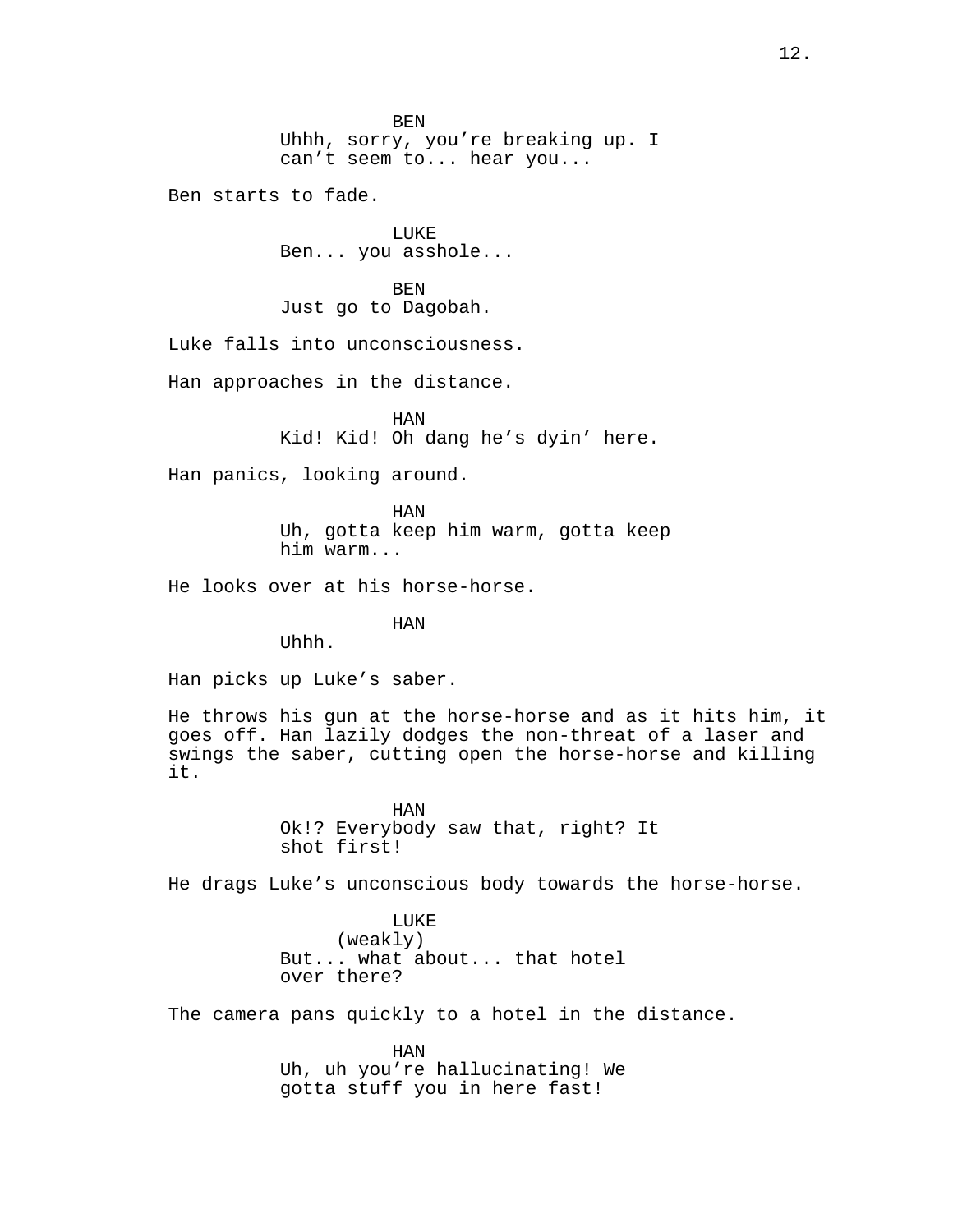HAN Welp. Now I guess I've got nothing but time to kill.

He pulls out a small, grey gameboy and begins playing "Block Wars: The Game."

INT. SNOW SPEEDER

The next morning, a rebel speeder is out looking for Han and Luke.

> ZEV Rouge two, this is rouge two. Captain Solo, do you read me? Commander Skywalker? Do you read?

A moment of silence. Suddenly a crackle on the radio.

RADIO ANNOUNCER Come on down to the grand opening of the Dantooine Blockperial Mart, where you can get all your space fairing needs! Droids? Look for them here! Power converters? We've got em'! Blasters, thermal detonators and more? Stop on-

He switches the channel.

ZEV Damnit, is anyone there?!

Another crackle of static.

HAN (over radio) Good morning, how are you?

SPEEDER PILOT Oh, Captain Solo, I'm doing great now I've found you.

HAN (sweetly) Yeah? You have a good morning?

SPEEDER PILOT (childlike) Heh, yeah.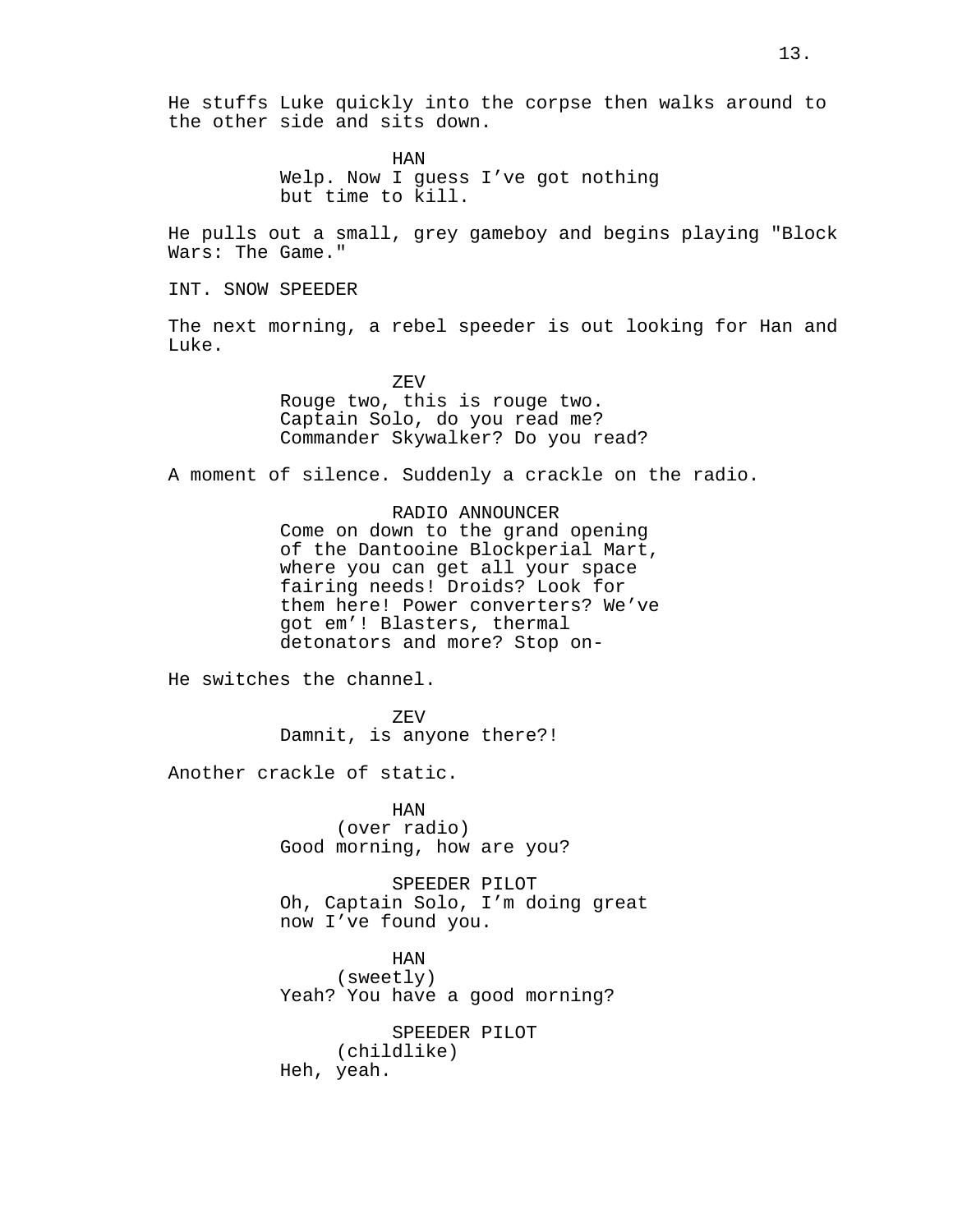HAN You get pancakes today in the mess hall, buddy?

SPEEDER PILOT Hehehe, yeeeah.

HAN (condesendingly) That's great, lil' guy.

INT. REBEL MEDBAY - WEIRD POD THING

Luke is kept in a weird pod thing. A droid tends to his wounds. You know what scene this is, I don't have to write it all down.

The medical droid looks over at 3P0.

MEDICAL DROID So, how about this weather, huh.

C3P0

Yup. Cold.

MEDICAL DROID So... do you... see other droids often?

C3P0 My friend R2 is over there.

MEDICAL DROID Oh wow that must be great. I only ever really see humans around here. It's nice to talk to another droid for a change.

C3P0 I've really got to get going.

MEDICAL DROID

Wait!

3P0 leaves.

MEDICAL DROID (defeated) I never even... got your name.

He pauses for a bit.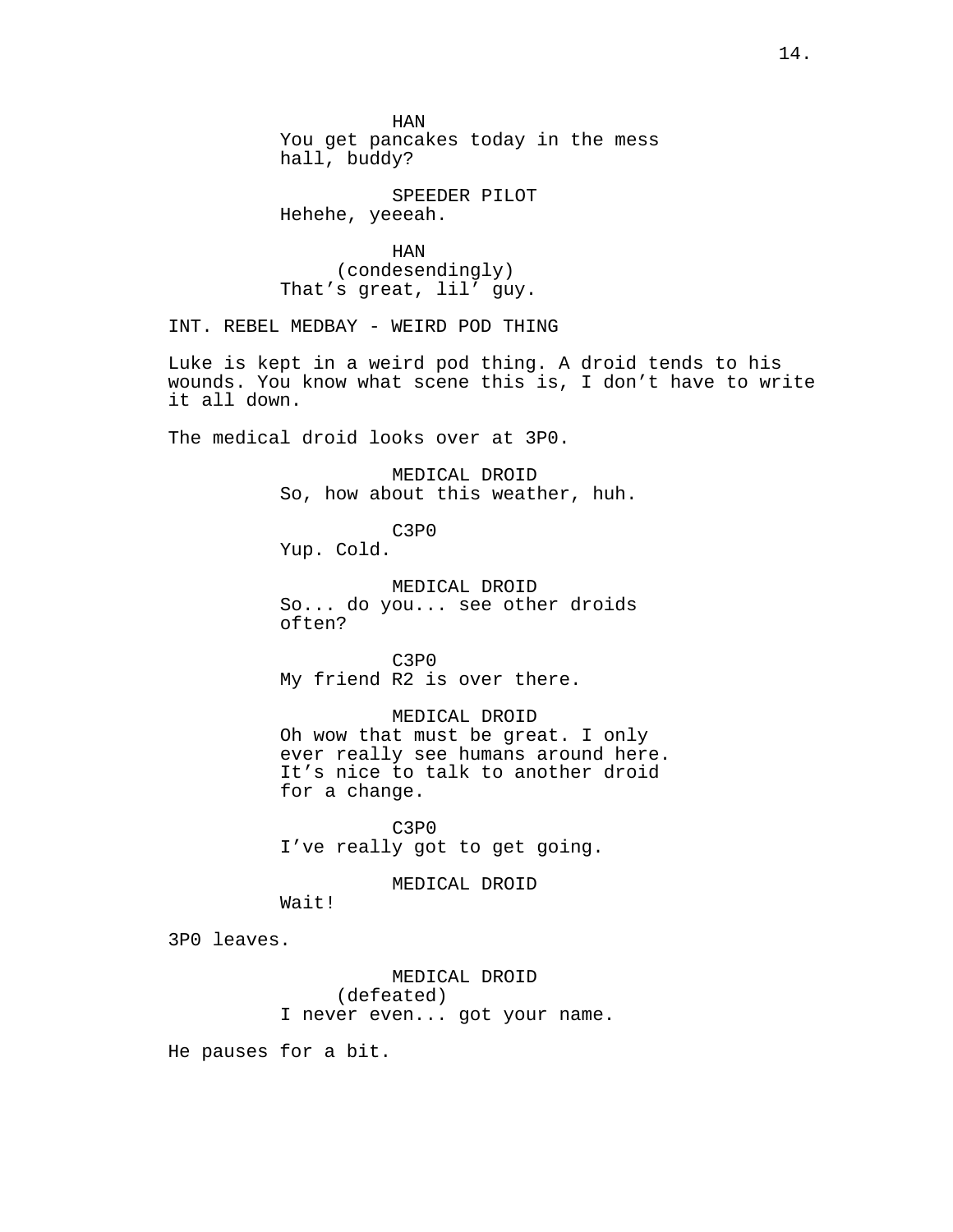MEDICAL DROID What a dreamboat. Meanwhile, Han and Leia look over their friend who is assumedly nude. HAN Ah, so the light saber *is* to compensate. Suddenly, a woosh and he's sent upward. INT. REBEL MEDBAY Luke sits upright in the medical bay. C3P0 Luke, you crazy mother fucker. I was scared straight thinking you were dead. R2's beeps, as always, translated through subtitles. R2D2 We took bets if you'd live. I lost. HAN How you feeling kid? You look pretty good to me. **LUKE** Thanks to you, best friend. HAN *Best* friend? Maybe, acquaintances. Anyway, that's two you owe me, now, kid. He turns a whispers to Chewbacca. HAN (whisper) Write that down. Chewbacca pulls out a yellow, lined notebook with two columns drawn in terrible pencil. One says Luke, the other Han. There's already a tally in the Han side, Chewy writes another. He turns to leave, but Leia walks in.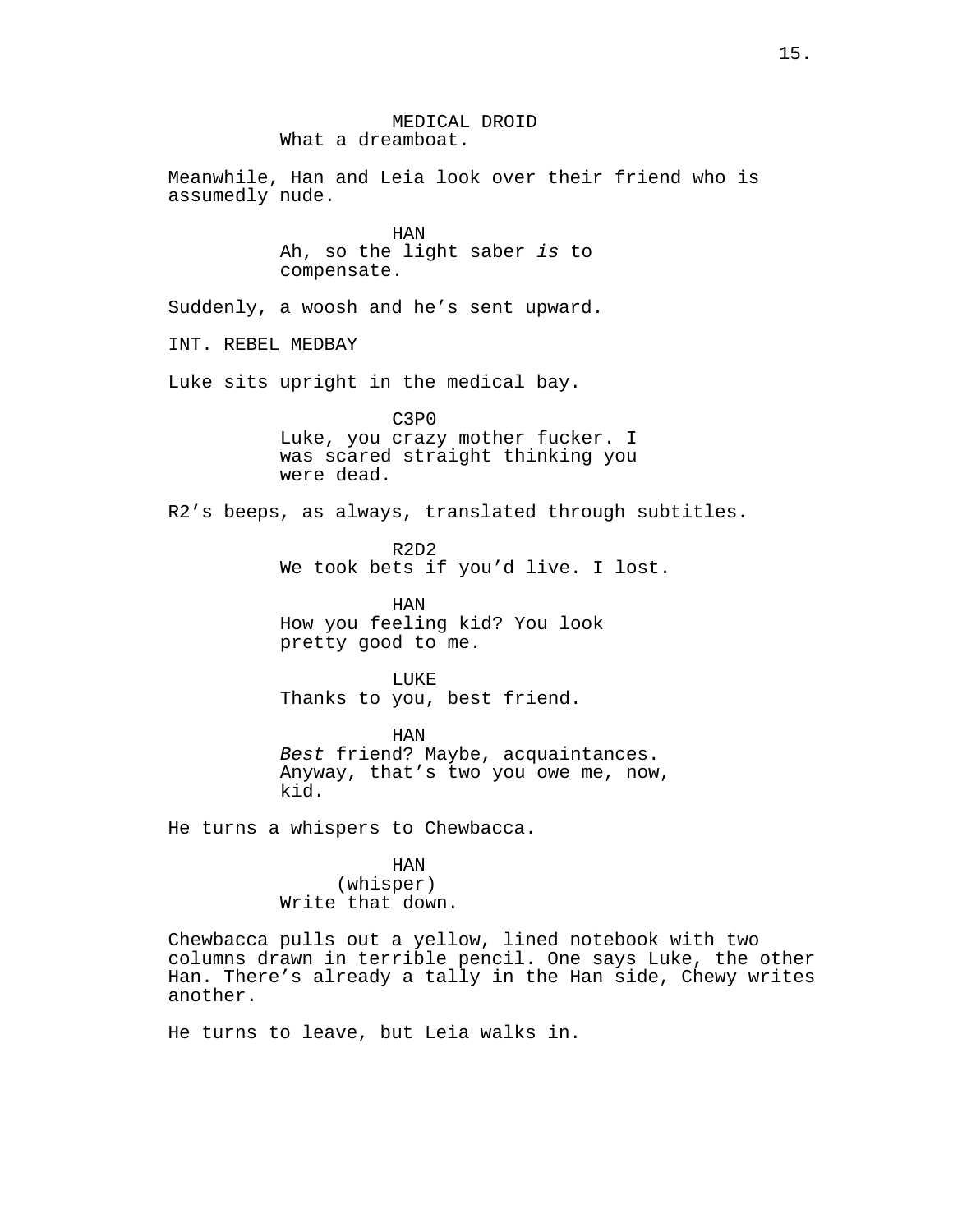HAN (lovey dovey) Heyyyyyy. LEIA (slightly annoyed) Hey. HAN (mumbling) So, uh, Leia. I was just wondering, if, you know, you wanted to maybe-She walks away without really hearing him. LEIA Luke, boy am I glad you're okay! LUKE Well yeah, you know, Han really did-LEIA (attracted to Luke) You're so brave... LUKE Oh, uh... HAN (mumbling but slightly louder) Hey, uh, princess, I was just... Leia, not listening, quickly kisses Luke. R2D2 Oh gross. C3P0 What? R2D2 Well, you aren't going to remember this cause your memory was wiped, but those two are totally brother and sister. C3P0 Woah, what? Shouldn't we tell them that?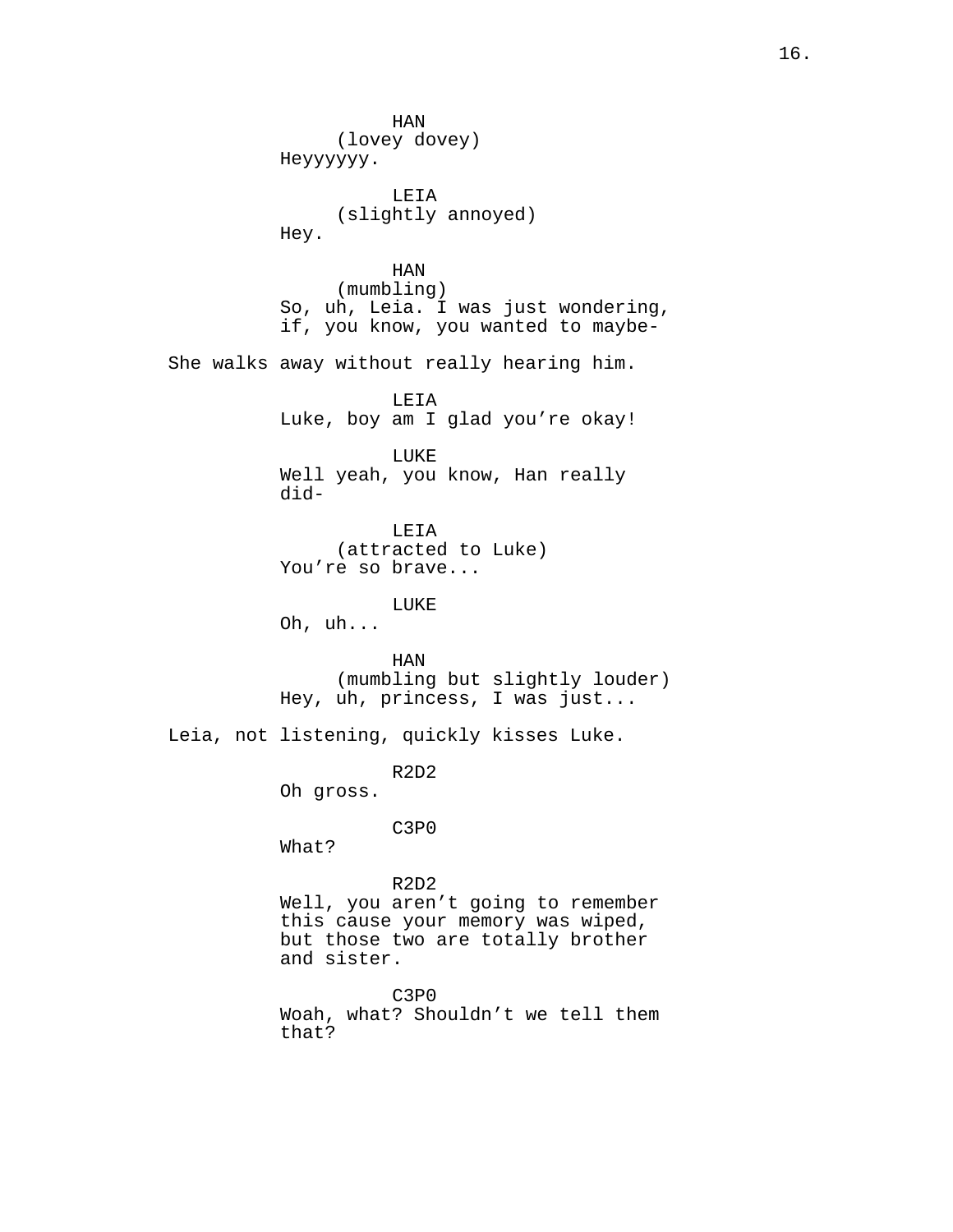R2D2 We definitely should, but we're not going to for some reason.

C3P0 Well, that does sound like us. Wait, what do you mean I had my memory wiped?

Leia leaves the room.

Han is clearly upset.

The announcer comes over the loud speaker.

ANNOUNCER Headquarters personnel, report to command center.

INT. REBEL BASE - COMMAND CENTER

The general looks up from a console screen at Han and Leia.

GENERAL Princess, we have a visitor.

They move over to him.

### GENERAL

We've picked up something outside the base in zone twelve, moving east. We think it's a probe.

He presses a button and puts the sound up on the loudspeaker.

> PROBE DROID Fuck fuck fuck fuck, I am so lost, fuck fuck fuck.

C3P0 walks over and listens.

C3P0 Sounds like an imperial probe droid. And he's totally hungover.

R2D2 What a reckless fucker.

HAN He is isn't friendly whatever he is, come on Chewy, let's go check it out.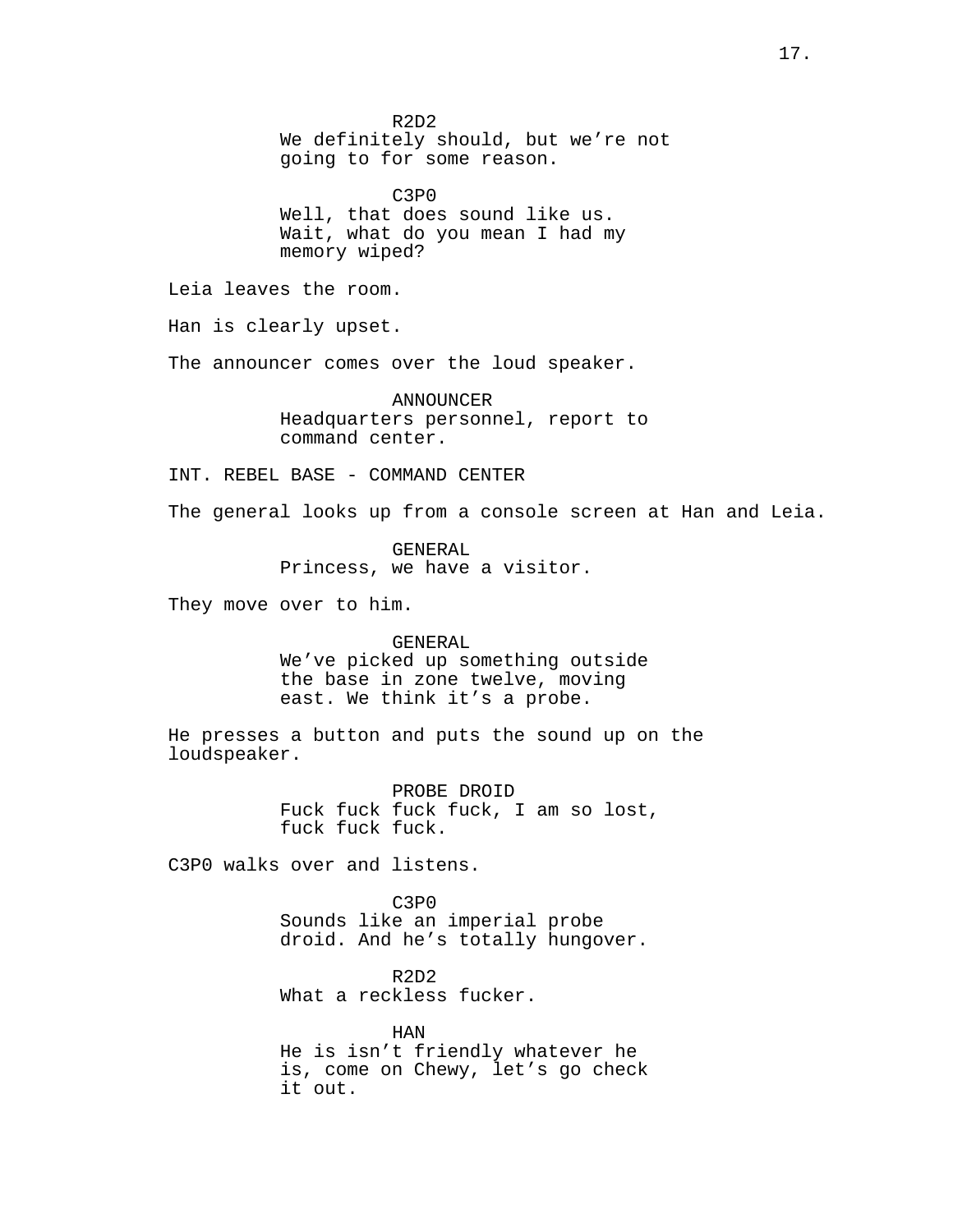EXT. HOTH

Han and Chewy move through the snow until they come upon the droid.

It floats wistfully back and forth, occasionally bumping into things.

> PROBE DROID Fuck fuck fuck.

The droid lets out a quick laser blast in Chewie's direction.

Han pulls out his blaster and takes a shot.

The droid screams bloody murder and bursts into an explosion of a million pieces.

HAN

Holy shit.

The head of the droid, still in one peice, rests in the snow.

> PROBE DROID I had my whole life ahead of me man. Why'd you... why'd you do this to me?

HAN I didn't think you- I mean I had to-

PROBE DROID You sick... sick bastard... everything's going dark...

The droid dies.

Han sits in silence for a moment, looking around, unsure of himself.

He speaks into his comlink.

INT. REBEL BASE - COMMAND CENTER

HAN (over comlink) Everyone got that right? That droid shot first.

Everyone rolls their eyes. They are not amused.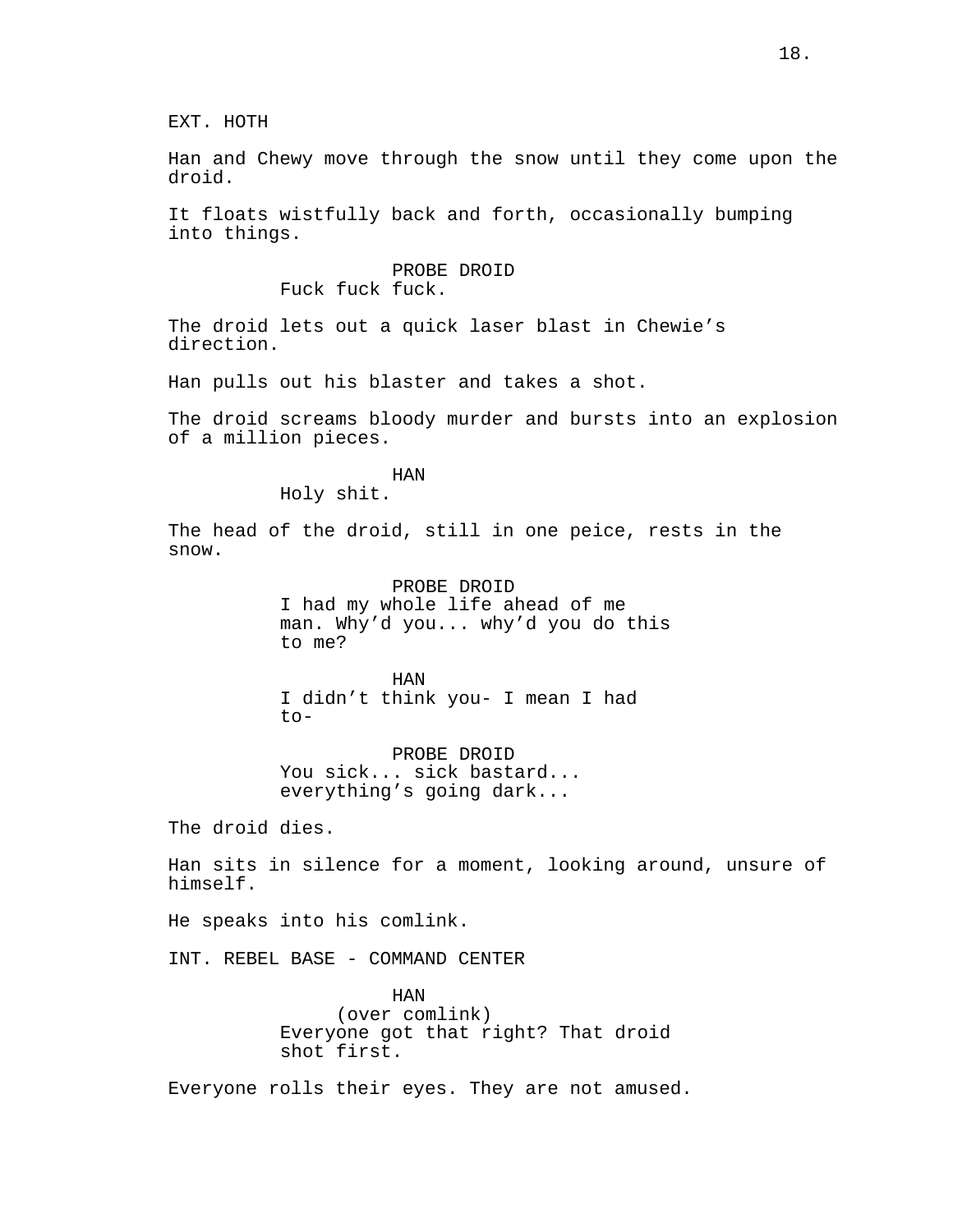EXT. HOTH

Han looks around, reassuring himself, then looks back at the droid.

> HAN (into comlink) Jesus, that thing opened up like a bantha's asshole.

INT. REBEL BASE - COMMAND CENTER

HAN (over loudspeaker) It's a good bet the Blockpire knows we're here.

Leia turns to the room and addresses them all by shouting.

LEIA (yelling) Alright everyone! You heard the man! Round your stuff up! Let's bounce!

A bunch of rebel pilots all spring to life and start scurrying around.

EXT. SPACE

Vader's giant star destroyer, bigger than the standard destroyers floating around it, lumbers slowly.

INT. VADER'S STAR DESTROYER

Captain Piett, monitoring the systems, looks up.

Admiral Ozzel is standing nearby, awaiting reports.

PIETT

Admiral.

OZZEL Yes, captain.

PIETT It's a faint signal from the Hoth system, but it's the best we've got so far.

OZZEL Yeah, but we've got, like, thousands of droids out there, are we even sure we found something?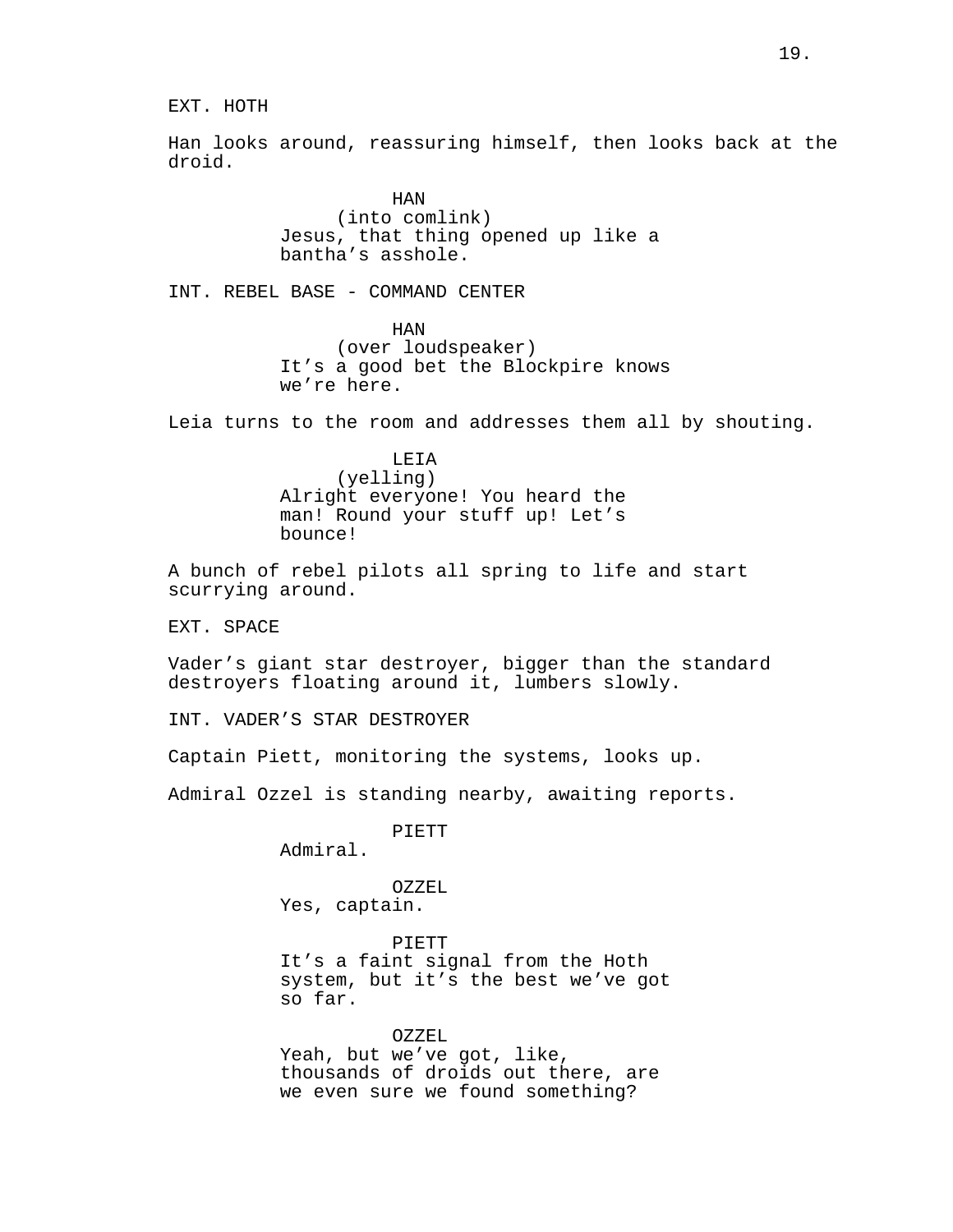Vader, who has been asleep in a chair, suddenly springs up at the mention of findings. A few chunks of garbage fall out of his lap.

> VADER (groggy) Wha- what? We found something?

He rushes awkwardly over to the screen.

VADER (out of breath) Oh, oh gee- what did we find guys?

PIETT Uh, a probe droid on Hoth had to trigger its self destruct.

Vader studies the screen.

VADER It's there. The rebel base is there.

OZZEL You... you sure?

VADER Absolutely. Skywalker is there, I can feel him.

INT. REBEL MEDBAY

Luke sits looking down at nothing. Suddenly he looks up and shivers.

INT. VADER'S STAR DESTROYER

OZZEL That's... pretty weird. Cause I mean, if you wanna, like, keep checking, we can-

VADER No! That's the planet goddamnit. Fuck. Set your course for the Hoth system and prepare your men!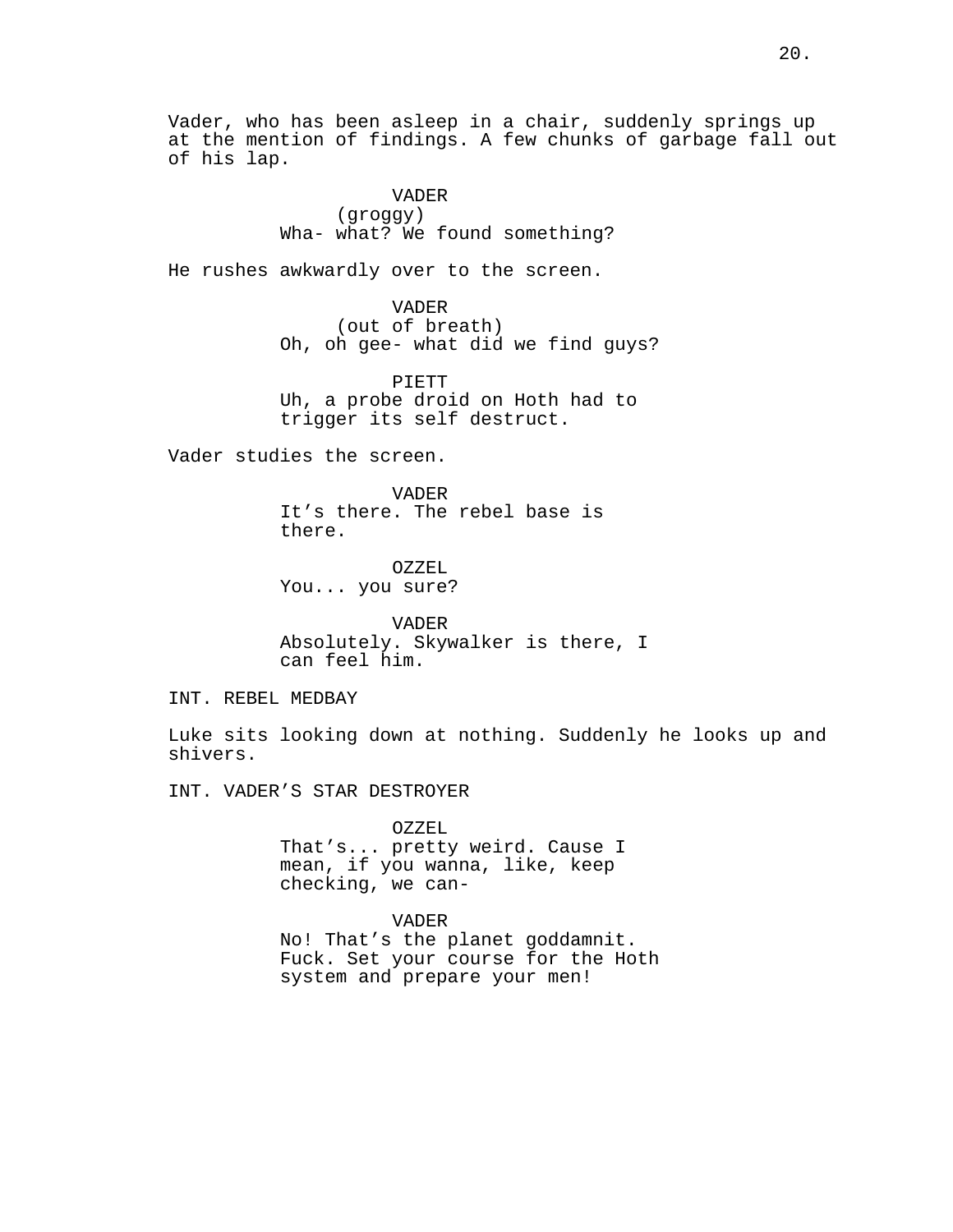Everyone is monitoring the situation. Suddenly, a rebel enters.

> REBEL 1 General, there's a fleet of users joining the server out of hyperspace.

RIEEKAN Reroute all power to the energy shields, we've got to hold them until we can get the fleet away.

Another rebel flips a switch. Suddenly the power starts to be cut off in all the rooms of the base.

INT. REBEL BASE - TV ROOM

A television shuts off as well as the lights.

INT. REBEL BASE - REC ROOM

A few rebels are using exercise equipment. The power shuts down on them, cutting the lights as well. Their treadmills quickly stop, causing them both to tumble fall of of them.

INT. REBEL BASE - KITCHEN

One rebel is heating up a microwave burrito. He watches it spin until suddenly the lights go off along with his microwave.

# BURRITO GUY

My burrito!

INT. REBEL BASE - COMMAND CENTER

All the rebels in the base are making their way to escape.

Loading boxes, moving crates, the rebels prepare for evacuation efficiently and quickly.

Han and Chewie are doing last minute repairs on the Falcon.

Luke approaches.

LUKE<sup></sup> Hey Chewie. Take care of yourself, okay?.

Chewie roars and gives luke a hug (heart emote).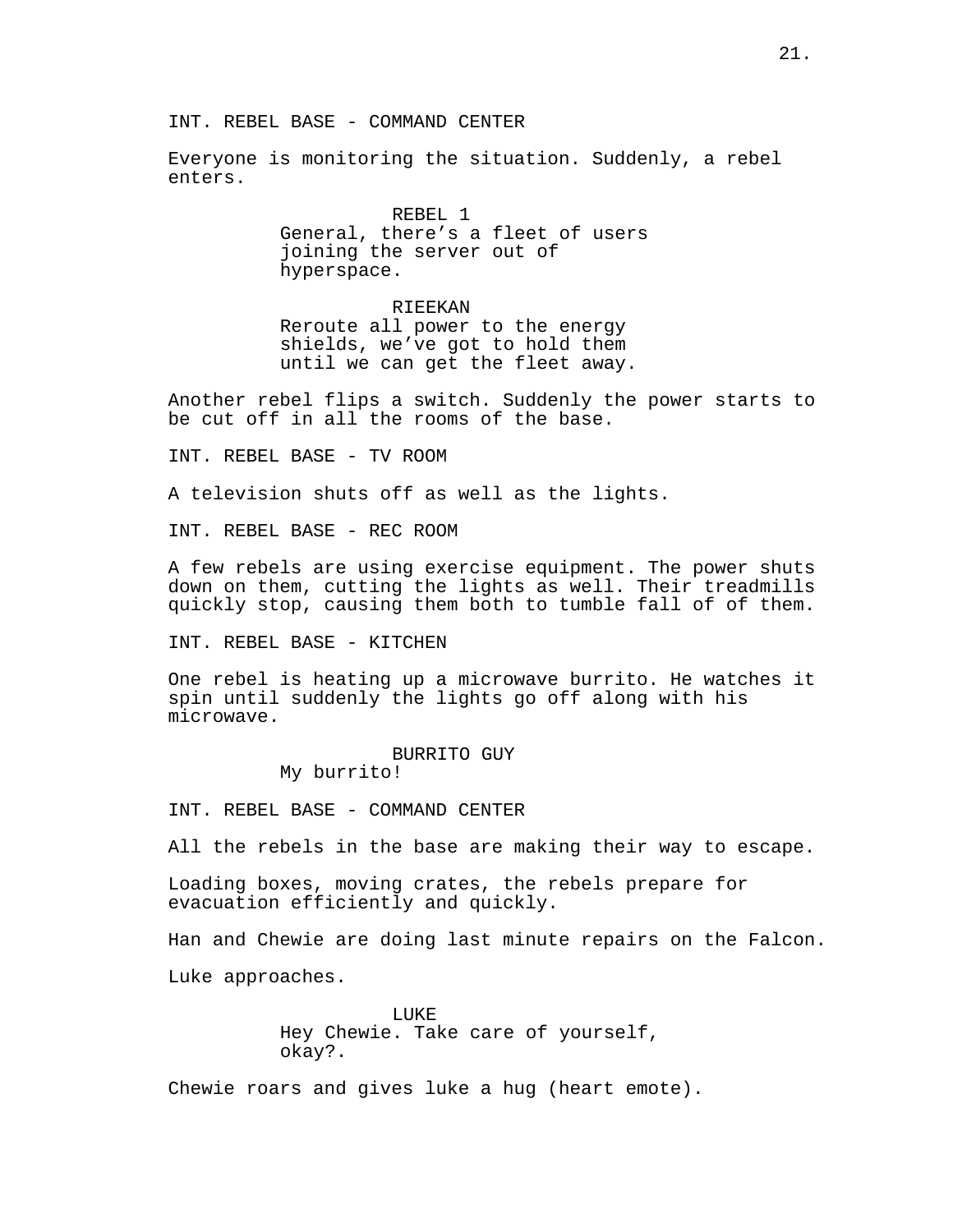Han looks up from his welder.

HAN Hey, kid.

LUKE Why are you just now finishing the repairs?

HAN I... uh... I was busy.

LUKE You forget, didn't you?

HAN Y-yeah. Yeah I did. Which is why you've got to get the fuck back up here Chewie, we gotta get the hell out of here!

Meanwhile, Leia is briefing rebel pilots about the attack.

LEIA Ok, so here's the deal boys.

A rebel wheels in a chalk board with football plans scribbled on it.

LEIA

(like a football coach) Alright, Vader's got a strong defense, but we're fast. He's going to try and shake us up before the first quarter is through with some heavy hitters, but we've got this. We make a run for the 35 in three downs and hold it, then we make a running play for the endzone, no passing. Got it?

REBEL 1 But coach, what if we can't make it to the 35?

LEIA (irritated) Then we're not going to the superbowl, are we?

She looks around.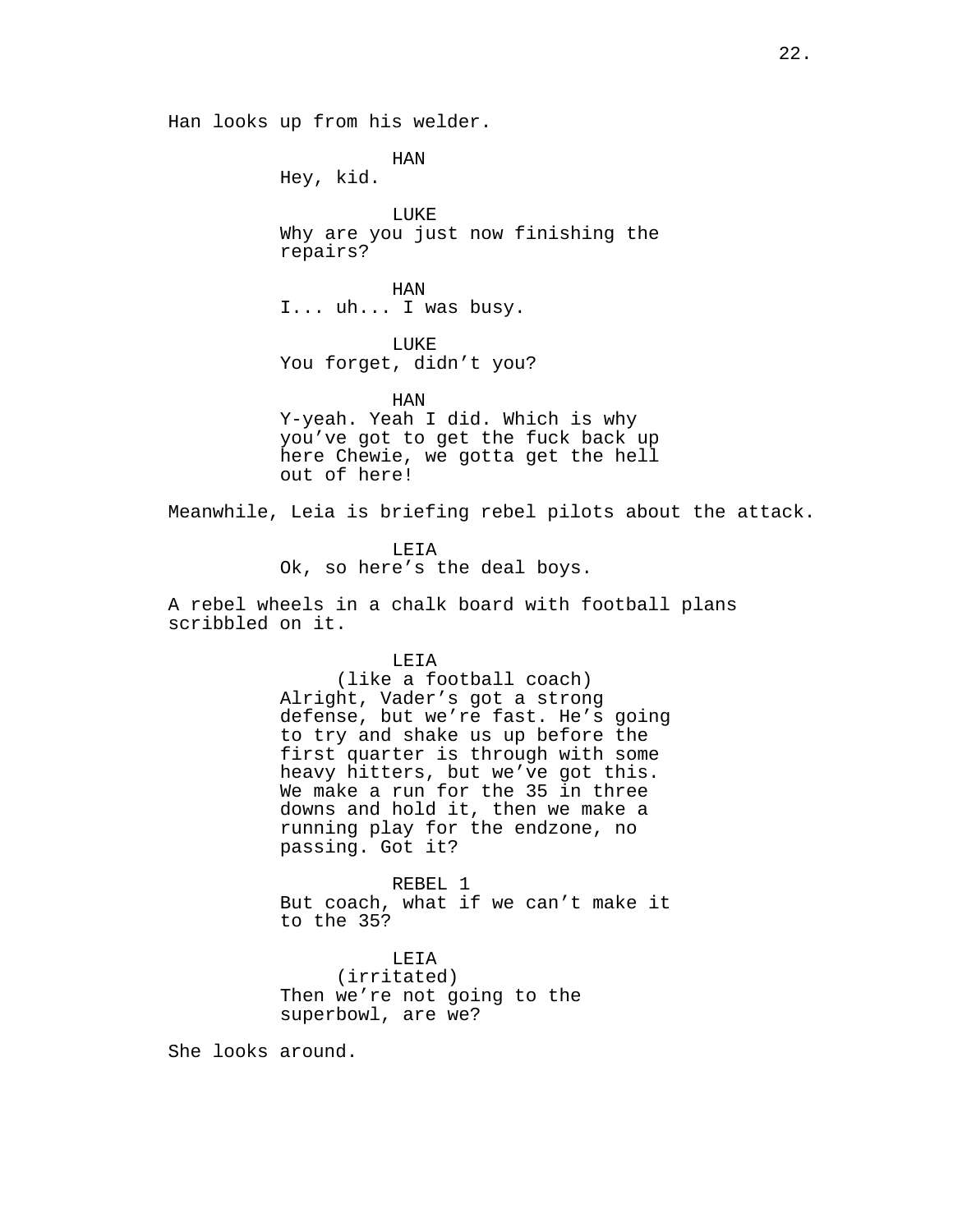LEIA So we got this?! REBELS Yeah! LEIA Alright team, pull it in. They all huddle together. LEIA On three, rebels rule vader drools. She pauses to look around. LEIA One, two, three! They all chant in unison: LEIA Rebels rule! Vader drools! REBELS Rebels rule! Vader drools! EXT. HOTH Outside the base, rebels all are awaiting the incoming attack. Suddenly, in the distance, small dots are seen over the horizon. A rebel picks up some binoculars to make a quick sweep of the battle. REBEL 1 Hey, you guys have got to see this. The other rebels come over and pick up their own binoculars. REBEL 2 Wait a sec, are those-? REBEL 3 Yup. REBEL 1 A walking tank?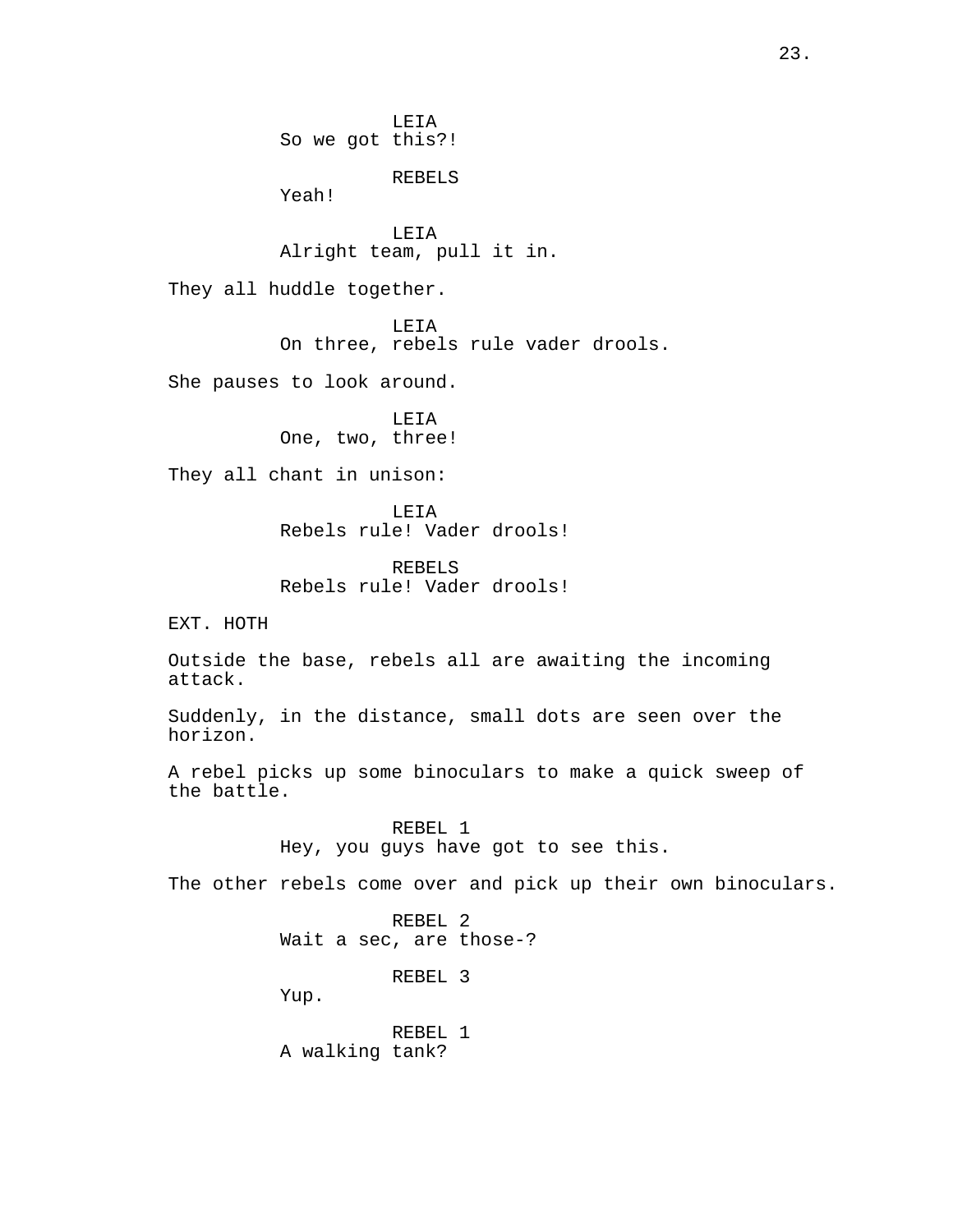They wait a beat, still looking through the binoculars.

REBEL 2 A walking fucking tank.

INT. VADER'S STAR DESTROYER

Vader and a Stormtrooper watch the battle unfold on a screen.

### VADER

A walking tank!?

TROOPER 1 Well, yeah sir, you requested-

VADER

I requested a tank that wouldn't get stuck in the snow!

TROOPER 1 Right! So we all figured, hey, what would work better than treads? Well, legs!

Vader looks around, astonished he has to say this.

VADER Make it float.

The trooper pauses, then it dawns on him.

TROOPER 1 (suddenly realizing his mistake) Oh FUCK.

EXT. HOTH

REBEL 1 Alright, trip em'.

REBEL 2 What, sir?

REBEL 1

Just trip the damn things! Look at how slow they are. Even if they have guns on that thing, they're mounted to the head and the head turns like molasses.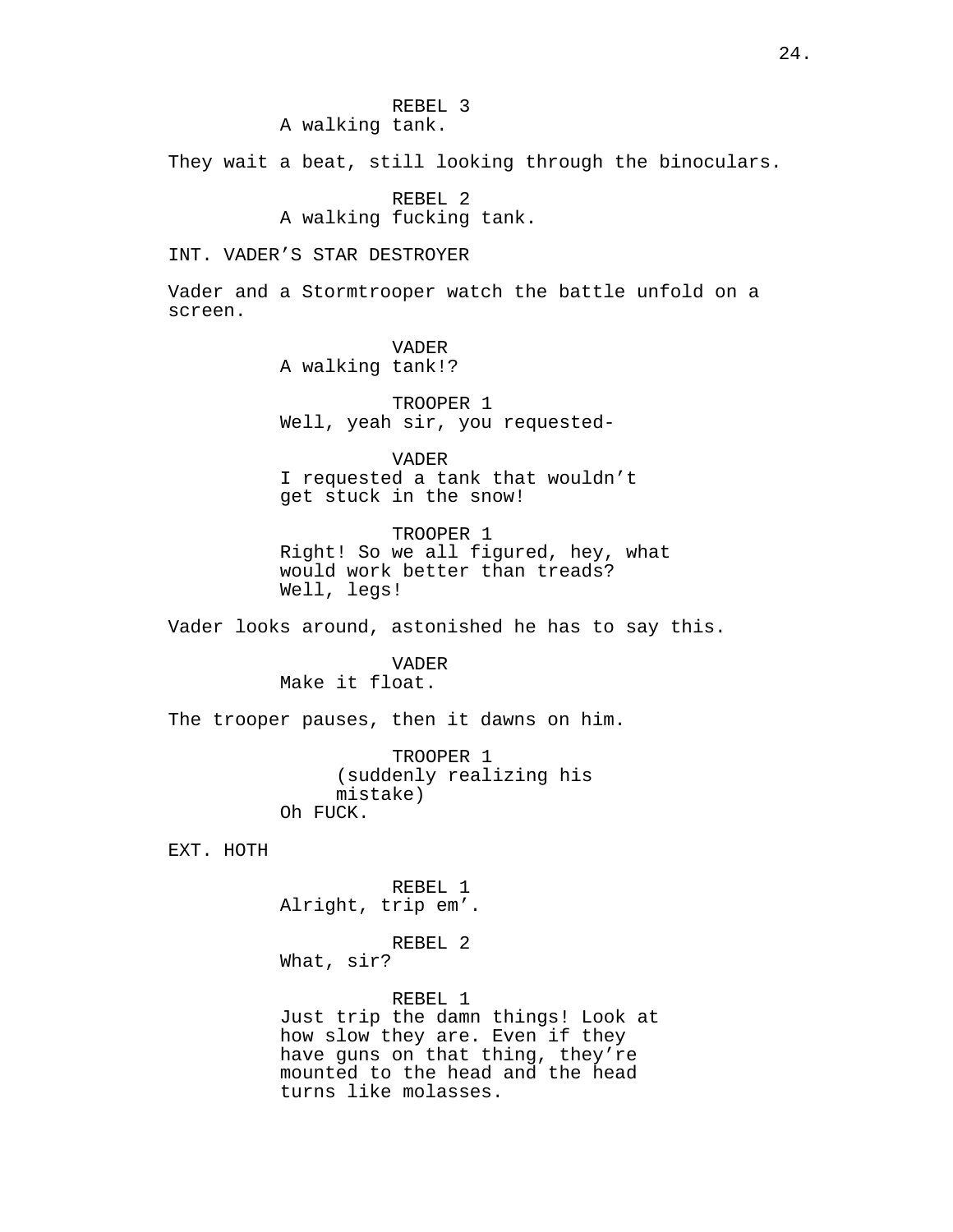REBEL 2 Oh wow, that is kinda stupid.

REBEL 1 Just tell Skywalker and the rest to just rope em' up and we'll blow em' to smithereens.

The second rebel walks over to a comlink and contacts Skywalker.

INT. REBEL BASE - HANGER

REBEL 2 (over comlink) Luke, use your harpoons on the walkers. String them up with your tow cables,

LUKE Wait wait wait, why the hell do we have harpoons just, pre-installed on our guns?

The rebel pauses.

REBEL 2 For uh... obviously, for whales, sir.

Luke pauses.

LUKE (not convinced but going with it) Uh. Yeah, right, ok.

He turns and gets into his speeder. His gunner, Dack, is waiting for him.

> DACK Feeling alright, sir?

LUKE Just like new, Dack, how about you?

DACK Right now I feel like I could take on the whole Blockpire myself.

LUKE (concerned) Dack, nobody likes a blow-hard.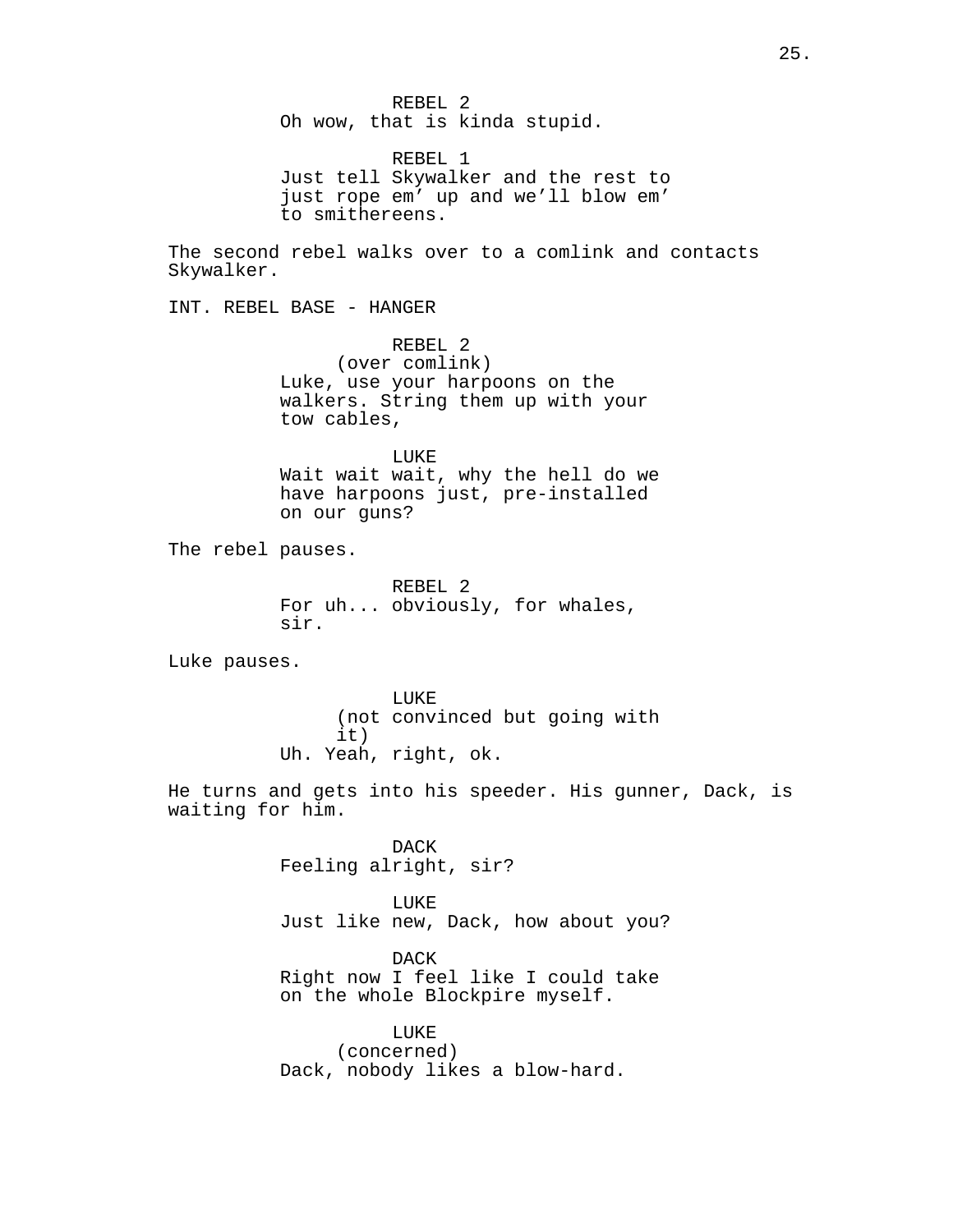DACK Sorry, sir.

They start up their engines and being exiting the hangar into the snowy depths.

EXT. HOTH

A walker makes its way through the hills, a few more walking slowly behind it.

> VEERS There it is, the power generator.

On their dashboard, a small hologram of Darth Vader appears.

VADER Sooo, any news?

### VEERS

Yes Lord Vader. We've located the generators, the shields will be down shortly, you may prepare for your landing.

VADER Great. So, I gotta ask. Do I like, look really small to you guys?

VEERS Of course, sir.

VADER Like really tiny?

VEERS The smallest, sir.

VADER Amazing. This is the best.

EXT. HOTH

Meanwhile, the rebels continue their ground assault.

Luke and Dack quickly make a pass around one of the speeders and wrap up his legs in a tow cable.

The speeder falls to the ground.

LUKE

Yes!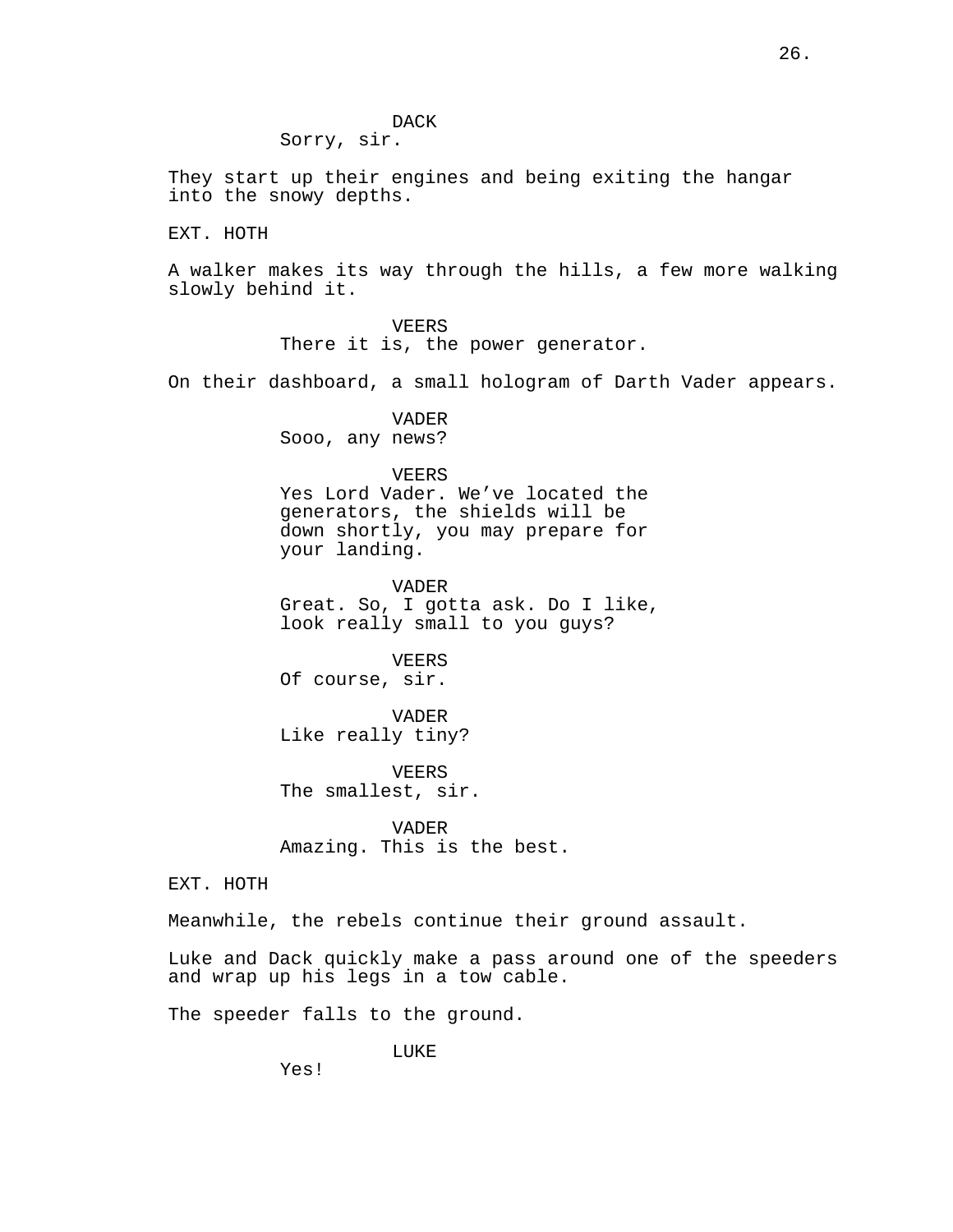It bursts into a ball of flames and plummets into the snow below.

Luke gets out, fazed.

### LUKE

Shit!

INT. ATAT

Another pilot is making his way through the battle.

AT-AT PILOT 1 Hey! Hey rebels!

He looks out his display and sees some rebel fighters.

AT-AT PILOT 1 Get a load of this firepower, assholes!

He fires a few shots.

EXT. HOTH

The walker blasts at the troops, killing many and causing the rest to scatter.

INT. ATAT

AT-AT PILOT 1 Galactic tax dollars well fucking spent!

EXT. HOTH

He continues his blasting.

Snow speeders approach and fire at the visor of the head, a shield pops up and the blasts do nothing to the armor of the walker.

INT. ATAT

AT-AT PILOT 1 That's right! Fucking deflector shields!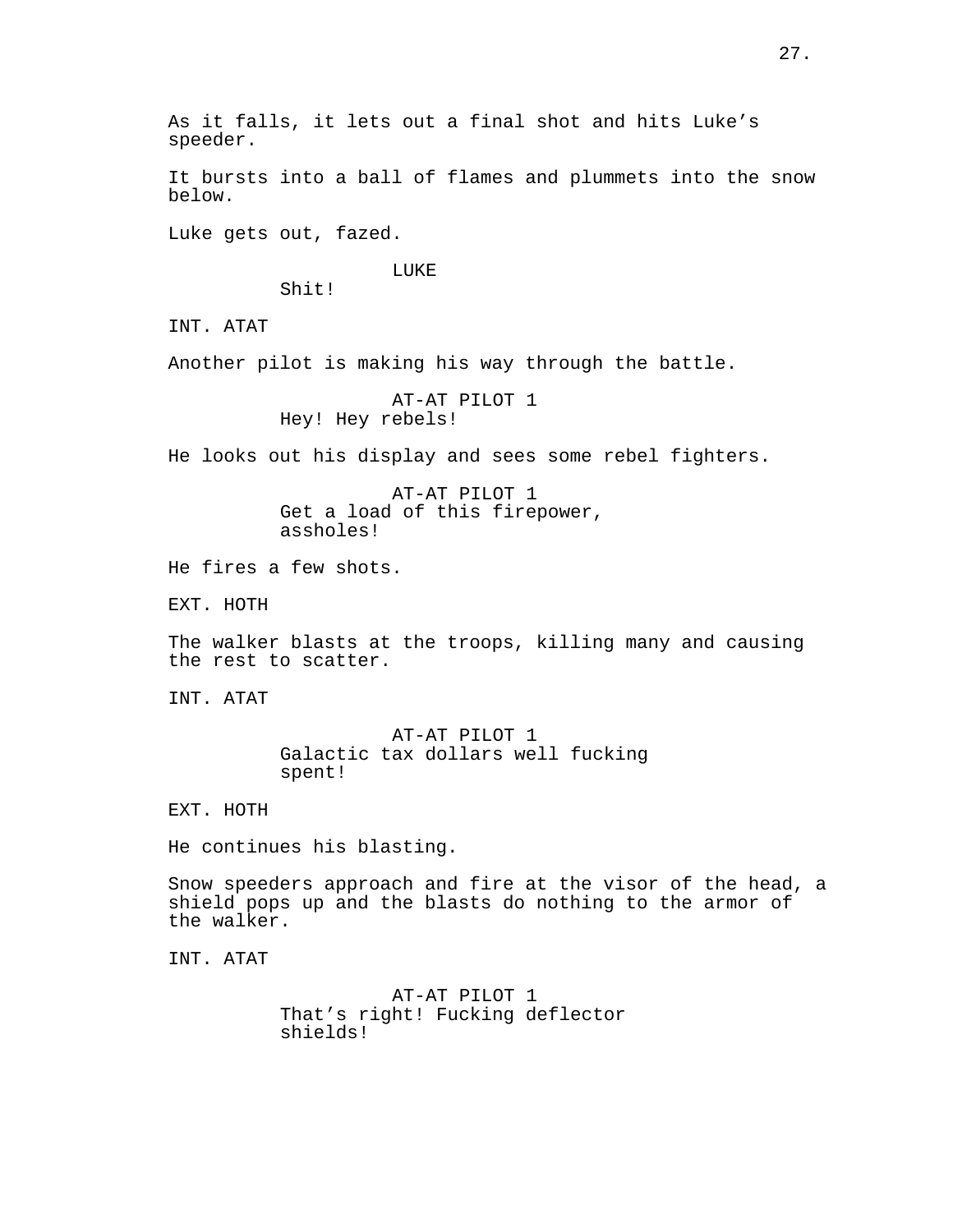The AT-AT fires off a round into the squad and takes out one of the snow speeders.

EXT. HOTH

LUKE Well, we're fucked.

INT. ATAT

The troopers in the walker look out towards the battle. They see the power generators in the distance.

> VEERS Distance to power genorators?

PILOT One-seven, decimal two-eight, sir.

VEERS

What?

PILOT I said one-seven, decimal two-eight, sir.

VEERS Yeah, I heard you fine, what the fuck is that? Are those coordinates? Are you just shouting random numbers at me?

PILOT I... I failed seventh grade math, sir. I have no idea what I'm looking at.

VEERS Goddammit pilot, just.... maximum fire power.

EXT. HOTH

The walker lets off a quick burst of power and hits the power generators directly. They're blown to pieces.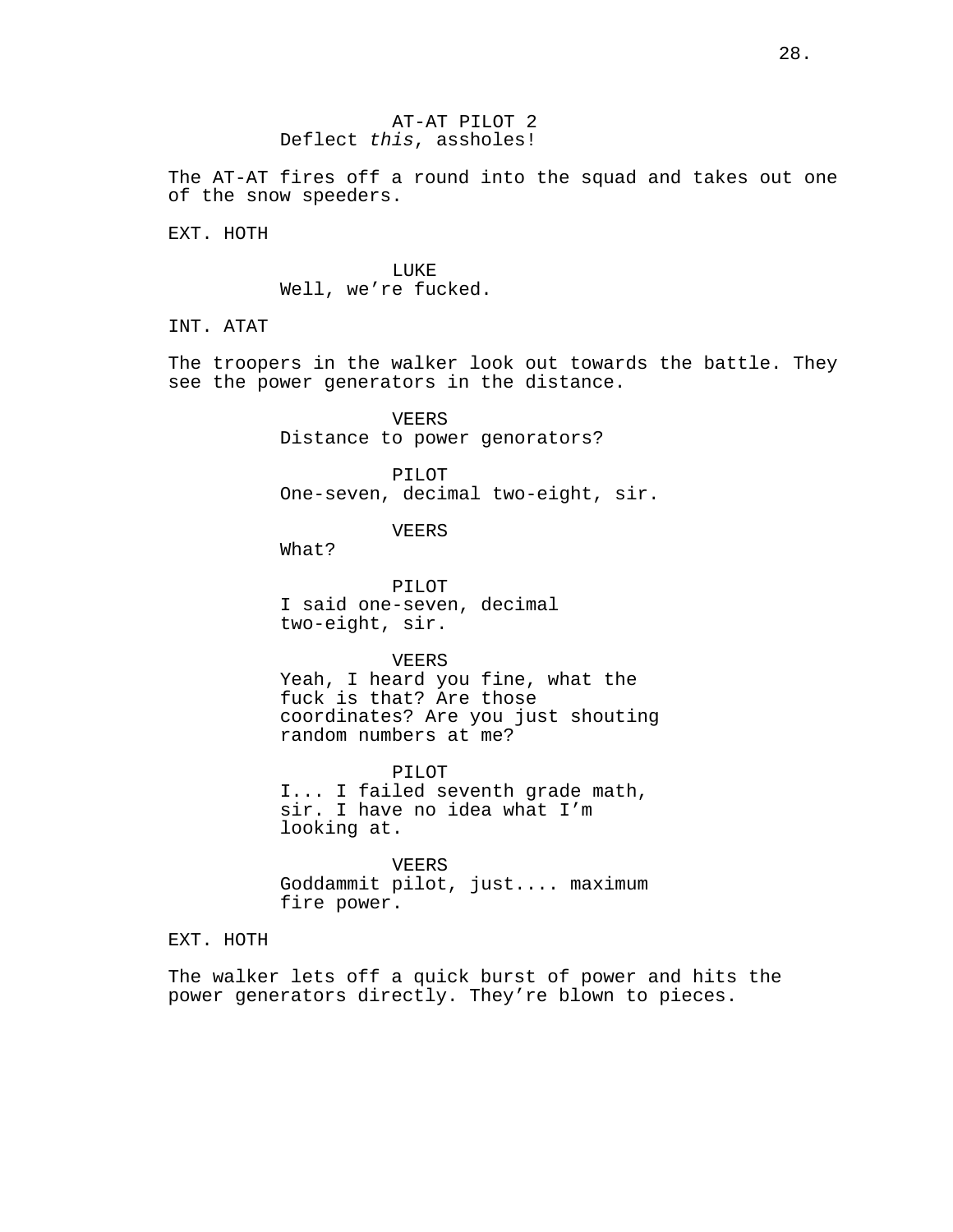INT. REBEL BASE - ICE HALLWAY

The base is violently shaken.

Han and Leia make their way down the hallway, explosions erupting in the distance.

INT. REBEL BASE - ICE HALLWAY - DEBRIS

Meanwhile, in a pile of debris and destruction, Darth Vader enters the base as he is escorted by two snow troopers.

EXT. HOTH

Luke, now on foot, manages to get underneath the walker.

He quickly pulls out a grappling hook device and points it upwards at the walker.

It extends and catches the belly, and Luke is hoisted up beneath it.

He quickly pulls out his lightsaber and makes a cut into the machine.

Curious, he pops his head into the hole.

INT. ATAT - BELLY

Inside we see a set from  ${L}$ 's porn series except the actors are wearing stormtrooper helmets.

Luke, disgusted, throws a grenade into the room.

EXT. HOTH

Luke jumps from the walker and hits the snow headfirst. He is stuck.

The walker explodes and falls over.

INT. REBEL BASE - HANGER

Han, Leia, and C3P0 all board the falcon as snow troopers blast at them.

Han sits in the cock pit and starts up the ship while Chewy and Leia provide backup assistance.

The ship takes off with snowtroopers firing blindly.

Vader, at the last minute, runs into the room.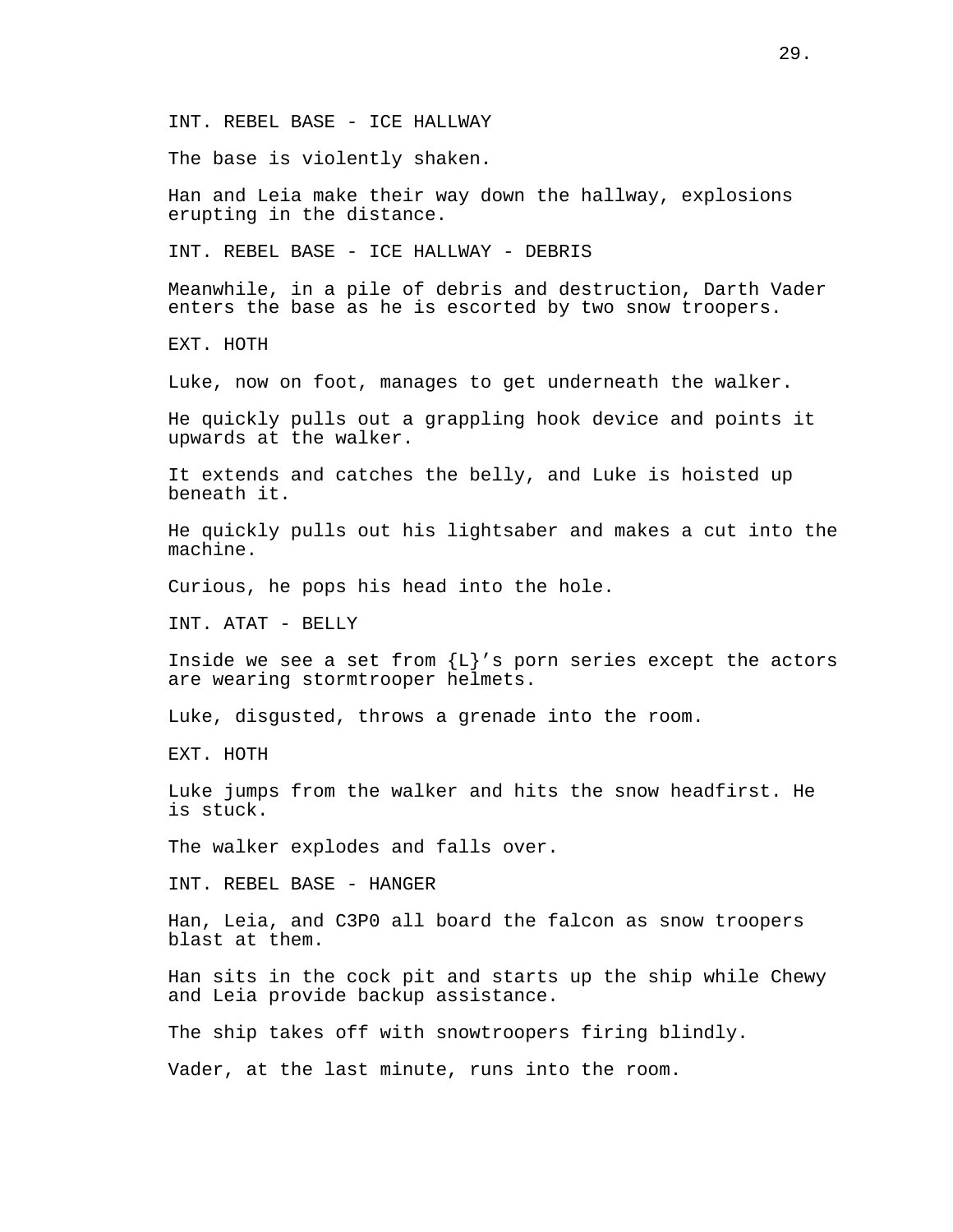VADER (breathing heavily) Wait! Wait! Ah shit, shit, fuck, I never- I never make it on time- I missed it again- fuck.

EXT. HOTH

Luke, still stuck in the snow, watches as the falcon escapes the battle and flies off into space.

He manages to unstuck himself right as they blast off.

LUKE (waving) Byyye guyyys!

He hurriedly makes his way over to his x-wing where R2 is waiting for him.

He gets into the ship and flies off himself, leaving the atmosphere behind.

INT. REBEL BASE - HANGER

Vader looks out at the xwing taking off.

VADER Luke! Wait! Let's have a chat! I know our relationship is in a tough spot right-

The xwing flies away.

VADER Aaannd you're gone.

EXT. SPACE

The two ships leave as Luke blasts off towards Degobah.

INT. LUKE'S COCKPIT

Luke punches in some coordinates into his navi-computer.

R2D2 Wait, where the hell are we going? This isn't the way to the rendezvous point.

LUKE We're not meeting them there. We're going to Dagobah.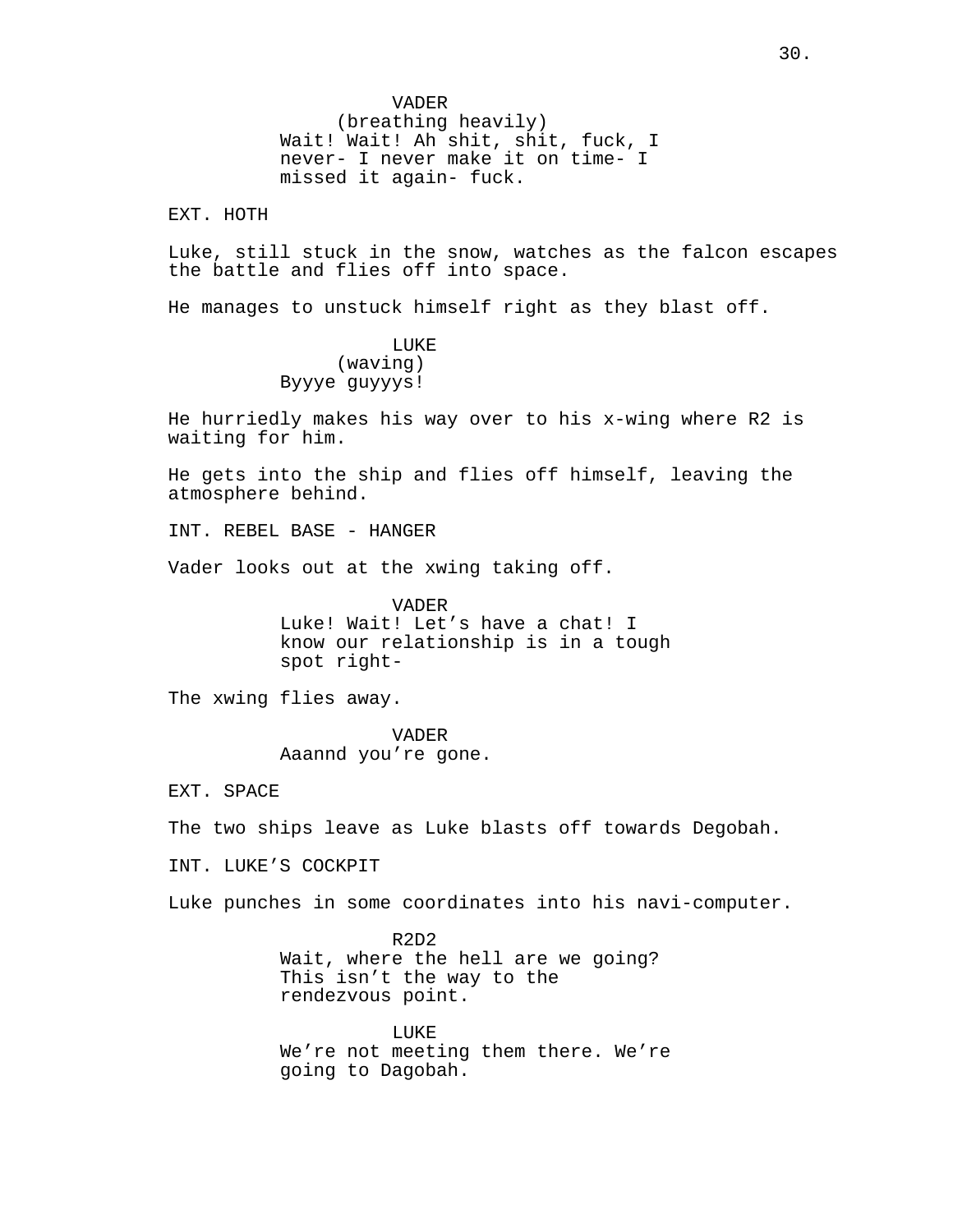R2D2 Wait, why? LUKE Oh, because when I was half dead from hypothermia and hallucinating I saw Ben's ghost and he told me to go there. R2 pauses for a beat, reflecting on the situation. R2D2 I mean, okay man, you're the one driving. EXT. SPACE The falcon flies away, still being pursued by tie fighters. It makes a sharp turn into an asteroid field. INT. FALCON COCKPIT LEIA What exactly are you doing? HAN I'm losing them! LEIA That's crazy! This is an asteroid field! C3P0 Shit! The odds of successfully navigating an asteroid field are 3,720 to 1!

> HAN Never tell me the odds!

He pauses.

HAN (con't) Wait, 3,720 to 1? That's actually pretty fucking scary, maybe we should turn around-

Suddenly the falcon is bumped by an asteroid.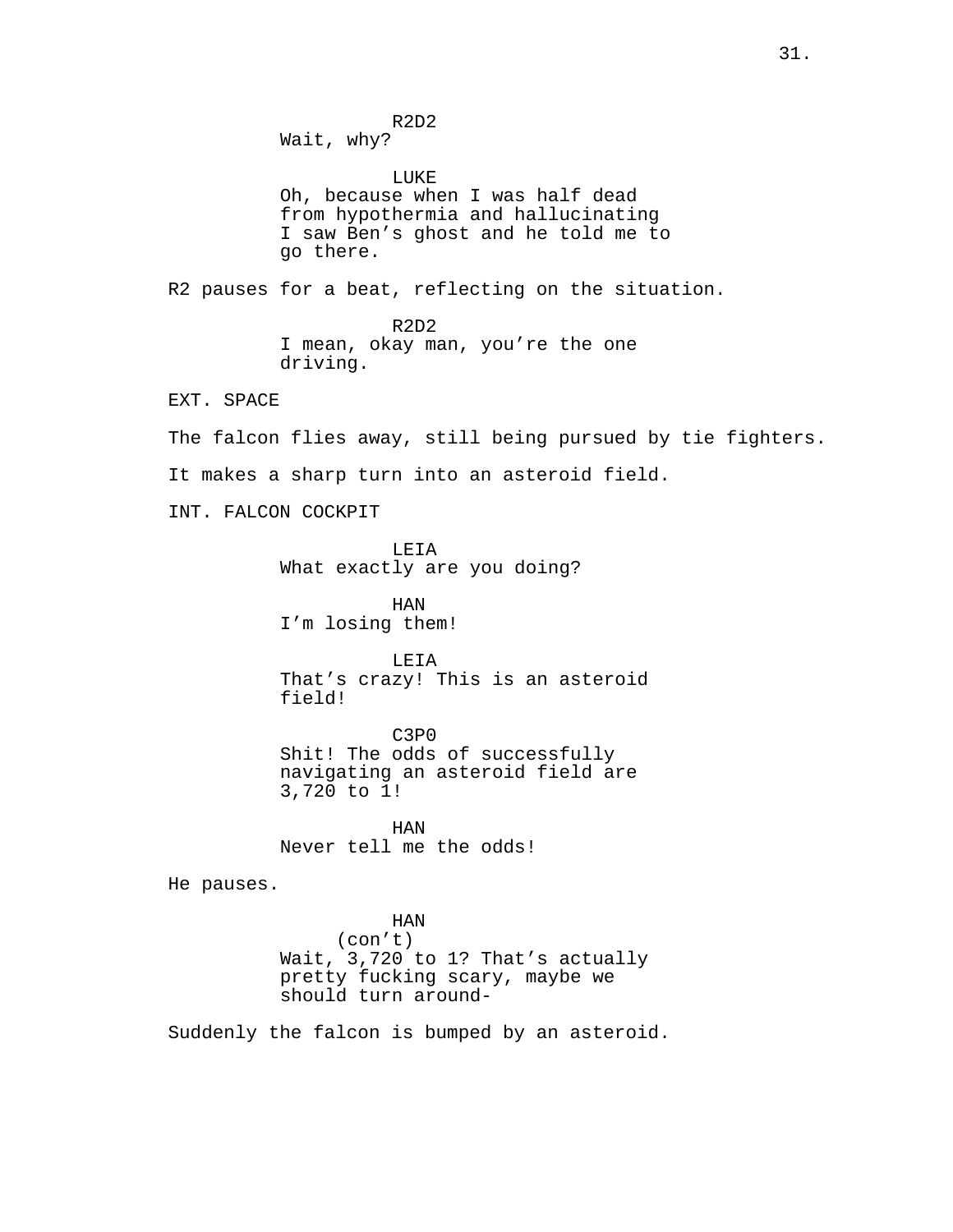HAN

Oh, wait, never mind, we're here now. Shit.

INT. SUPER DUPER STAR DESTROYER - VADER'S ROOM

Admiral Piett enters the room to see the back of Vader without his helmet. His head is white and gross.

Piett waits as the helmet is lowered via machine onto Vader's head

# PIETT

Lord Vader, the-

Vader turns around in his chair and stops Piett. Vader is wearing the original Vader face design from Block Wars (2009).

> PIETT Lord Vader, I...

> > VADER

Oh! Oh shit, I have the wrong face, hang on.

He leans forward and accesses a menu on his computer screen that looks exactly like the avatar customization screen in game.

He selects the correct face and it "pops" onto his.

He quickly looks up.

VADER Ahem. Continue.

**PIETT** The millennium falcon has entered an asteroid field, sir.

VADER We're in a ship that eats asteroids for breakfast, what was the point in telling me this?

PIETT Right, sir. The Faclon will be ours soon, sir.

VADER Yeah, it better. I didn't have this giant ass ship built for nothing.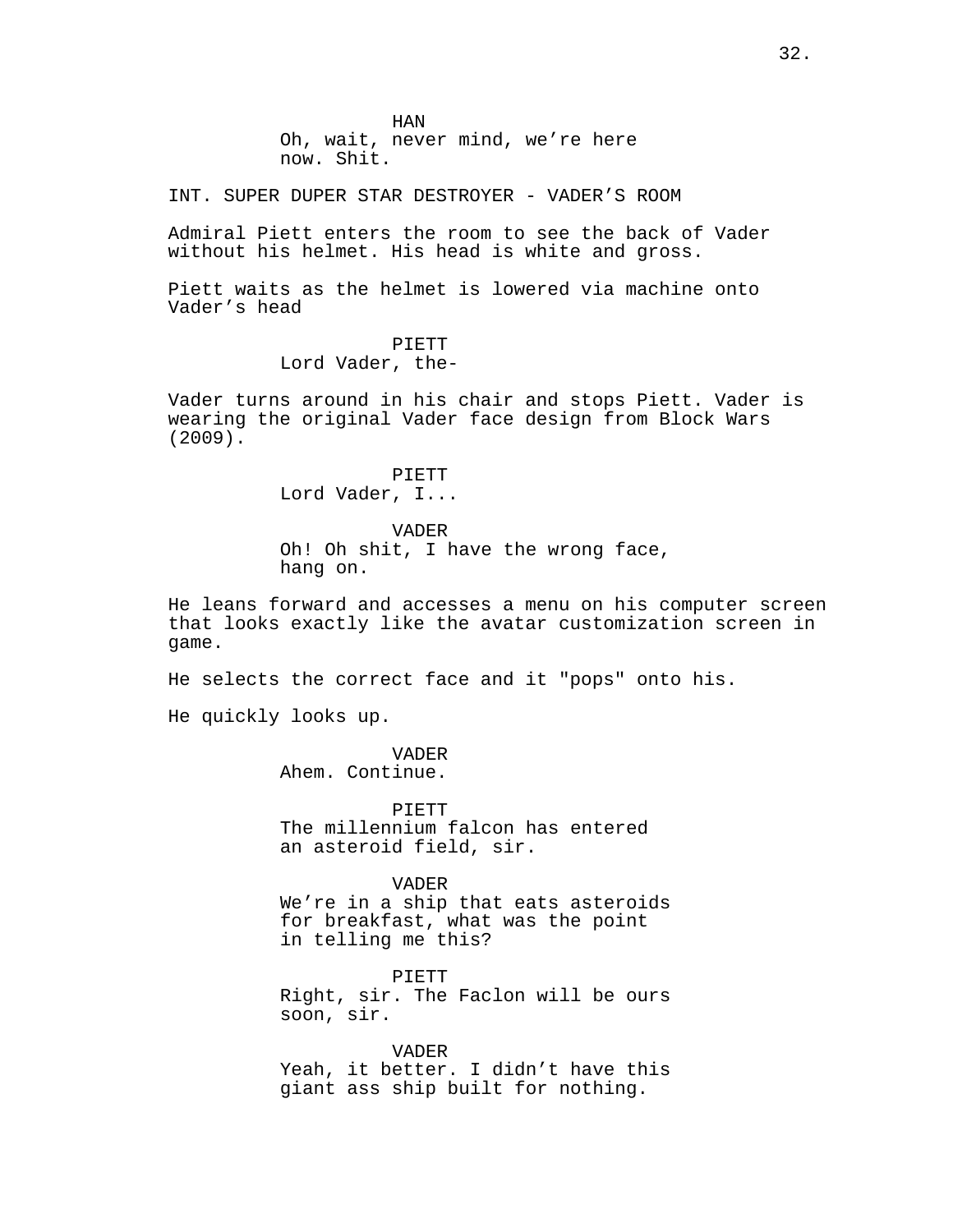EXT. SPACE

The falcon is continuing through the asteroid field.

INT. FALCON COCKPIT

HAN Well, this is getting us nowhere. At this rate we'll be crushed.

LEIA

Agreed.

HAN We've got to get out of here.

LEIA

Agreed.

HAN We've gotta get to one of those star destroyers.

LEIA Agreed- wait what?

C3P0 You gotta do what!?

HAN

(angry) Look, I don't see you two coming up with *any* ideas!

Leia and 3P0 look at each other, then back to Han.

LEIA Yeah, ok. Fair enough.

C3P0 Let's do your crazy shit idea.

EXT. SPACE

The falcon turns around and flies towards the super star destroyer.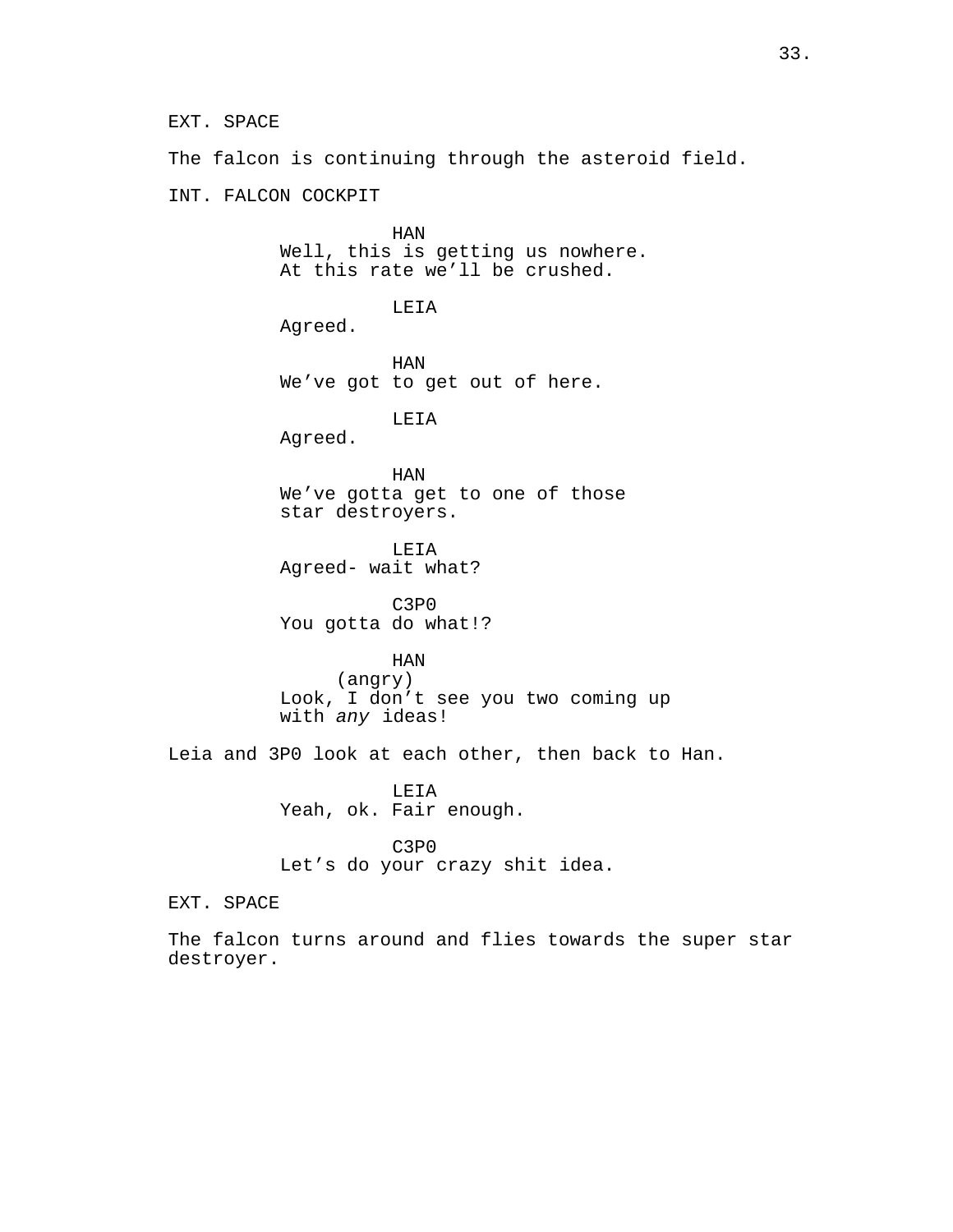INT. SUPER DUPER STAR DESTROYER

A couple of officers look around aimlessly.

Suddenly one of them notices something out the window.

OFFICER 1 Oh... oh holy shit, what the fuck is that!?

They all look.

OFFICER 2 It's the millennium falcon!

OFFICER 1 They're gonna fucking ram us!

Everyone screams as the falcon comes close, all flailing their arms. Suddenly the falcon makes a sharp, upwards turn at the last second and flies over them.

> OFFICER 1 Where the hell did they go?

OFFICER 2 Scan for them!

OFFICER 3 We can't find any traces of them, sir.

EXT. SPACE

The falcon is sitting quietly attached to the ship, out of sight.

INT. FALCON COCKPIT

HA See!? Fuck you guys.

He turns to 3P0.

HAN And you...

C3P0 Wait, what'd I do?

Han walks over to him and reaches out.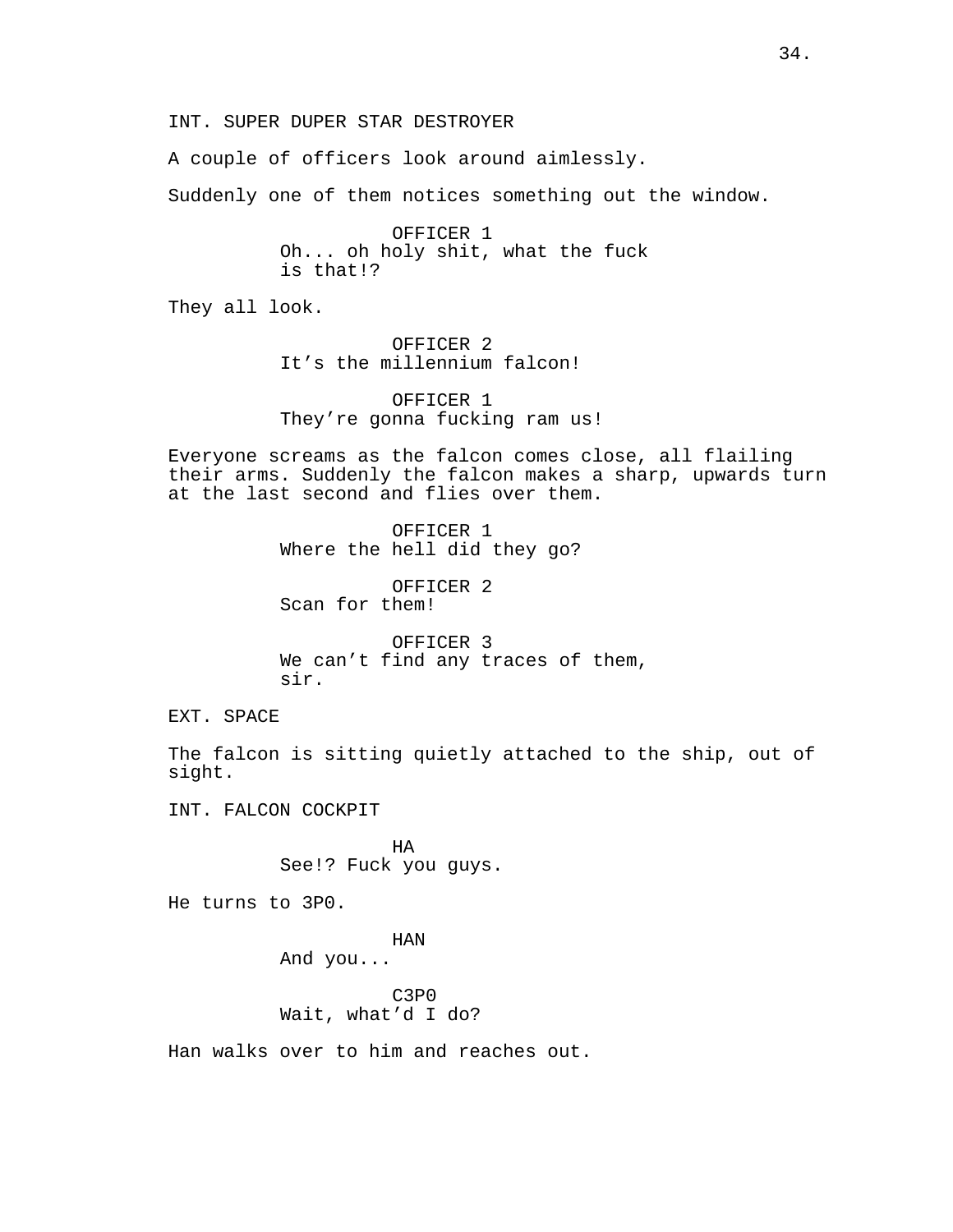C3P0 Come on man, this isn't funny. Han turns him off. C3P0 (power dying, pitch lowering) Ohhhhhh shiiiiiittttt, duuuuuuuudeee... EXT. SPACE Luke's xwing flies by. He is approaching Dagobah. INT. LUKE'S COCKPIT LUKE Welp R2, that's it. That's Dagobah. R2D2 That place looks like a dump. LUKE Maybe, but it's where Ben's ghost told me to find Yoda. R2D2 We aren't going to find shit. Been listening to a goddamned ghost. Can't fucking believe you. EXT. SPACE The xwing descends to the planet below. EXT. DAGOBAH Luke's xwing flies through some thick fog. INT. LUKE'S COCKPIT We see through the windows from Luke's POV. Nothing but white fog and the occasional branch. LUKE

I can't see anything, the scopes are down.

R2D2 Use your eyes, dumbass.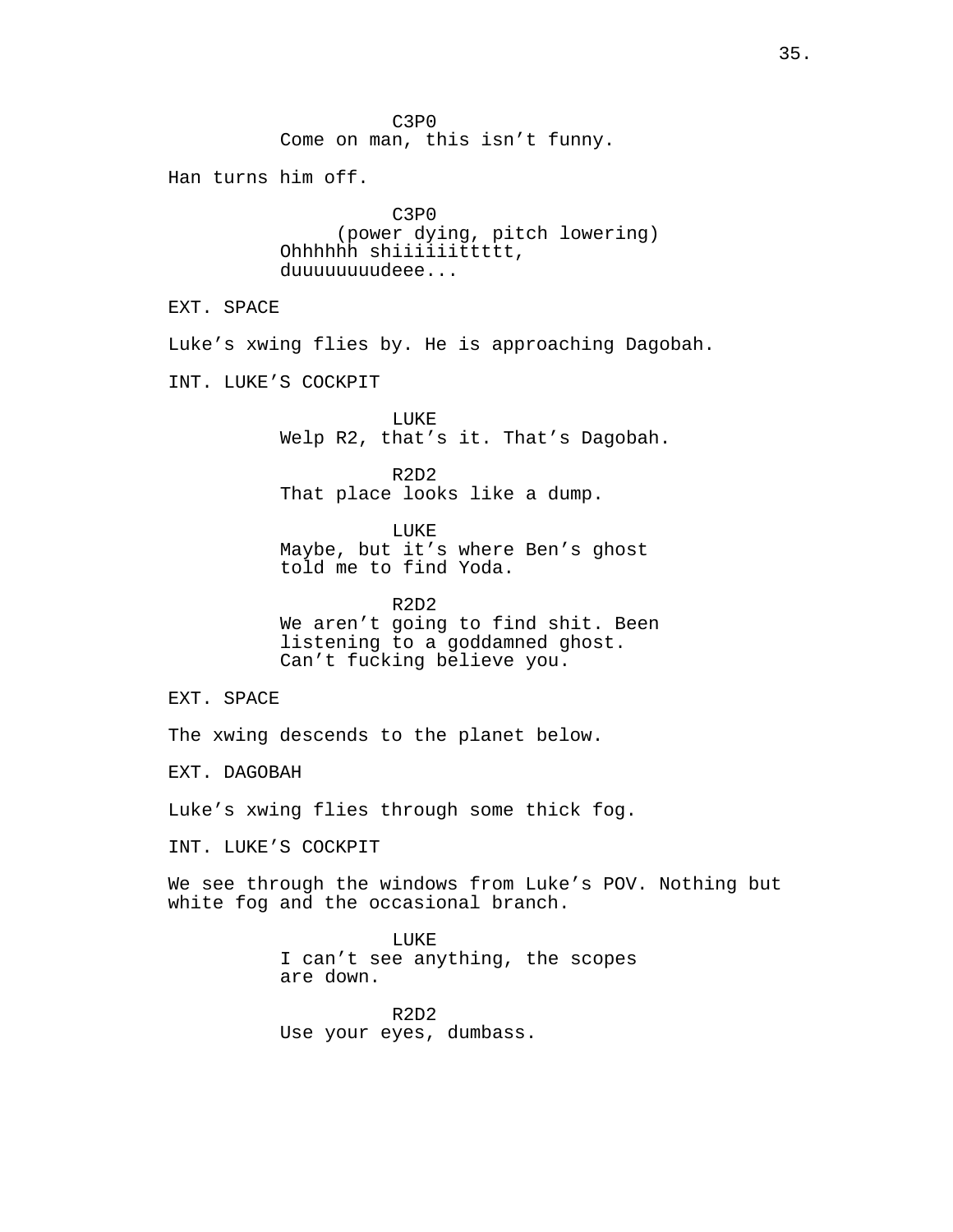LUKE The fog's took thick! I can't see!

R2D2 What about the windshield wipers?

LUKE

Huh.

He pushes a button on his console. Windshield wipers quickly brush way the fog.

LUKE<sup></sup>

Well look at that, now I can see. Just gotta, maneuver us here...

EXT. DAGOBAH

We see the swamp of Dagobah, quiet, only frogs and crickets making sounds.

Suddenly, coming in hot and fast, Luke's xwing splashes violently into the water.

Luke quickly ejects himself from the cockpit onto dry land.

R2D2 Clearly you got none of your father's piloting skills passed down.

**LUKE** What was that?

R2D2

Nothing.

R2?

R2 ejects himself from the ship but lands sadly into the water.

LUKE

R2 sticks a little periscope device out of the water and looks around. His beeping can still be heard.

> $R2D2$ Oh, great. Just where I wanted to be. Deep in some swampy ass water.

Suddenly a shark bit's fin is visible behind R2-D2 and the shark grabs him the way it grabs Blockheads by default and begins shaking about nonsensically. The shark brings R2 into the water and eventually spits him out near Luke.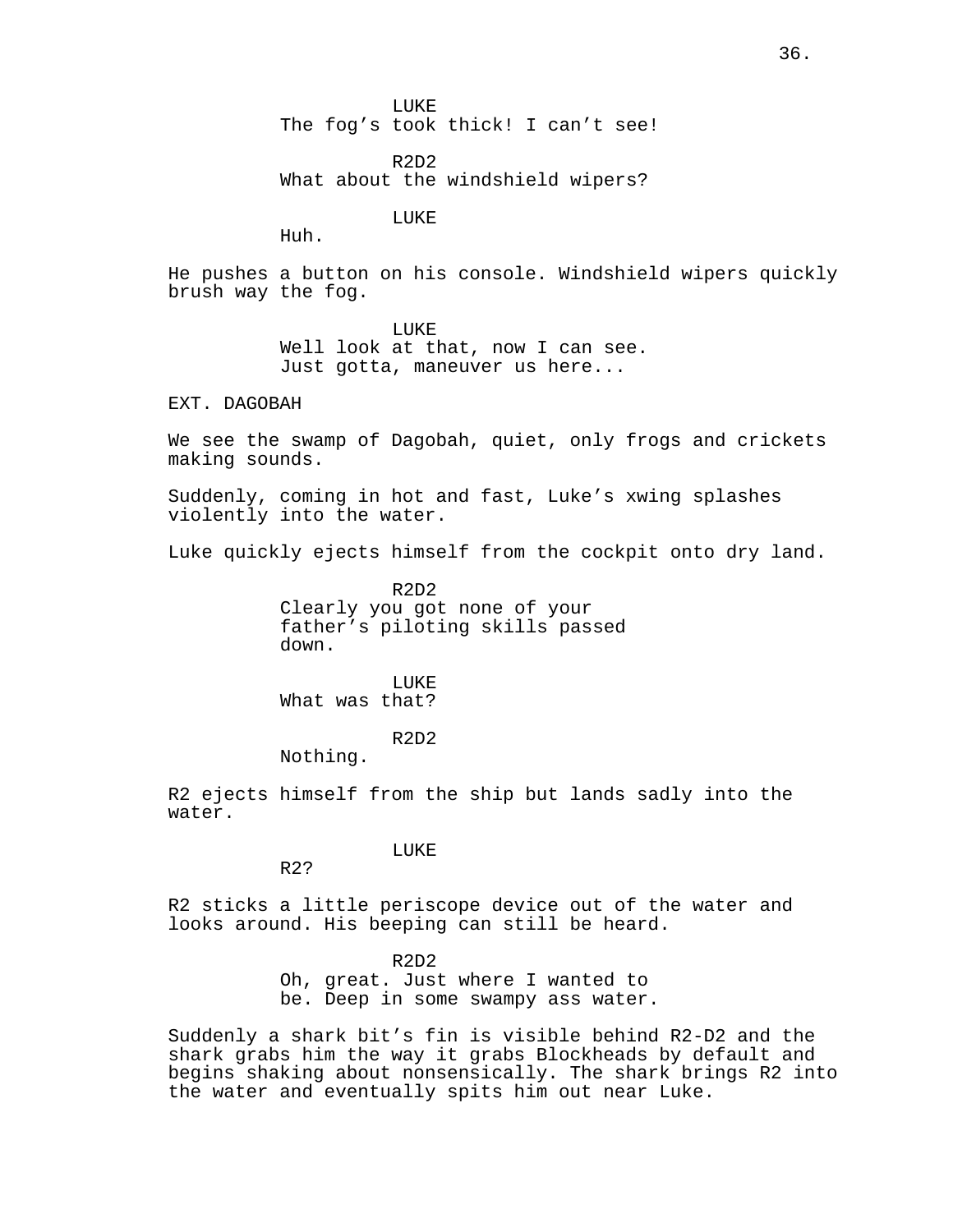**LUKE** Look, I ain't fighting a shark.

R2D2

Pussy.

EXT. SPACE

Star destroyers fly through the asteroid field. A giant one hits one of the destroyers and even destroys it while the Super Duper Star Destroyer isn't even budging to the rocks.

INT. SUPER DUPER STAR DESTROYER

Darth Vader stands, staring out the window above the control deck. Then slowly turns toward the bridge. Before him are the hologram images of twenty battleship commanders. One of these images, the commander of a ship that has just exploded, is fading away quickly. Another image, in the center and a little apart from the others, is faded and continually disrupted by static. It is the image of Captain Needa, commander of the Star Destroyer most hotly on the tail of the Millennium Falcon. Admiral Piett and an aide stand behind the Dark Lord.

> NEEDA ... and that, Lord Vader, is how I got my arm broken in the second grade.

VADER Look, that's great, but really I just want to know about the

millennium falcon. NEEDA

Oh, they were probably destroyed in the asteroid field, I mean, I thought that was obvious.

He turns and looks out the window.

NEEDA (con't) I mean look at it out there.

VADER Nah, I think they're alive. Trust me, I've got the force.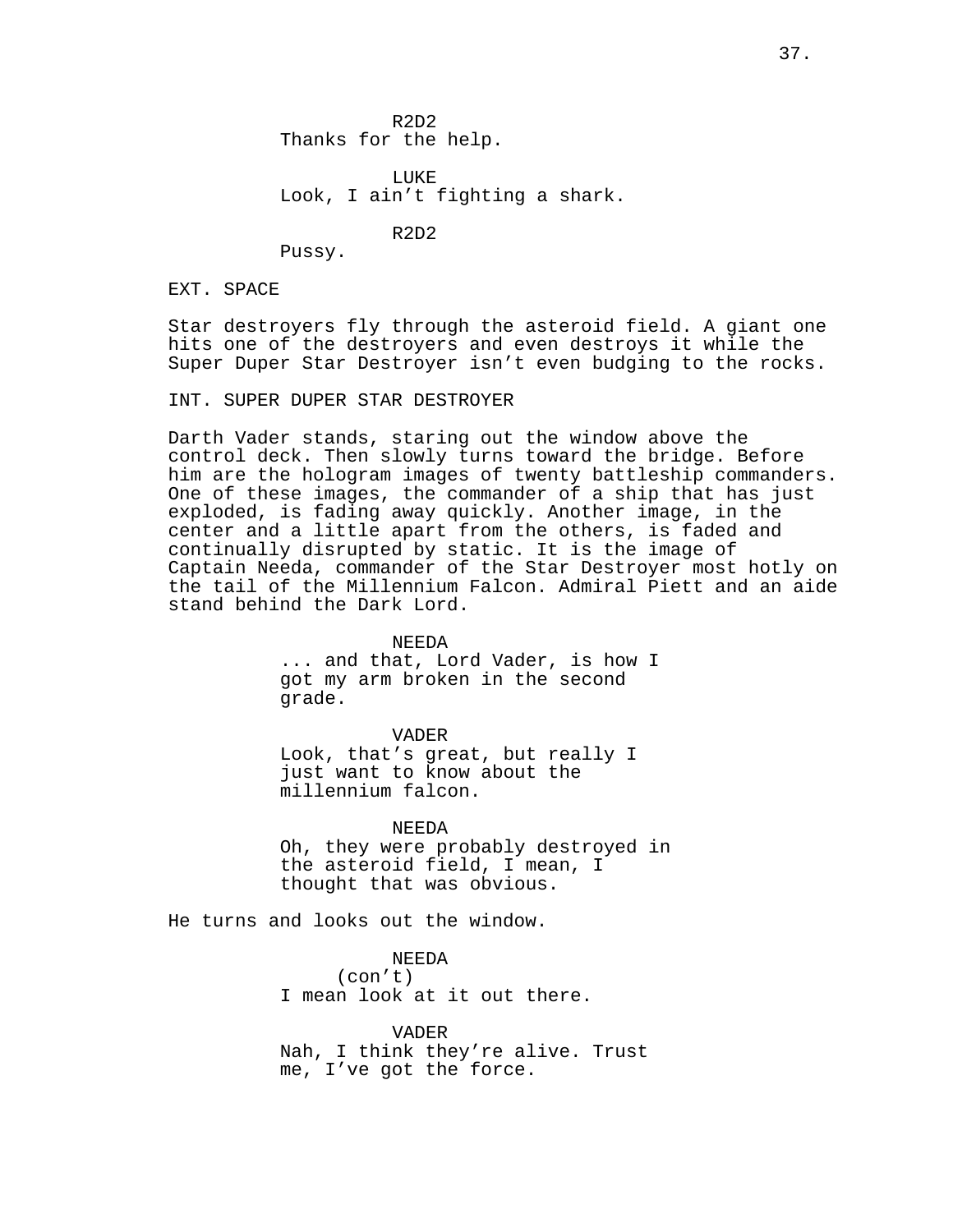NEEDA Lord Vader, they're fucking dead.

VADER What was your name again?

NEEDA Admiral Needa, sir.

### VADER

Yeah, well I'm gonna Admiral Needa minute to recuperate from how much sass you're giving me, and then I'm gonna Admiral Needa smack yo' ass until you sweep those asteroids and find them!

NEEDA Oh! Yes sir, Lord Vader!

They turn of the holograms and Vader turns around to leave.

PIETT Lord Vader, sir.

VADER

(sighs)

Yes?

PIETT The Emperor, sir. He commands you make contact with him.

### VADER

Oh, shit of course.

He walks over to the entrance to the hologram room, but stops. He notices a wireless signal meter and sees it's on low bars.

> VADER Damnit! Move the ship out of the

asteroid field so that we can send a clear transmission.

EXT. SPACE

The giant ship lumbers out of the asteroid field into a clearer space.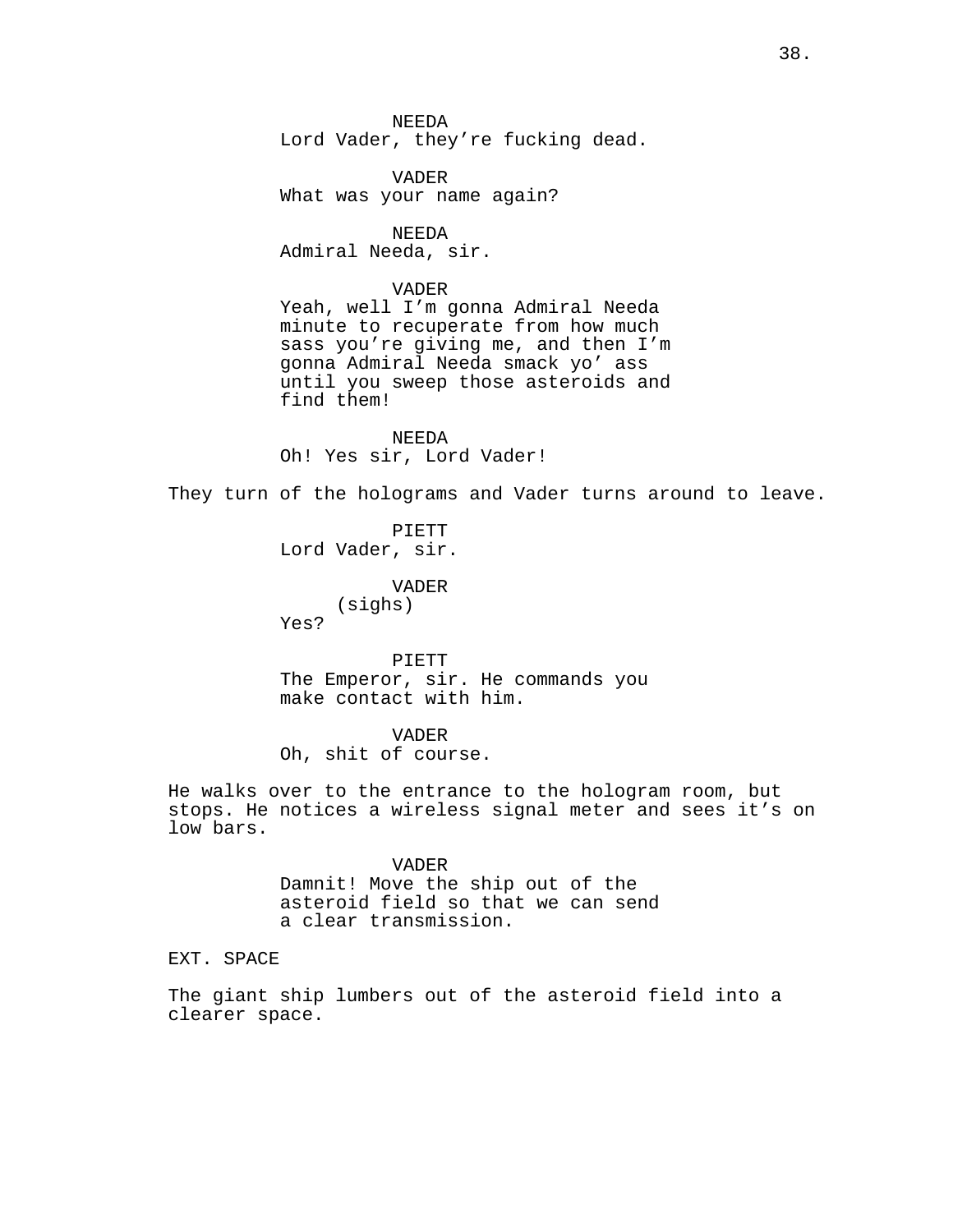INT. SUPER DUPER STAR DESTROYER

Vader again looks at the signal meter and sees the bars quickly fill up one by one until full.

> VADER There. We get terrible reception in asteroid fields. Which is awful because we're supposed to have full coverage. Piett!

PIETT Yes, sir!?

VADER

Call the service provider, put them on my schedule for force choking.

PIETT

Of course, sir.

Vader leaves and enters the hologram room.

INT. SUPER DUPER STAR DESTROYER - HOLOGRAM ROOM

The giant room envelopes Vader as he enters. He stands on a small, circular pad. It lights up as the connection is made.

Suddenly, charging to life, a giant holographic head looms over him. The cloaked face looks out in shadows, staring menacingly down at Vader.

There's a pause. The figure looks around slightly confused.

THE EMPEROR Is it... is it on? Can you see me?

VADER Yes, my master. I can see you just fine.

THE EMPEROR Oh, oh, oh, do I look, like, really big to you? Like rreeeaally big?!

VADER Oh man, you look so huge it's great.

THE EMPEROR Oh awesome, I knew getting these things installed would be worth it.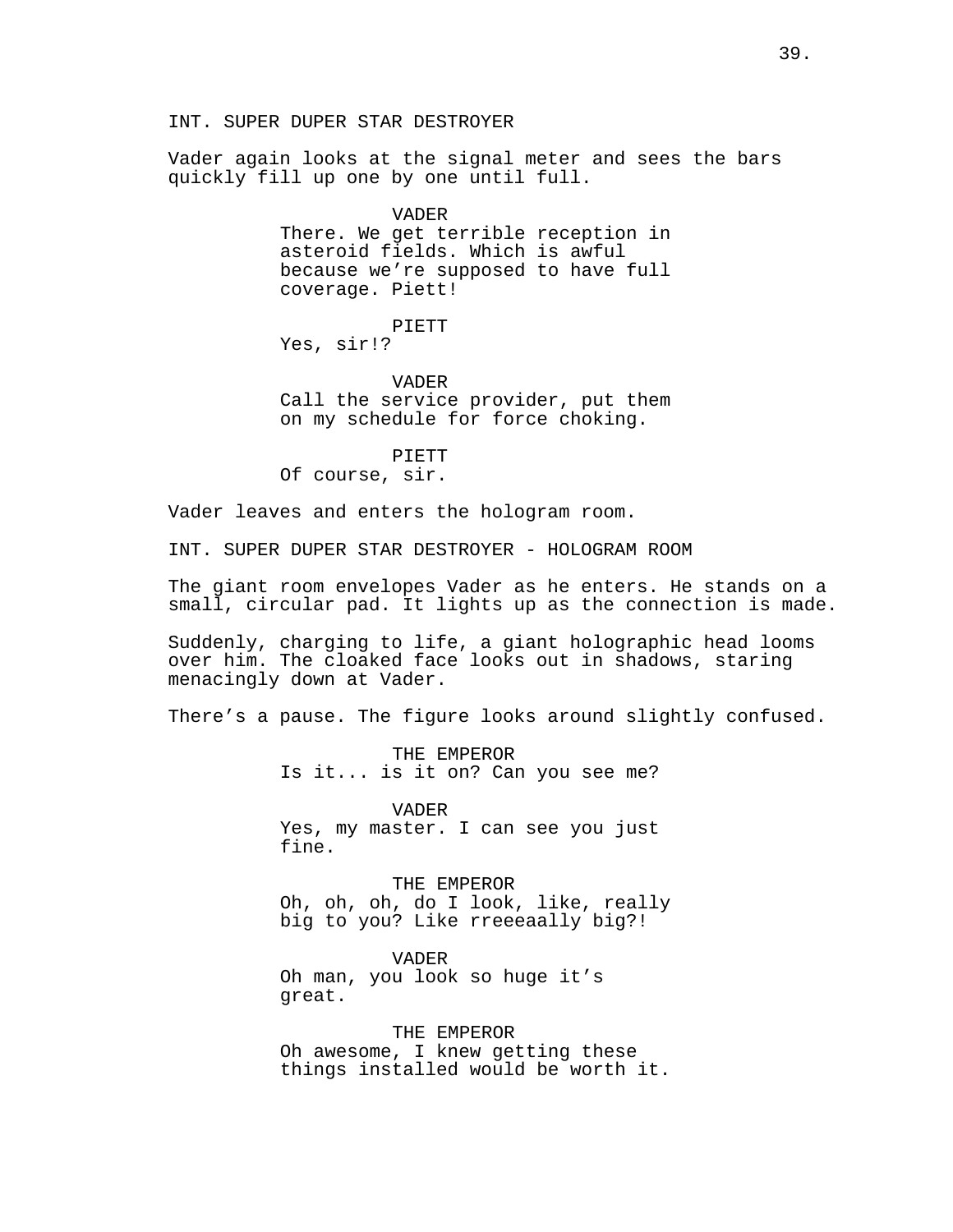VADER So worth it.

THE EMPEROR So, what'd ya call me for?

VADER You requested I call you, master.

THE EMPEROR Oh! Right, I did didn't I. Listen, Vader, buddy. There's been a great disturbance in the force.

VADER Yeah, I know. I've got the force too.

THE EMPEROR We have a new enemy. Luke Skywalker.

VADER You're damned right we do.

THE EMPEROR Wait, what? Are you telling me you're scared of some piss-ant farm boy?

VADER I don't think you understand the gravity of the situation. He blew up the Death Egg.

THE EMPEROR So? We're just gonna build another one anyway.

VADER

Blew it up. Kabloosh. Slam-dunked it like a basket ball.

THE EMPEROR

Uhhuh.

VADER Look, I'm just saying, the kid's pretty powerful.

THE EMPEROR What are we talking about here, like, burrito farts powerful or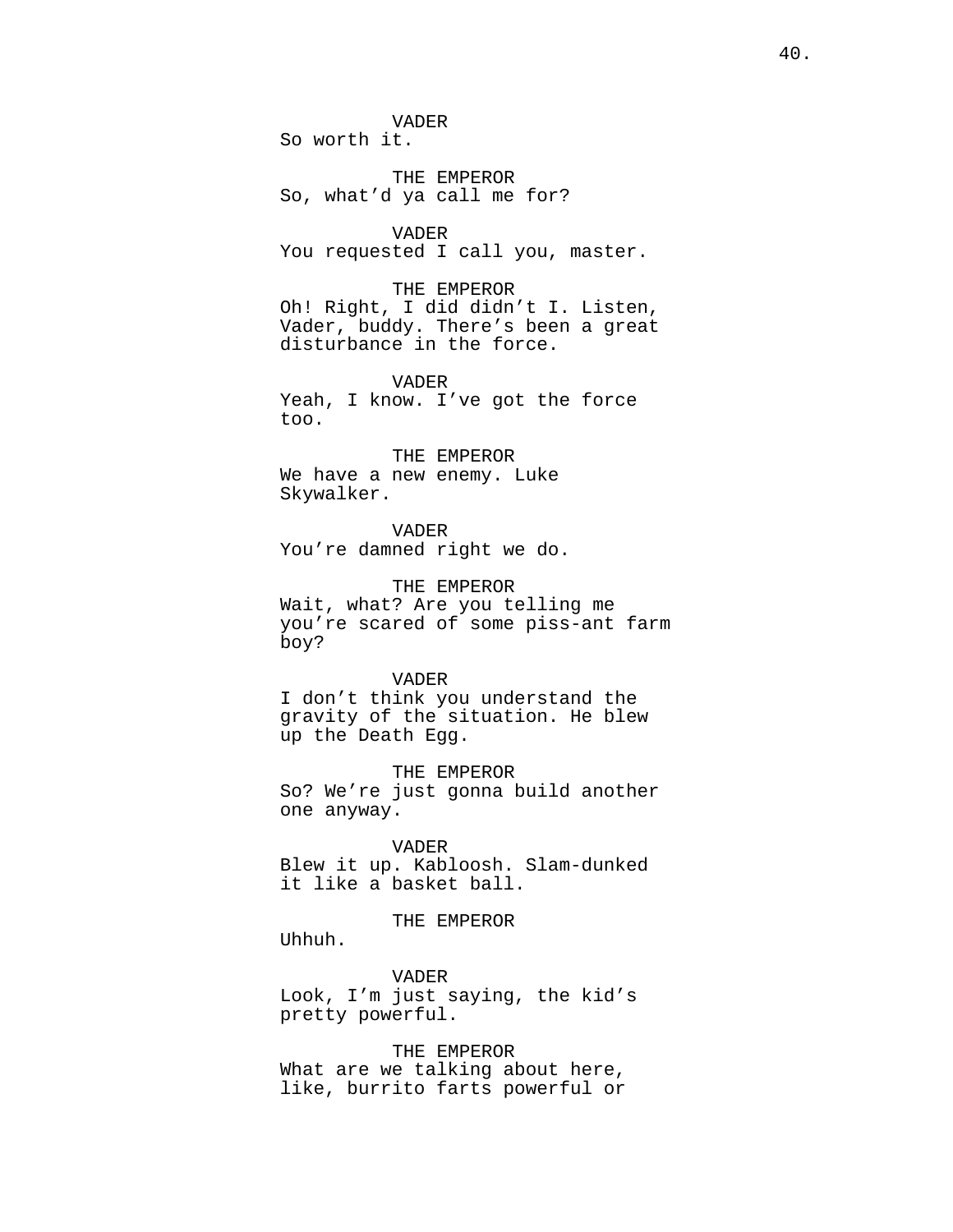THE EMPEROR like, your farts after you were at all-you-can-eat wing night powerful?

#### VADER

I'm talking explosive, after-Karl's-terrible-barbeque *diarrhea* powerful.

### THE EMPEROR

That's disgusting. *Disgustingly awesome*. Why can't we ever find cool people like that.

### VADER

We just don't go out often enough.

### THE EMPEROR

Ehh. Listen, Vader. The son of Skywalker must not become a jedi. This is like, rule number one if we want to keep our sweet digs here at the palace.

#### VADER

Well what if- and I'm just spitballing here- what if he, like, switched teams? Bring him a gift basket, sweet talk him a little bit, I think I could pull it off.

THE EMPEROR What, are you trying to date him?

VADER What? Ew, no.

THE EMPEROR Fine. Just turn him to the darkside, ok?

VADER He will join us or die, my master.

THE EMPEROR Good. Uh... good chat then...

VADER

Mmmhm.

They both pause for a second.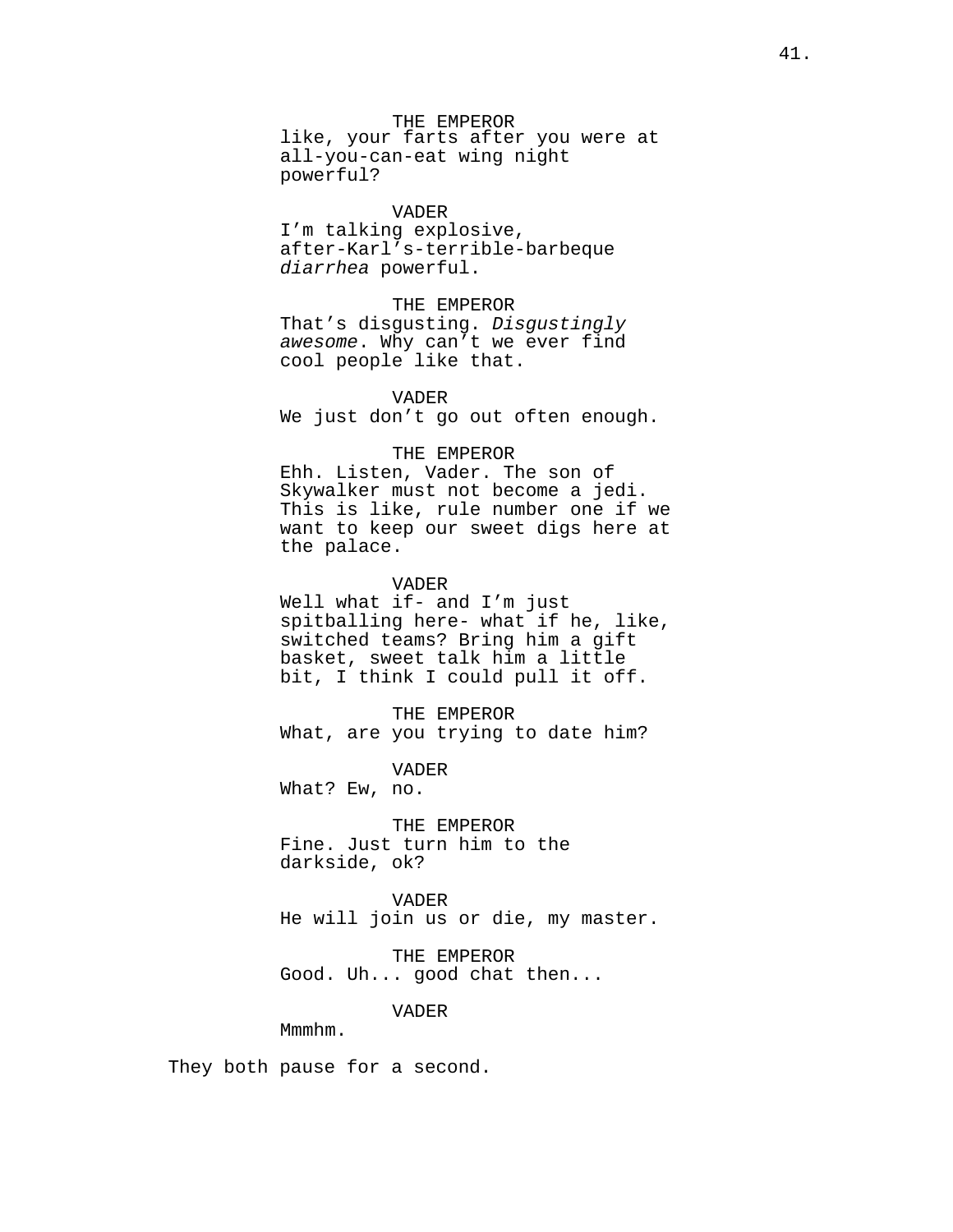VADER So what's with referring to Luke as the son of Skywalker in the third person like that? Like I get it, he's my long lost kid-

THE EMPEROR Uh, gotta go. Love you, hun.

### VADER

You too, babe.

The emperor hangs up quickly and his hologram disappears.

EXT. DAGOBAH

Luke sits around on Dagobah.

LUKE Here, R2, you want some juice?

R2D2 Only if it comes in a box with a little straw.

He rummages around with his things.

LUKE I dunno, there's something familiar about this place.

He trails off, looking out into the distance.

LUKE I feel like...

YODA Feel like what?

LUKE Like we're being watched!

YODA Ohh spooky... hoho.. nah it's just me.

Yoda, the small creature and yet still unknown jedi master, sits happily on a crate next to Luke.

Visibly he is high as a kite and his personality reflects it.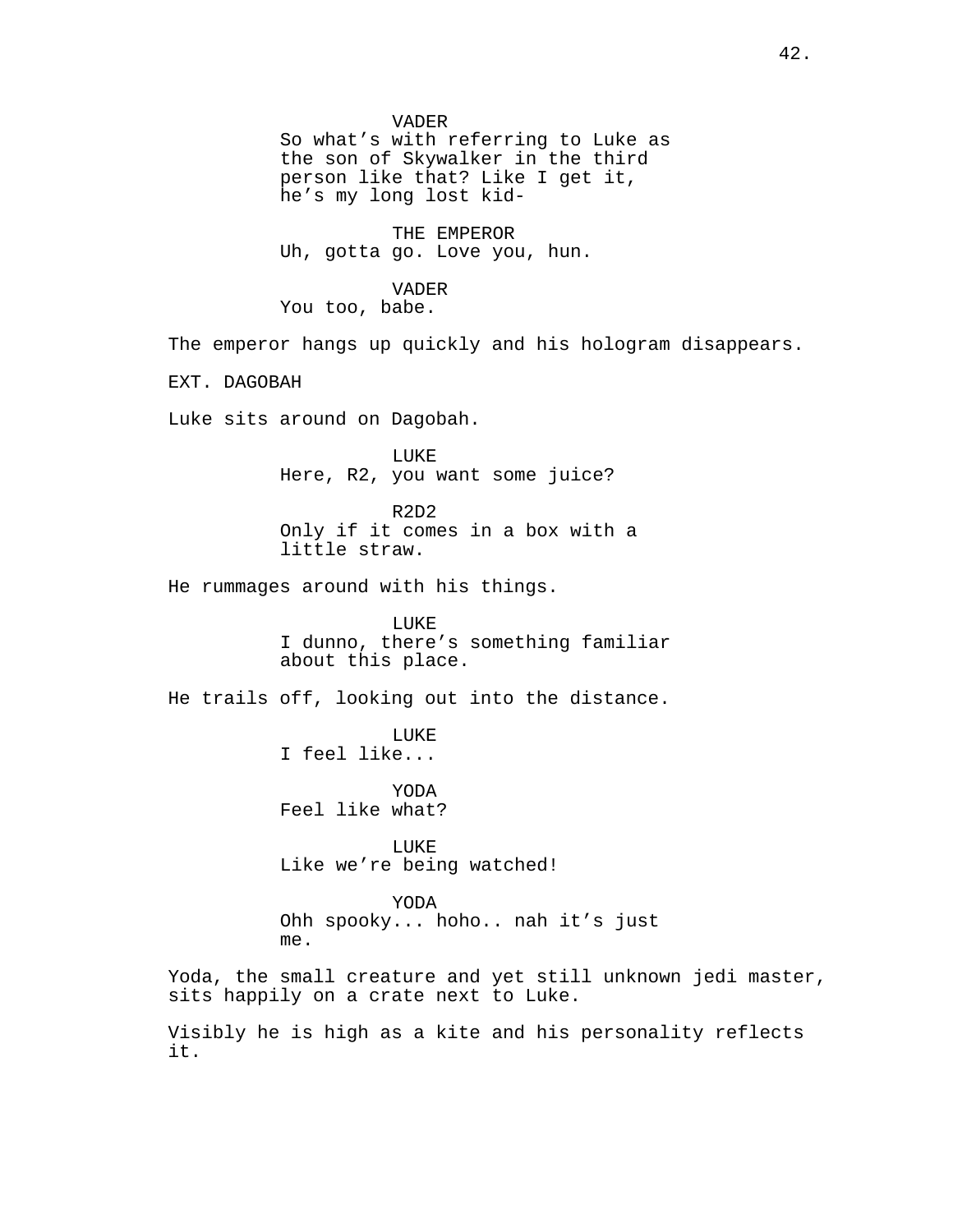And who are you, exactly?

YODA (avoiding the question) You put that blaster away, if I wanted to kill you, you'd be dead already.

# LUKE

(apprehensive) Uh huh...

YODA So, hot shot, what brings you to my neck of the galaxy?

LUKE I'm looking for someone.

#### YODA

Well you certainly went out of your way to do that, you know they make apps for that now...

LUKE I'm looking for a great warrior.

YODA Look, kid, we all have our kinks.

### LUKE

No, I mean I'm seeking a mentor. I'm looking for a jedi master.

YODA Jedi master, huh? Yoda. You seek Yoda.

LUKE You know him?

YODA Well of course I do, I-

Suddenly a ding from his tiny hut.

YODA

Ooh!

He runs off.

Luke looks over to R2.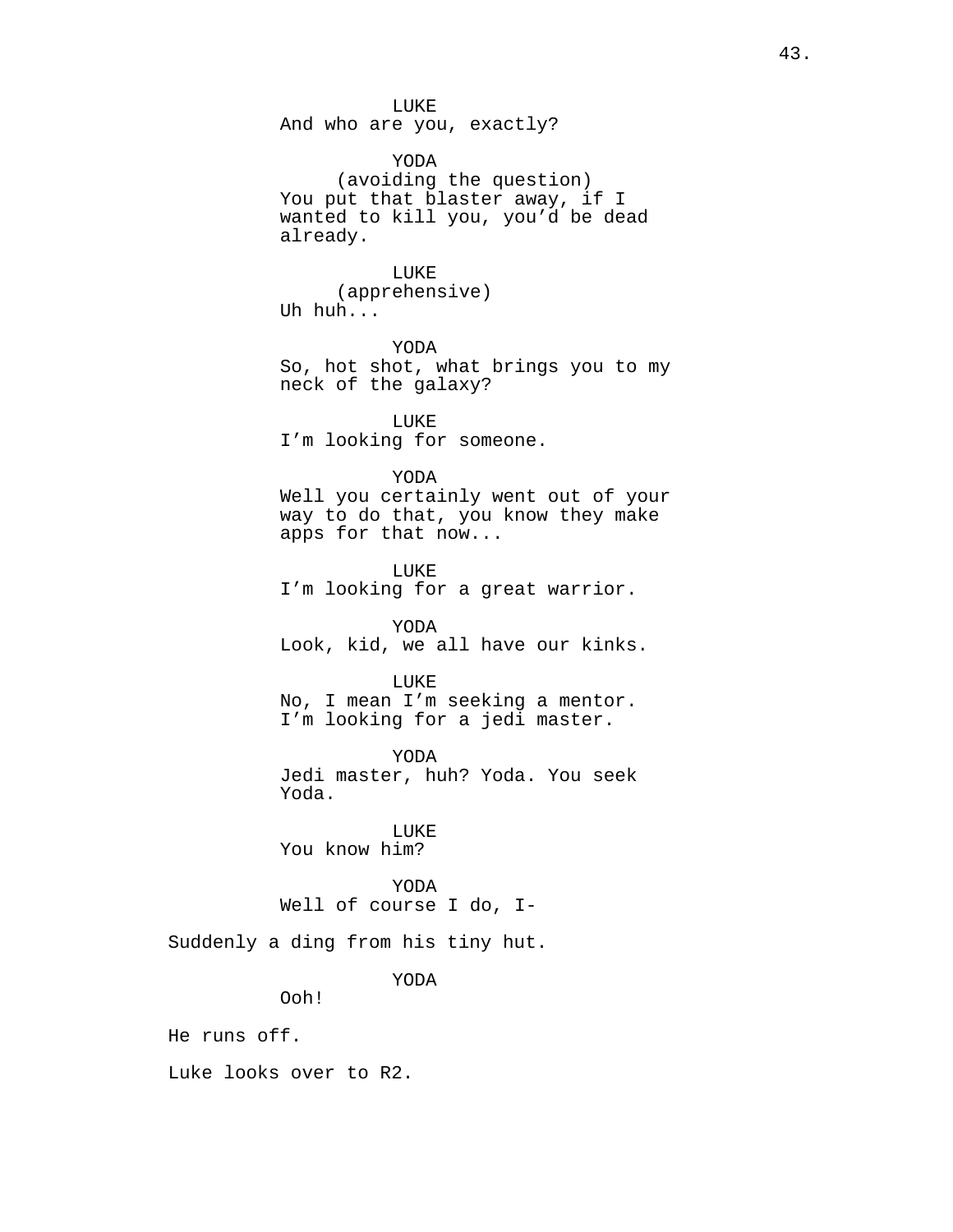LUKE Uhh. Stay here and watch after the camp, R2.

R2D2 Fuck that, I never got my juice.

INT. YODA'S HUT

As it starts to rain, R2 looks loningly into the hut.

R2D2 How come I never get to go inside anywhere?

Luke moves around the small hut as he bumps into things.

Yoda returns with a plate he's gotten fresh out of a microwave.

> YODA Listen. So this is gonna sound kinda weird. I accidentally somehow made two hot pockets? And, I mean, I can't just put one back into the freezer and pretend like it never happened, so do you, uhh, do you, want... a hot pocket?

He hands Luke the plate.

LUKE I... I guess.

He starts to bite into it.

LUKE So... how far is Yoda? Will it take long to get there?

YODA Nahh, he's like really close.

LUKE

How close?

YODA (laughing) Like, really close.

LUKE Uhg, you're not making any sense.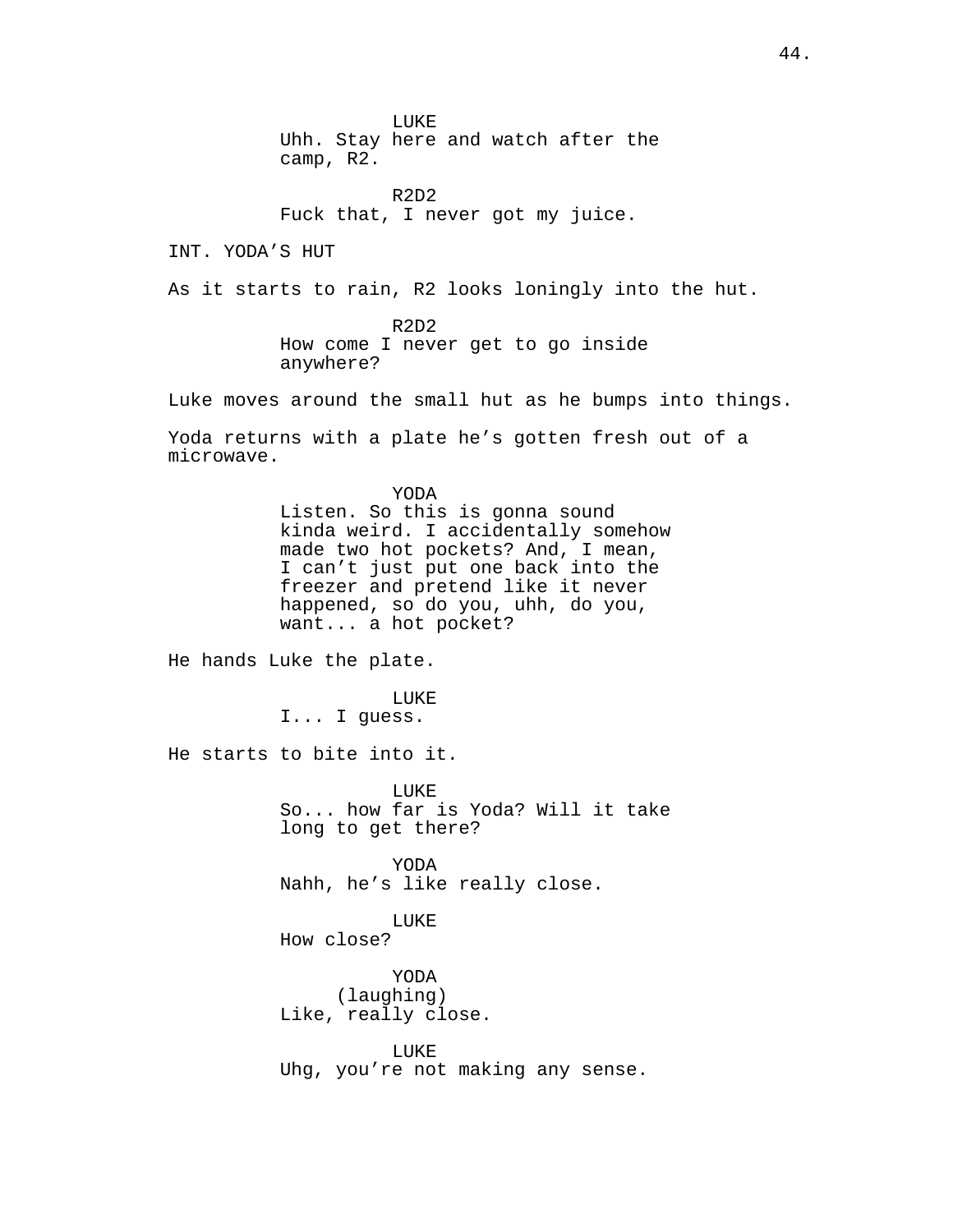YODA Why do you even want to become a jedi, huh? LUKE I guess because of my father... YODA Ehhhhh hehehe... naahh. Nahhh. LUKE What? You couldn't possibly have known my father. YODA Oh, big ol' dick he is, bro, trust me. LUKE Uhg. Fuck this, what is it with wrinkly old dudes always telling me about the force and shit in tiny huts? Yoda sighs and looks away. YODA I cannot teach him. The boy has no patience. BEN He will learn patience. YODA Hmmm. There's much anger in him, like his father. **BEN** Was I any different when you taught me? YODA Ok, listen, I didn't teach you dude. You can blame Quigon for your mistakes, ok? It was your padawan who went to the dark side, not mine! LUKE

(realizing who it is) Yoda?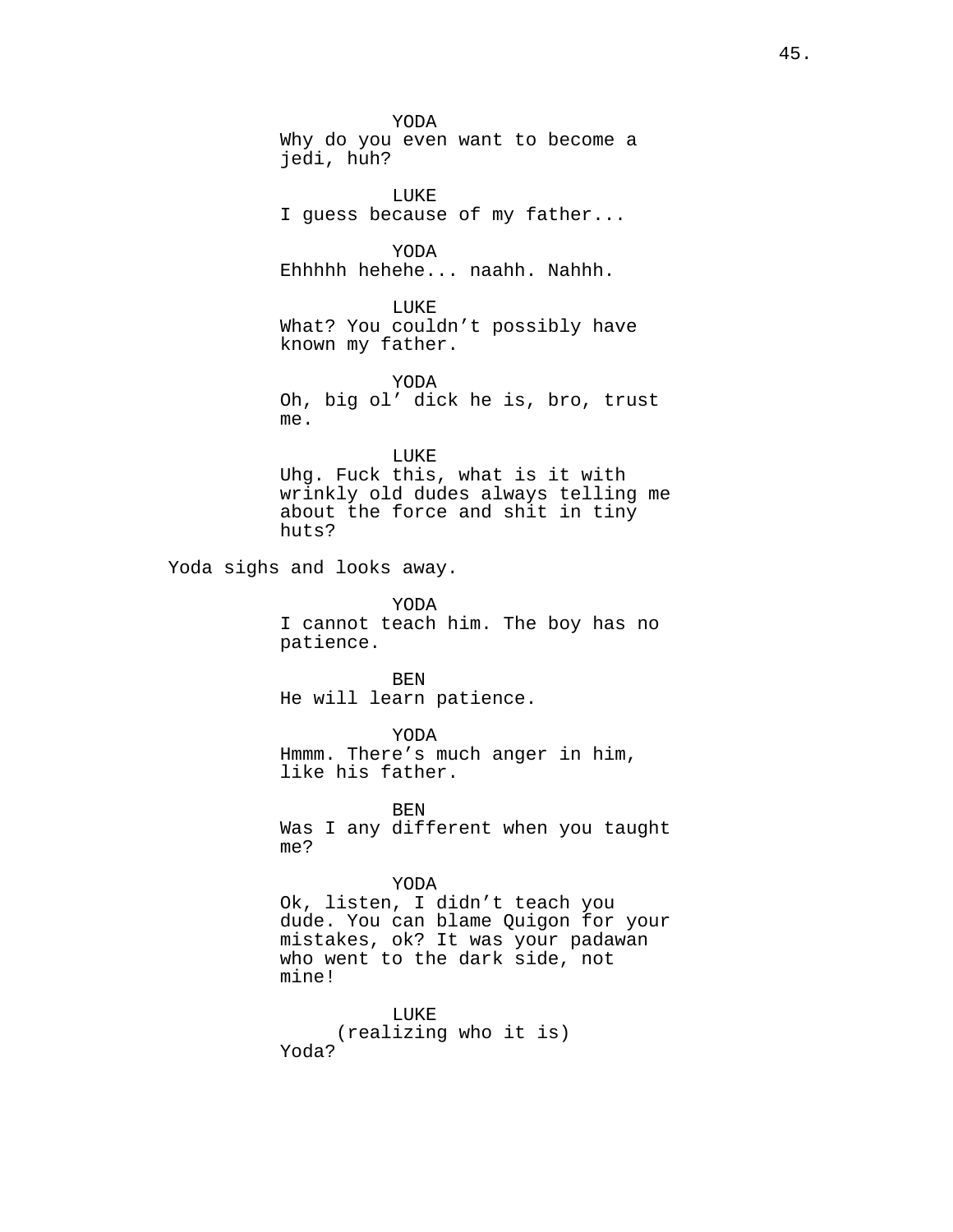YODA

Sup.

LUKE

I am ready though. I... Ben! I can be a jedi, I can. Ben tell him I can be a jedi. Tell him Ben! Come on! Tell em!

YODA

Oh, you think you're ready, bro? I've been doing this shit for 800 fucking years. That's a long ass time.

> (he looks off in to the distance, talking to Ben)

I've watched this kid grow. All his life, looking away to the horizons. Jacking it to Ewok porn.

LUKE

That was once...

YODA

(con't)

He's looking at the future. Never mindful of where he was? Hmm? What he was doing? Hmph. Adventure. Heh! Excitment. Heh! Ewok porn. Hah! A Jedi doesn't crave these things. (looking to Luke) You are reckless, and a little weird.

BEN So was I, if you'll remember.

YODA Uhhh.. shit... uhh.. too old! Yes! He's like, 43. Too old to begin the training.

LUKE That's not even close.

YODA

35?

LUKE I'm 21, douche.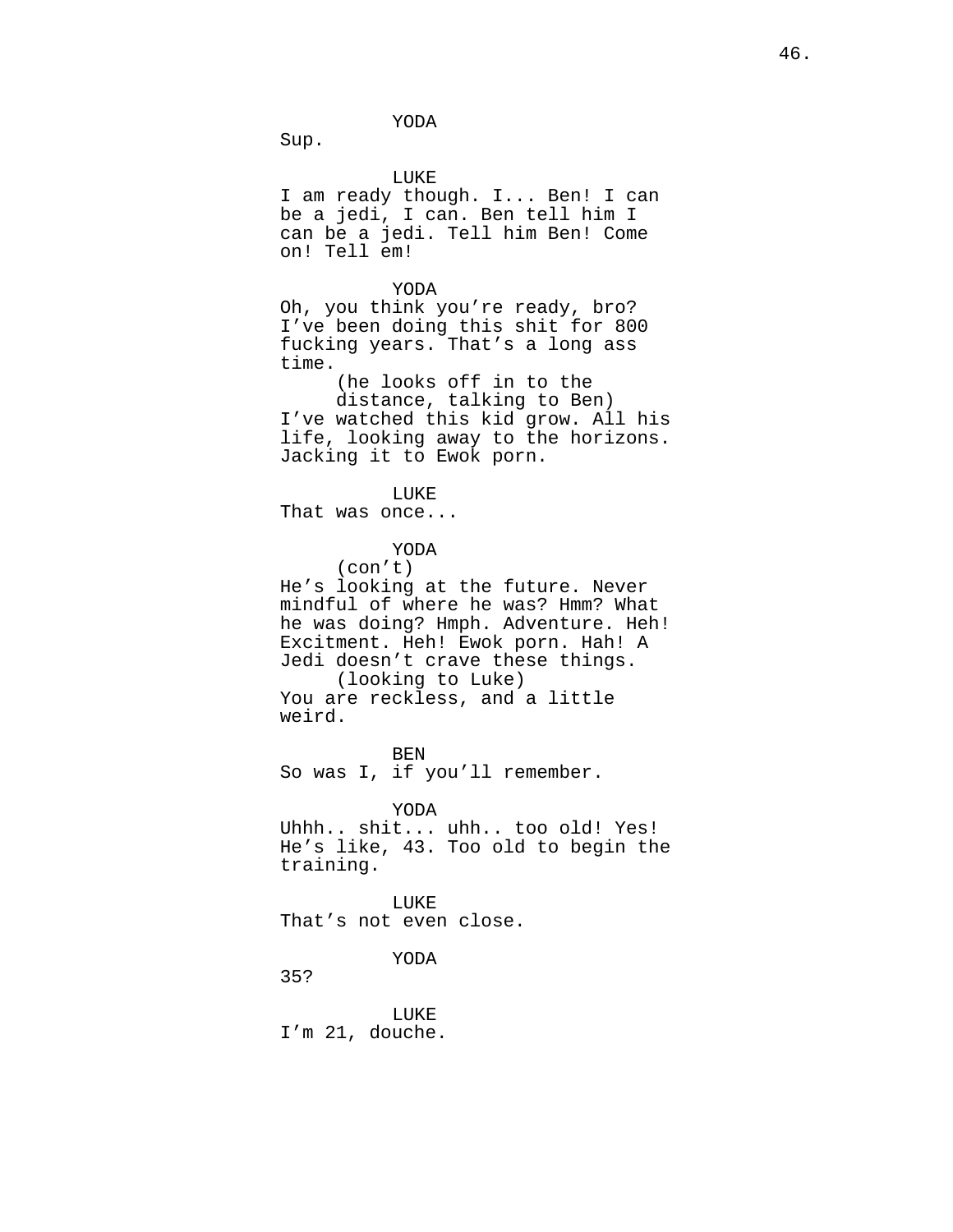YODA Mmhmm. Nope. Won't do it.

LUKE But I've learned so much already.

Yoda looks away a minute to reflect.

YODA

Ok, I'll do it. But you gotta promise me something dude. You quit on me? Even for a second? I kill you. I straight up murder you.

LUKE I... uh... yeah. I'm not afraid.

YODA Oh... you will be. Trust me, son. There's some scary shit out in the woods...

EXT. SPACE

The Super Duper Star Destroyer floats through space as some tie fighters wiz past it.

INT. SUPER DUPER STAR DESTROYER

A group of six bounty hunters stand on the main bridge.

Vader strolls down the hall swiftly.

As he approaches the main deck, officers below are gallantly playing the "Imperial March" to Vader's approach.

He walks past, then strolls back to look over the side at them.

> VADER Alright! Enough! I get it, I'm evil, I don't need this every time I enter the bridge, okay?

The musicians slowly start to disband dissapointed.

VADER Thank you for your enthusiasm, fellows, just not today. ok?

They shuffle off.

He continues to the bounty hunters.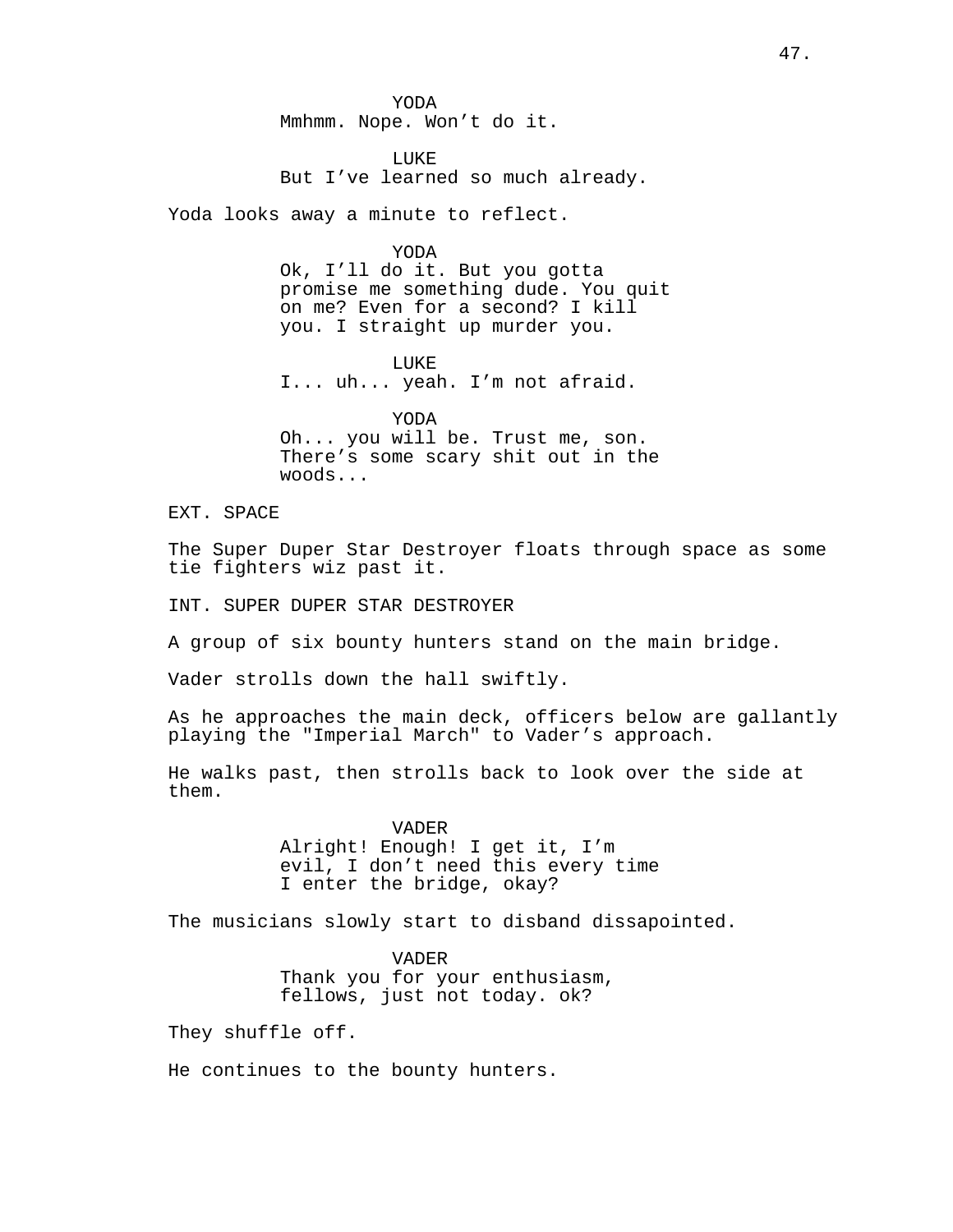VADER

Alright! So! You're all the ones who saw the ad on Craigslist! So, here's the game plan. You're looking for the Millennium Falcon, I assume you've seen the picture.

He holds up a cell phone with a craigslist ad opened. It has a small, badly pixelized picture of the falcon.

VADER

(con't) More specifically, if you find that ship, then you're gonna find Luke Skywalker. He's a blonde whiny bitch who blew up the Death Egg. Technically, he's my son, but everyone wants to be really vague about that right now, so I dunno.

He pauses, everyone looking at him silently.

VADER

Uh, ok. So yeah. There's a substantial reward in it for whoever can bring me Skywalker alive. No disintegrations. That goes doubly for you, you scary looking mother fucker.

He points at the one who looks like a literal dragon person. He growls.

> VADER But really. Nothing happens to my son.

BOBA FETT As you wish, sir.

Vader looks at him and eyes him up and down for a moment.

VADER You know I had you pegged for the strong silent type.

EXT. DAGOBAH

Luke is doing a handstand and lifting rocks with the force while Yoda watches.

R2 comes along, frightened.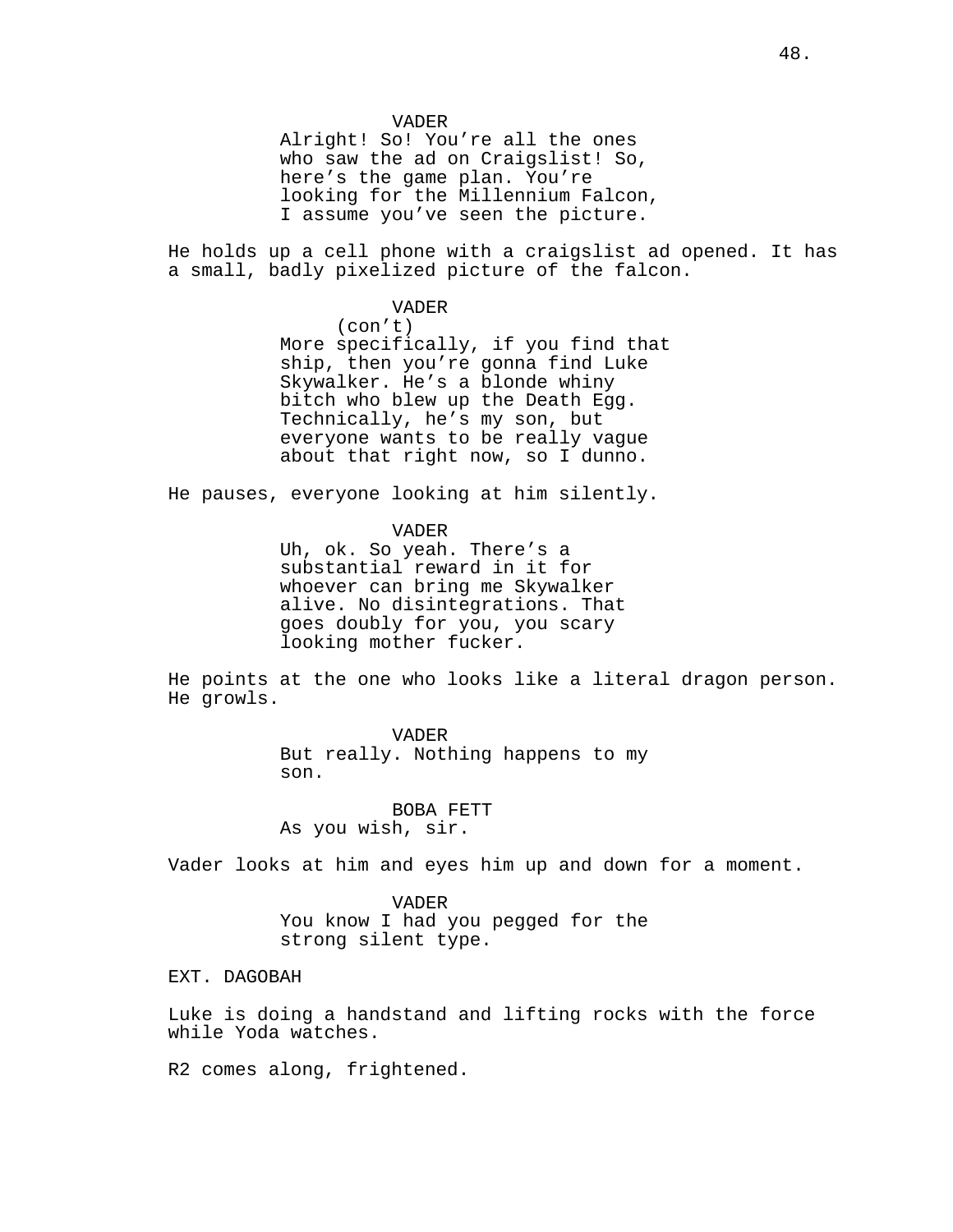LUKE What's wrong R2?

R2D2 The ship's fucking sinking!

LUKE

Shit! What?

Luke quickly rushes over to see the ship as it slowly sinks into the marsh.

> LUKE Oh god damn, now we'll never get out of here.

Yoda hobbles over.

YODA Kid you haven't been listening to a goddamned word I've said, have you? I'm literally teaching you to move shit with your mind.

LUKE Rocks are one thing, but a whole ship? C'mon!

YODA Look, you either lift that ship or you puss out, and I'm gonna start calling you Luke Pissbaby.

Luke attempts to lift the ship from the swamp and fails.

LUKE I... I can't do it.

YODA It's not the size of the object you're trying to lift, but how you lift it.

He slowly begins to lift the ship out of the swamp.

LUKE

Woah.

Suddenly, he looks around, nervously. The ship isn't stopping.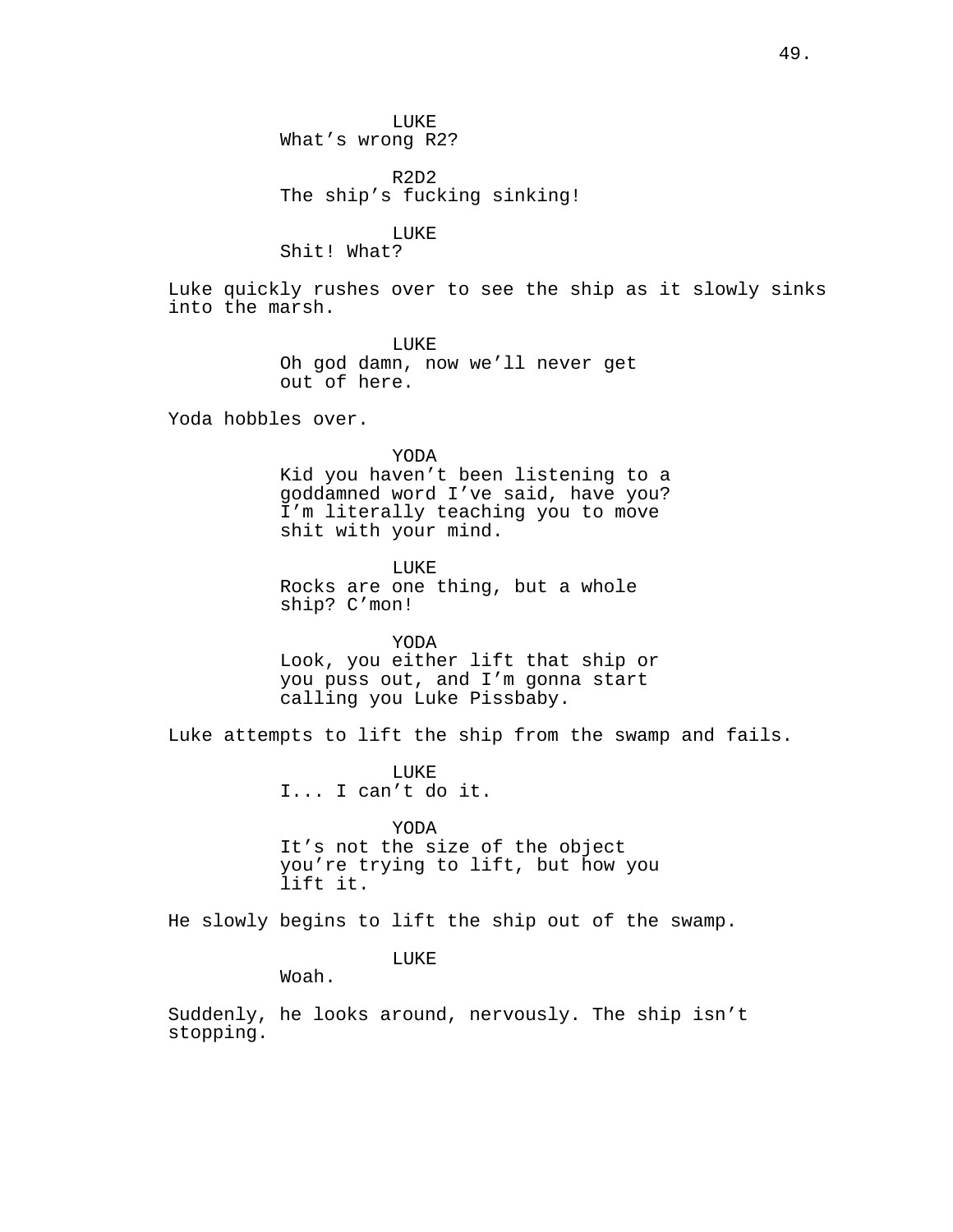LUKE Hey wait, it's going too high!

YODA (sarcastic) Oh, shit. Oh, shiit. I'm too powerful Luke, I can't stop!

The ship keeps rising.

LUKE Oh shit!

YODA (sarcastic) Oh nooo! It's going into spaaace!

We watch the ship float higher and higher.

LUKE No! My ship!

YODA (laughing) Hahaha! I'm just kidding you little pussy, calm down.

He sets the ship down on the ground nearby, out of the swamp.

> YODA That's your real problem, kid, you're too fucking gullible. Come on, let's go finish that training.

INT. MILLENNIUM FALCON

The power to the falcon has been shut down while they wait to avoid detection. Han and Chewie are playing a card game.

> HAN You got any fives?

Leia runs into the room.

LEIA Hey! We're out of the asteroid field!

HAN (to Chewie) We'll call it a draw. (to Leia)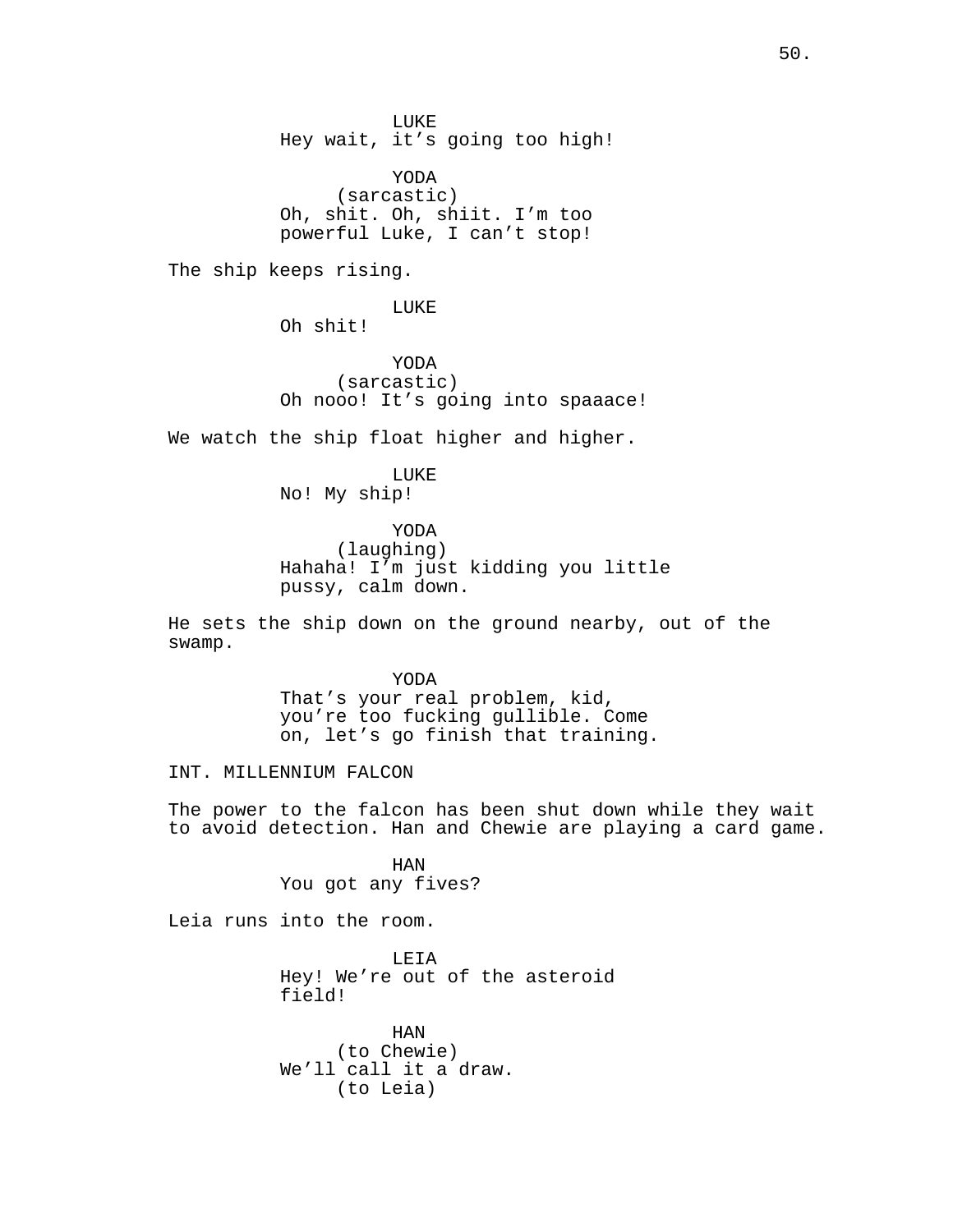HAN Ok, now for the next part of the plan!

LEIA Where are we even going?

HAN

Lando.

LEIA The Lando system?

HAN

The Lando... fucking no, not the "Lando system." Lando is a guy. If I had said "John" would you have said "the John system?"

LEIA And just how are supposed to leave without a hyperdrive?

HAN That's my other plan. Chewie, go stand by the manual release and don't let go until I say so.

LEIA I've got a bad feeling about this.

## INT. FALCON COCKPIT

Everyone takes their seats.

LEIA How long is it going to take?

HAN Depends. Why, you've got somewhere better to be?

LEIA Well, no I guess not. Do we have any food?

HAN We'll stop somewhere- get take out.

LEIA Uhg, gross. Spaceburgers.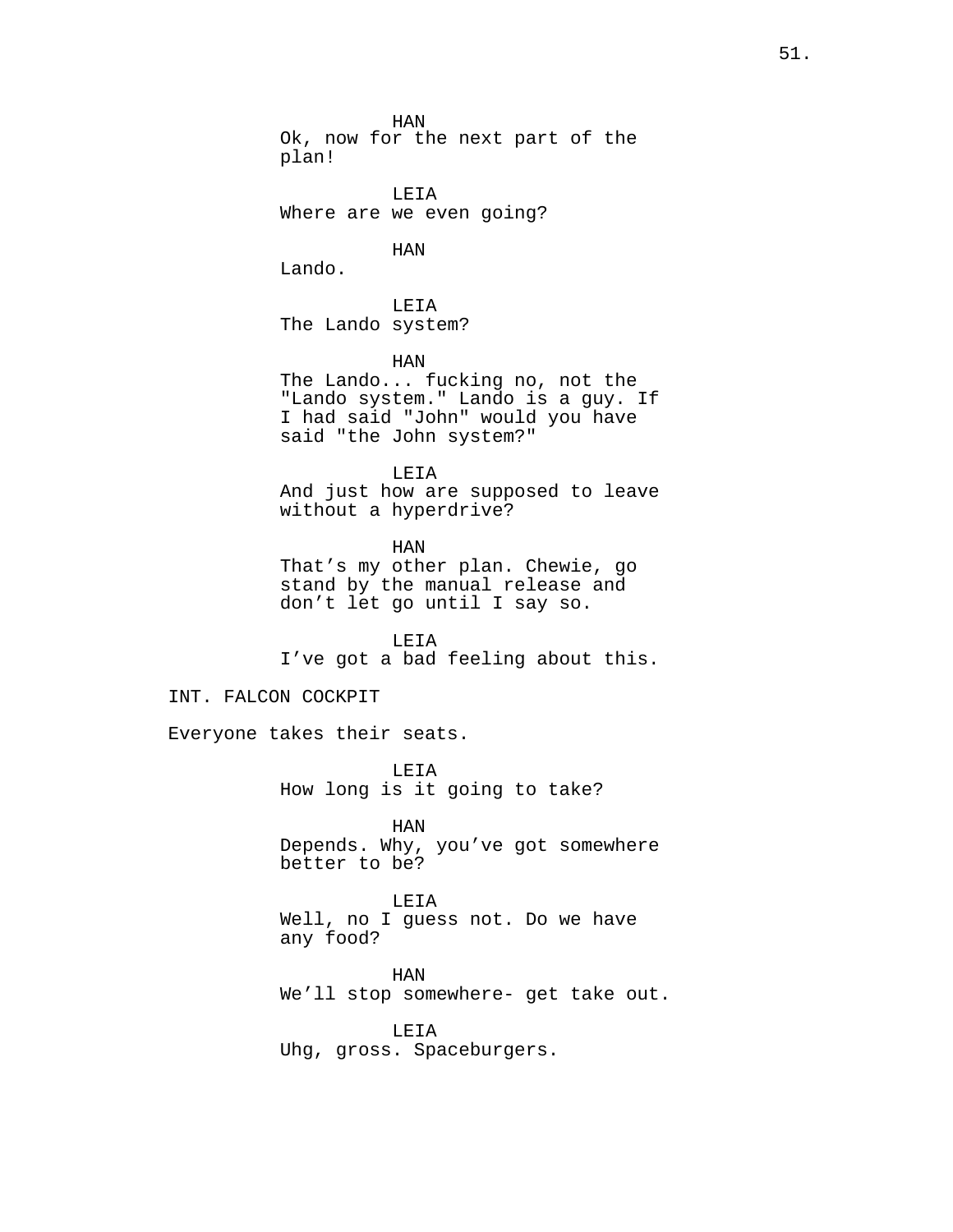HAN Okay, the Star Destroyer is about to release its garbage!

The back of the star destroyer opens up, a flow of debris begins to leave the ship. A stromtrooper can be seen emptying a small trash can because that's funny to me.

> HAN (con't) Now Chewie!

Chewie pulls a lever.

EXT. SPACE

The Millennium Falcon starts floating inside the garbage to hide from the Blockperial fleet. The fleet goes into hyperspace and leaves the trash to float the re. Suddenly the Millennium Falcon powers up and flies to Bespin. Then a ship follows behind, the Slave I.

EXT. DAGOBAH

Luke does parkour and shit and flips over stuff and jumps high. Yoda throws a can brick at Luke. Luke pulls out hi s lightsaber to slice it and makes 3 studs from the brick.

> YODA You've learned a lot these past weeks, kid.

LUKE Yeah but... something about this place... it feels wrong.

YODA Ahh, yes. Those are the drugs I put in your water kicking in.

LUKE What? I... drugs?

YODA There! That cave! Strong with the dark side, that place.

LUKE The dark side?

YODA Yeah... you gotta go in, dude.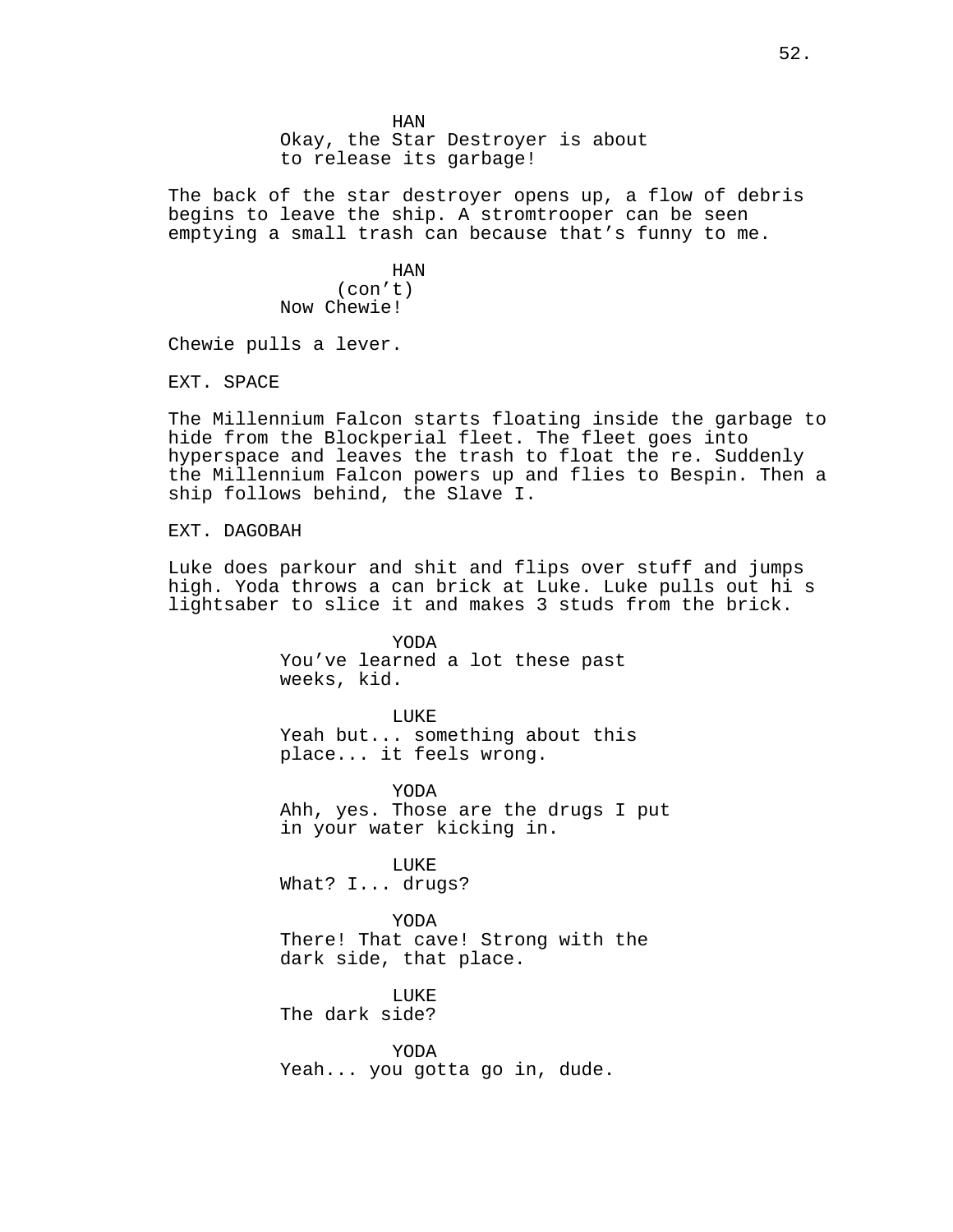LUKE I gotta what?

YODA Just do it, bro.

Luke gives a long look into the cave and starts walking into the darkness.

INT. CAVE - DAGOBAH

Luke wades through the water and can barely see in the cave. He uses his lightsaber to light the way. As we walks further down suddenly Darth Vader shows up with his lightsaber brightening up the cave as well.

> LUKE (scared) Vader.

VADER Ooooh, spooooky! How'd I get here! I dunno! Am I real or not! Oooooh!

Luke attacks Vader and eventually decapitates him. Vader's head rolls to Luke and reveals to be Luke 's head.

# LUKE

What the f-

It cuts back to Luke, then back to Vader's head.

Instead of a blocko head, there's a real person's head.

REAL PERSON Heyy-o, it's mee! Darth Vader! Blahh!

Yoda looks on, nervous.

YODA Oh shit, I gave him too many drugs.

We cut back to Luke, his blocko eyes are now real eyes but they're looking in different directions. His mouth is a real mouth and it's screaming without sound.

YODA

This is bad.

Luke steps back, dazed.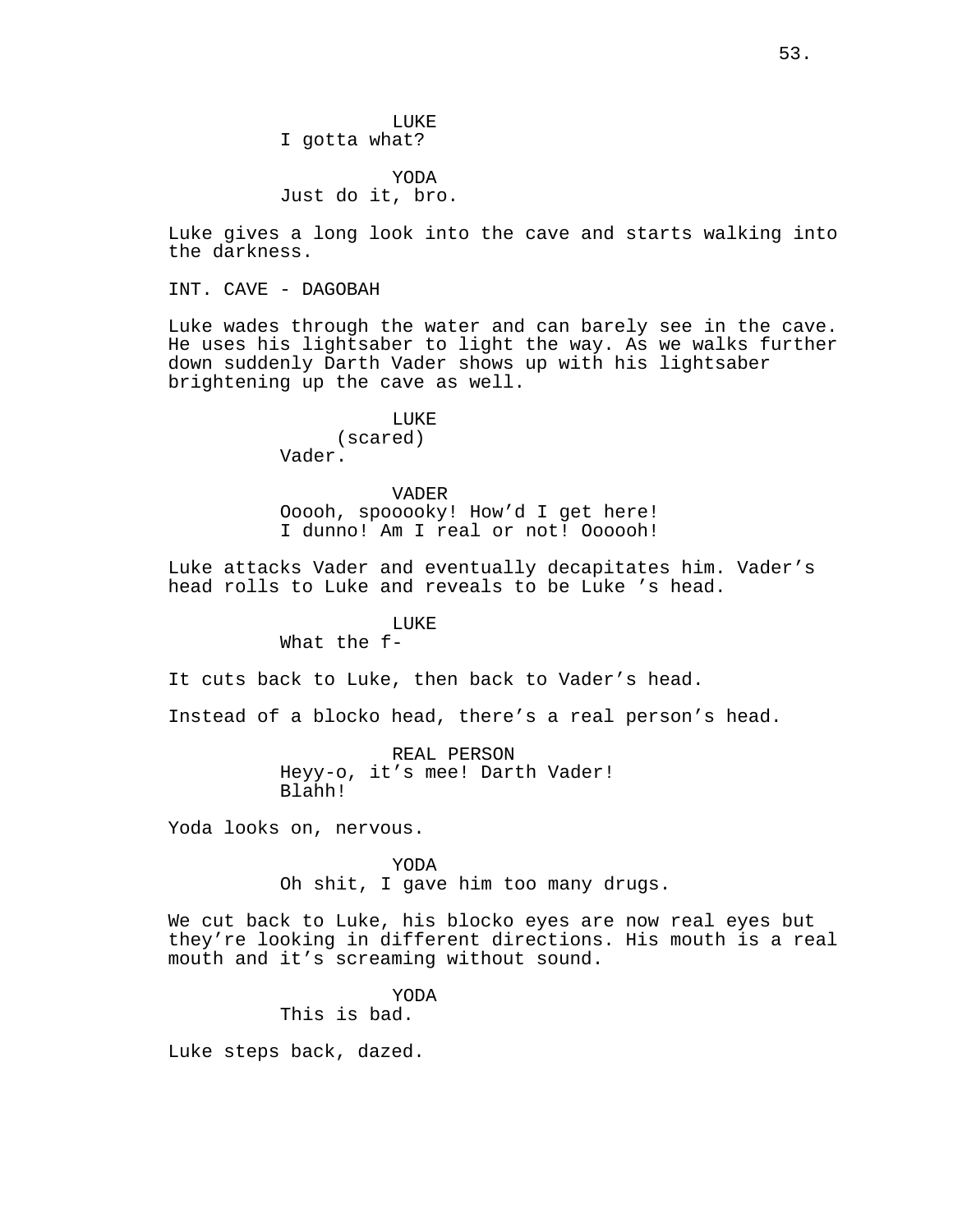LUKE Oh shit! I think the drugs you gave me gave me premonitions! YODA Yeah, that's the force, dude. You can see the future, the past, old friends long gone. All the good shit. He looks out into the distance. **LUKE** Han... Leia...? YODA What? LUKE I saw a city. A city in the clouds. YODA Mmm. Your friends are there. LUKE I've got to go to them. YODA Wait! If you leave now, you could help them, but you're also putting all of our training at risk! LUKE I've got to go. YODA You... you are a little shitbag, you know that? What the fuck did I just say? LUKE I'm still going. YODA Fuck. You. EXT. BESPIN

The Millennium Falcon touches down on a landing platform with company already waiting for them. The man in front of this group is LANDO CALRISSIAN. The Falcon 's doors open up and nasty greenish brown gas pours out of the doors. Han Solo stumbles out.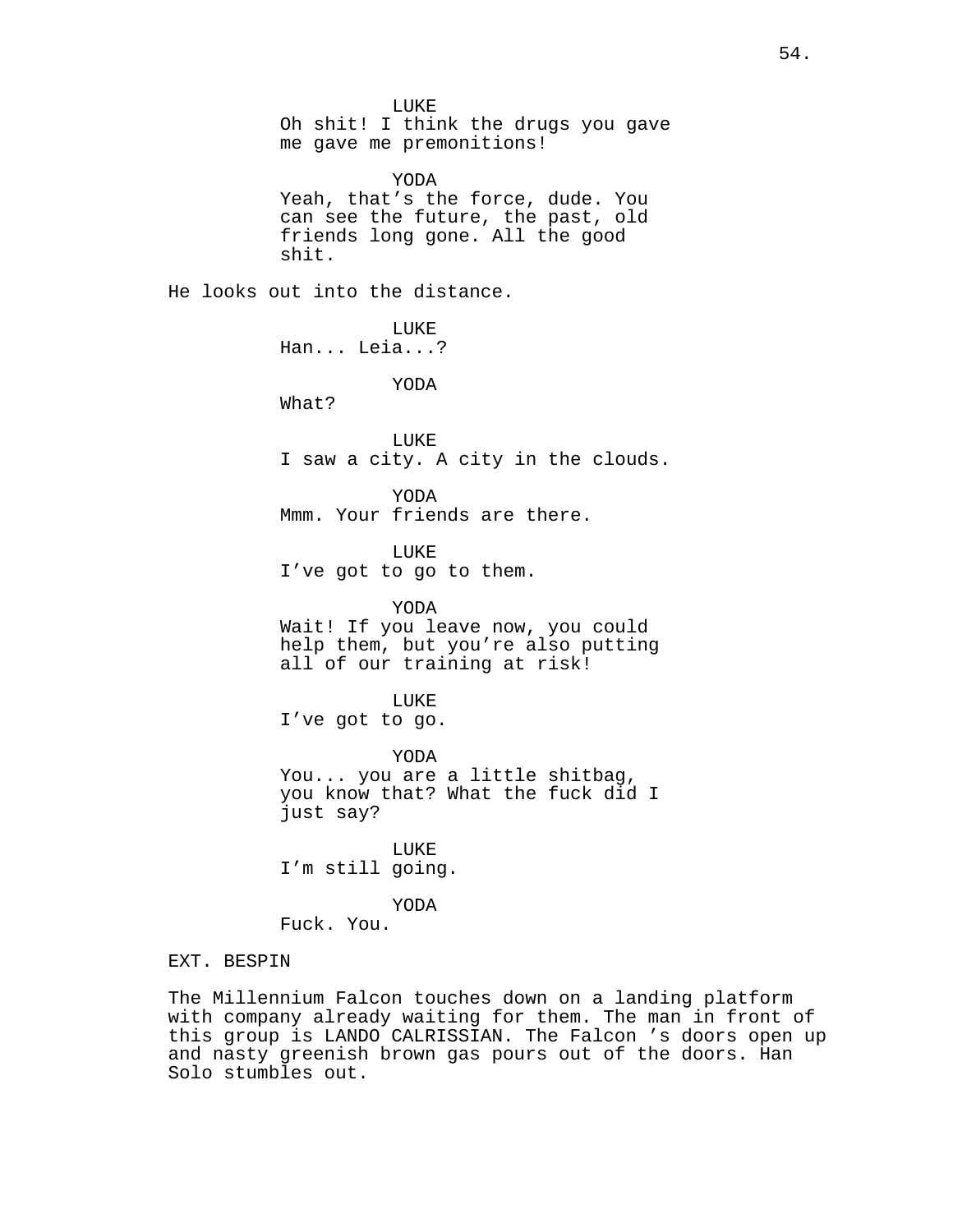HAN Oh thank the force, I'm out of that tin can. He drops down to the ground and starts kissing it. HAN I've never missed solid ground so much!

Leia walks out.

LEIA That's not solid ground, it's a floating platform.

Han looks over the edge.

HAN (screams)

Lando approaches.

LANDO Han fucking Solo as I live and breath! What a fucking guy!

HAN Heh, hey Lando.

LANDO What the FUCK did you do the Falcon!?

HAN Well I mean, it's been through some shit.

### LANDO

Some shit? More like it's been through the whole ass and back out the mouth! Jesus Christ I should have never lent it to you.

HAN

I won that ship fair and square!

LANDO Yeah yeah, you and your cheating, lying ass...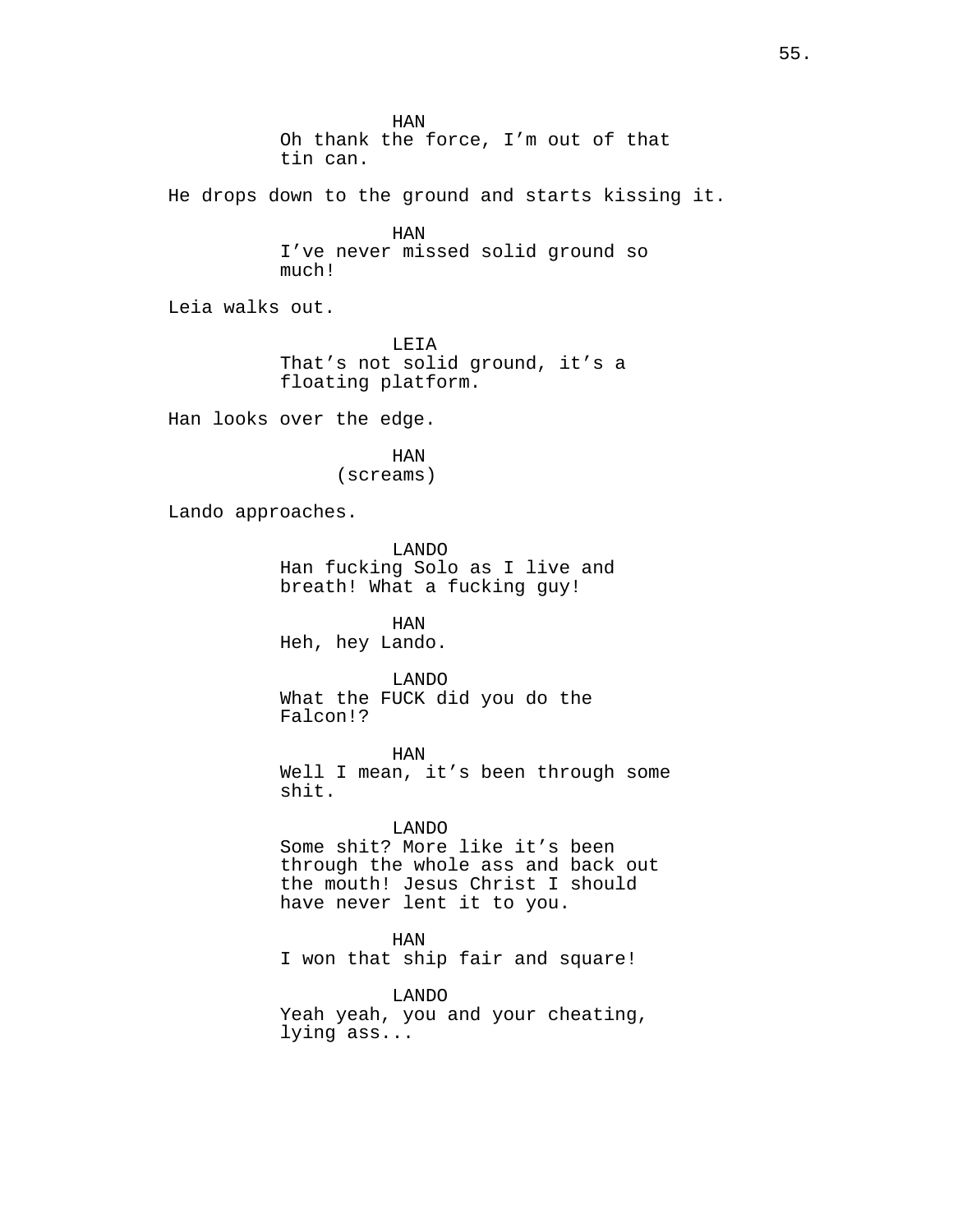HAN The divorce papers said I get full custody of her, Lando. The Blockpire's been on our ass recently but she pulled through. LANDO Fine then, I'll get some men to do repairs on her. Hey, yo, Lobot! A man with a strange headpiece walks over. LOBOT Yes, sir? LANDO Have some of our best mechanics take a look at this bucket bricks, will you? LOBOT Of course, sir. He walks off. Lando turns to Han. LANDO That freaky guy, I don't know what's his deal with the whole headphones thing but he's alright. EXT. DAGOBAH Luke is preparing his stuff at his X-Wing. YODA Luke, you're not ready. Vader is gonna wreck your fucking shit. BEN Listen to Yoda he knows what's best. LUKE I'm not leaving them to die! BEN They aren't gonna die! LUKE How do you know?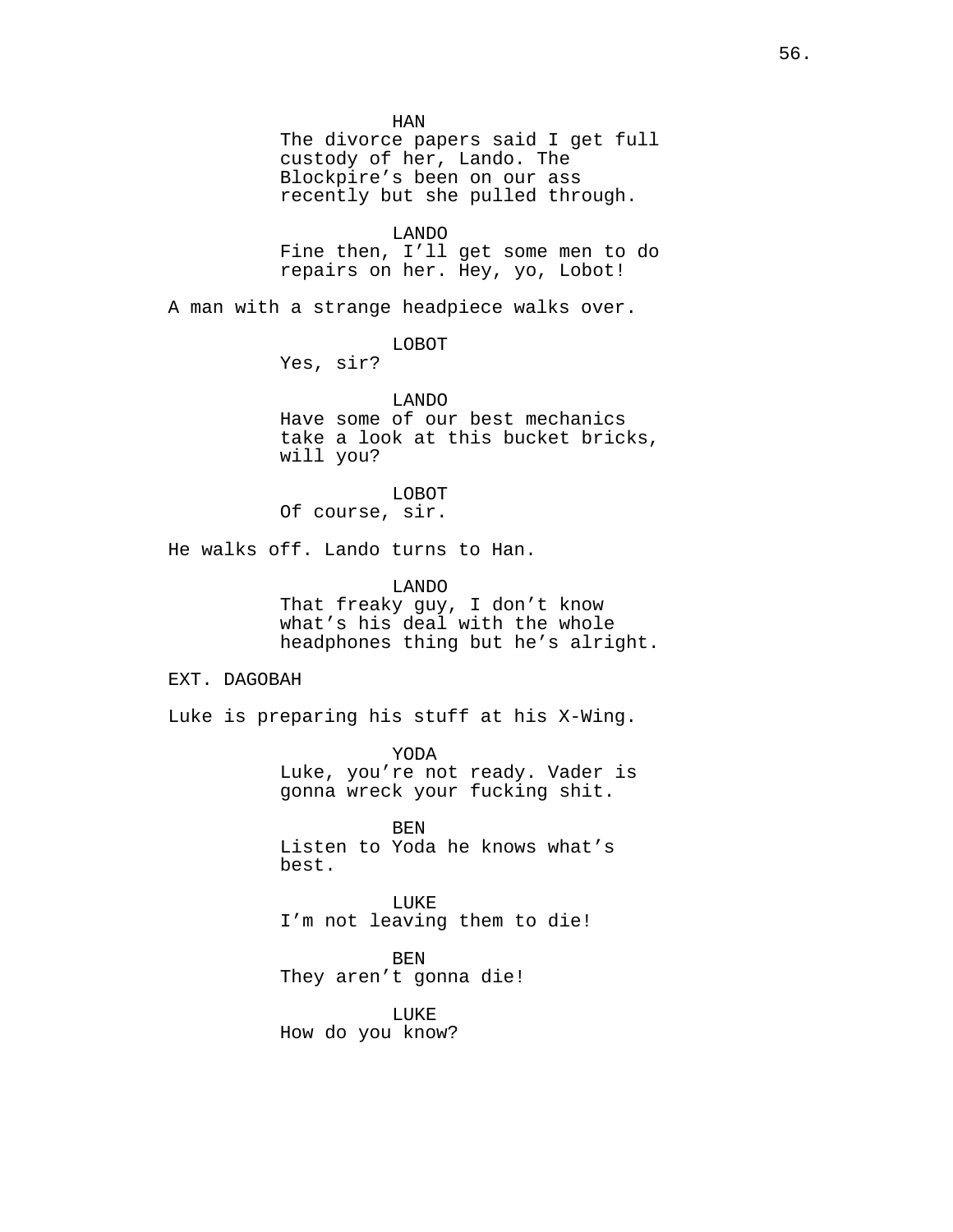BEN We can use the force too, buddy. Remember? Been at it for a little while longer than you.

LUKE Look, I'm going, that's that.

BEN

I don't want to lose you to the Emperor the way I lost Vader.

LUKE Look old man, you and your ghostly shenanigans are really starting to piss me off.

BEN If you choose to face Vader, you will do it alone. I cannot interfere.

LUKE No fucking shit you non-corporeal asshole. R2, we're getting out of here.

BEN Luke, stop. You're not an experienced enough Jedi to fight Vader, and I'm a ghost...

LUKE Then have Yoda go.

YODA (not really listening until now) W-what?

LUKE

Yeah, you're a trained jedi master who isn't also a ghost, why don't you go?

YODA Uhhh. Luke, you're right, you've got to confront Vader.

BEN

What?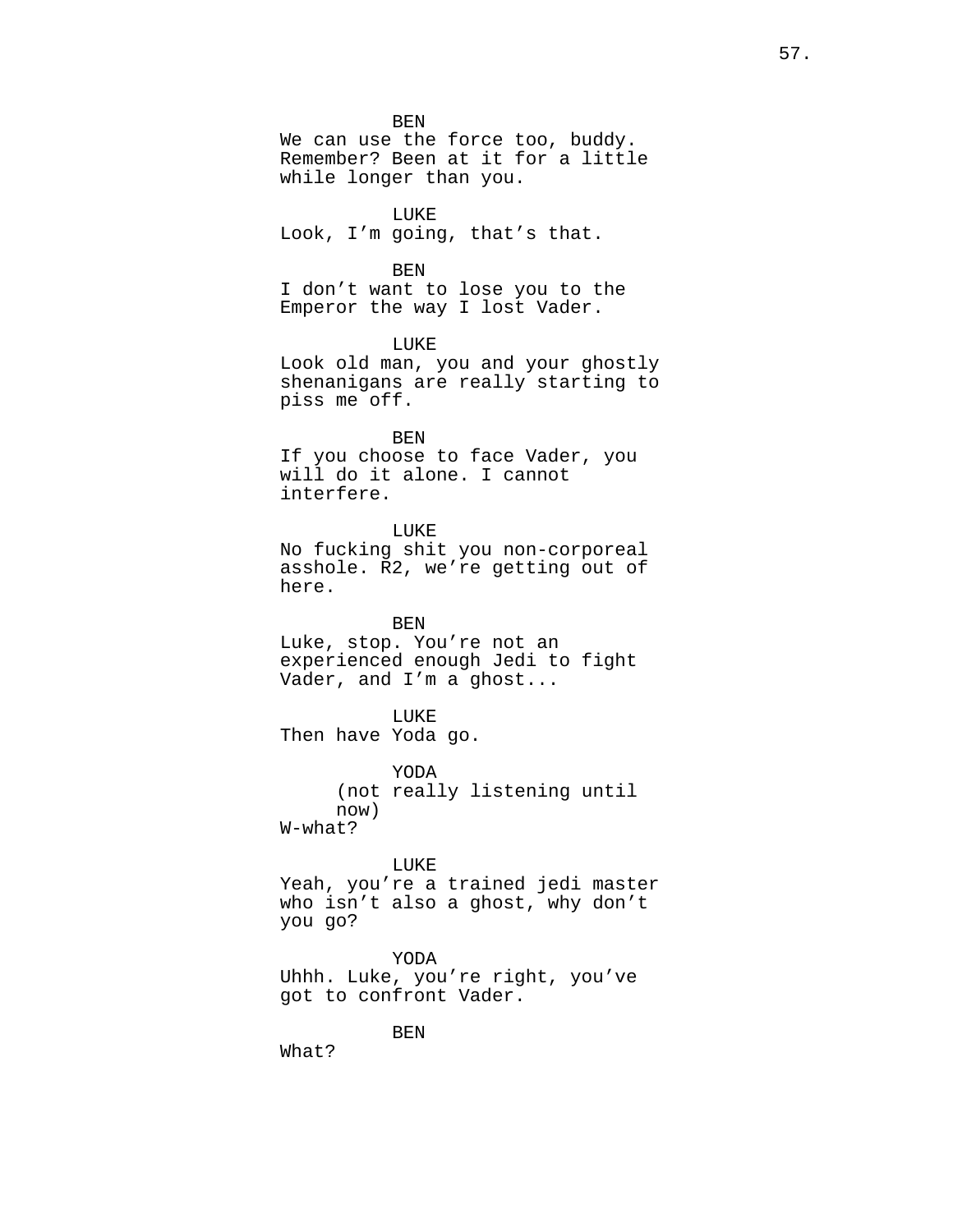YODA You are ready. Mind what you have learned. Use the force. All that good shit. LUKE I will return to finish the training Yoda. He closes the hatch and flies the x-wing into the distance. Yoda, engulfed in a red hue, is silent. BEN I can't believe you. YODA I'm not about to fight Vader, get my shit handed to me. Too old for that shit. BEN That boy was our last hope. YODA No. There is another. They sit in silence for some time. BEN Wait, what? You mean Leia? Like his sister? YODA Shhh! You're gonna ruin the twist of the next movie! INT. BESPIN Han, Leia, 3P0, and Chewie are being led down the halls of the cloud city by Lando, pointing things out as if on a tour. LANDO And this is the dining room for when I have guests, and over here is the kitchen, it's very lovely. And on that shelf over there I keep all of my knickknacks and accessories. Leia lags behind a little and pulls Han closer.

58.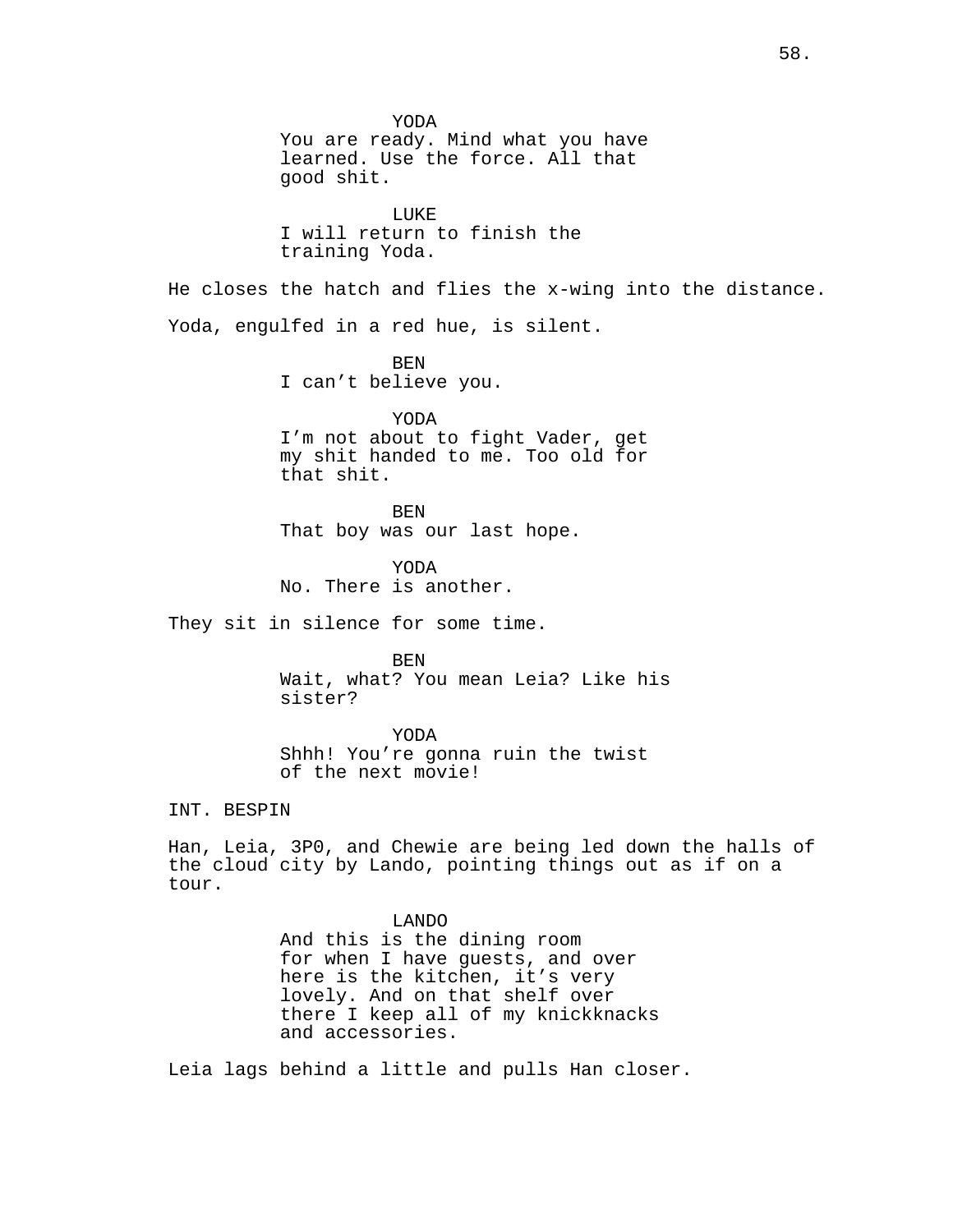LEIA (under her breath) Listen, I don't trust this guy.

HAN (under his breath) It's fine. Lando and I go way back, he'd never turn us in to the Blockpire.

They approach a door.

LANDO ... and this is the dining hall!

C3P0 Oh boy, what are we eating? I'm starving!

The door opens suddenly, revealing Vader accompanied by some stormtroopers.

> VADER Hey guys! Say, is Luke Skywalker with you? Perchance?

Han pulls out his pistol and tries to shoot Vader. Vader stops every blast with his bare hands and then uses the force to steal the blaster from Han.

VADER

So... I'll take that as a hard no.

Boba Fett steps out from the shadows to also stand next to Vader.

> VADER Well Luke isn't here, but this dinner isn't going to waste. How about we chow down now and then later I torture you? Sound good?

C3P0 is pleased.

C3P0

Oh boy!

He moved over to the table and sits while everyone watches awkwardly.

> HAN (to Lando) Thanks buddy.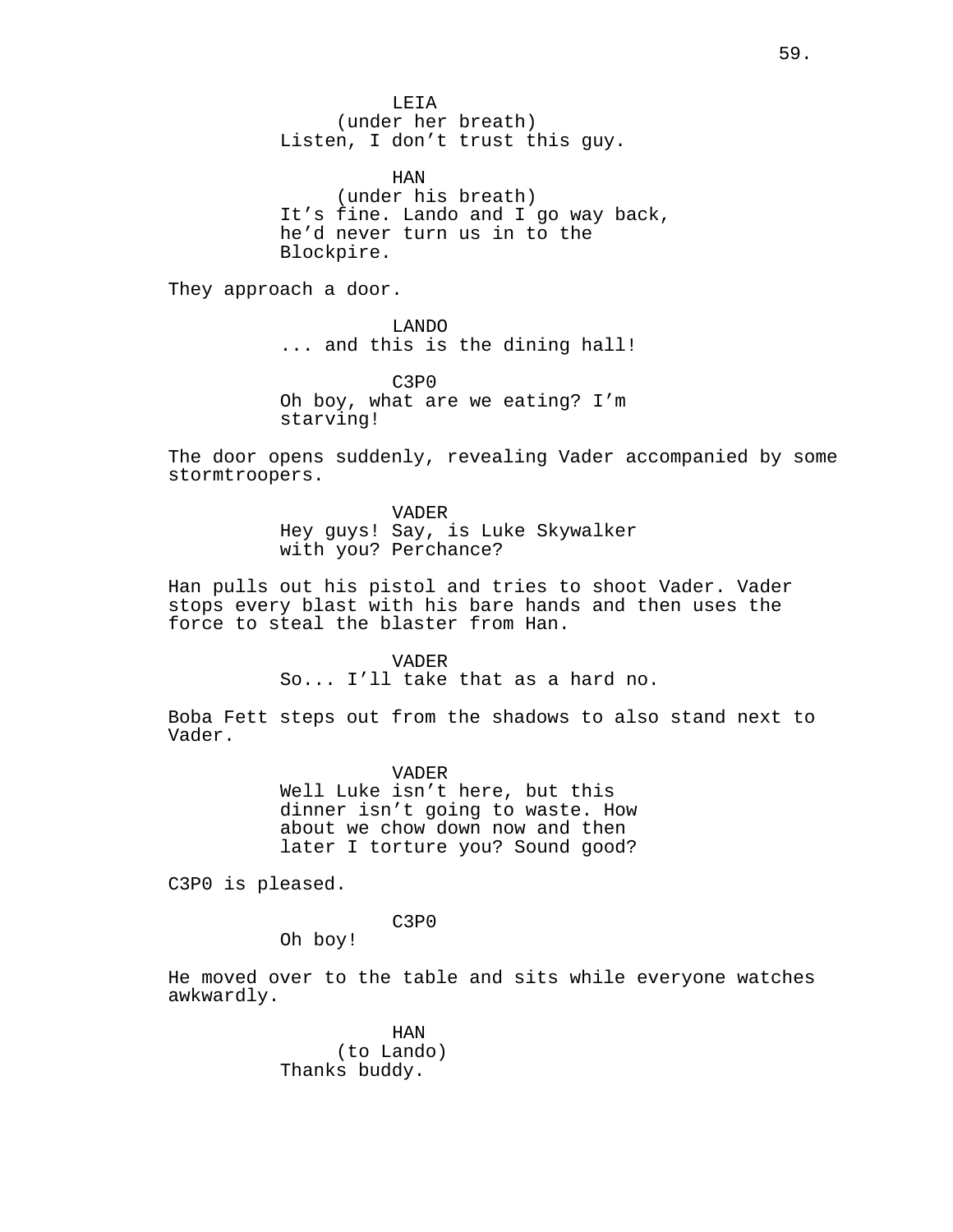LANDO I had no choice, they arrived right before you did. I'm sorry.

HAN I'm going straight home after this and throwing away my friendship bracelet.

LANDO You wouldn't dare!

VADER (looking at Boba Fett) This kind of drama is better than day time TV.

EXT. BESPIN

Luke's X-wing lands and Luke gets out, accompanied by R2. They sneak inside.

INT. BESPIN

Han is strapped to a torture device.

HAN I'll never talk!

VADER

Talk!? I know pretty much everything there is to know about your little rebellion! This is literally for funsies!

He pulls a lever and sparks start flying from off screen.

Han screams.

Vader walks out of the room.

BOBA FETT You're kind of a sick bastard, aren't you?

VADER

Yup.

LANDO You didn't tell me you were gonna torture Han!?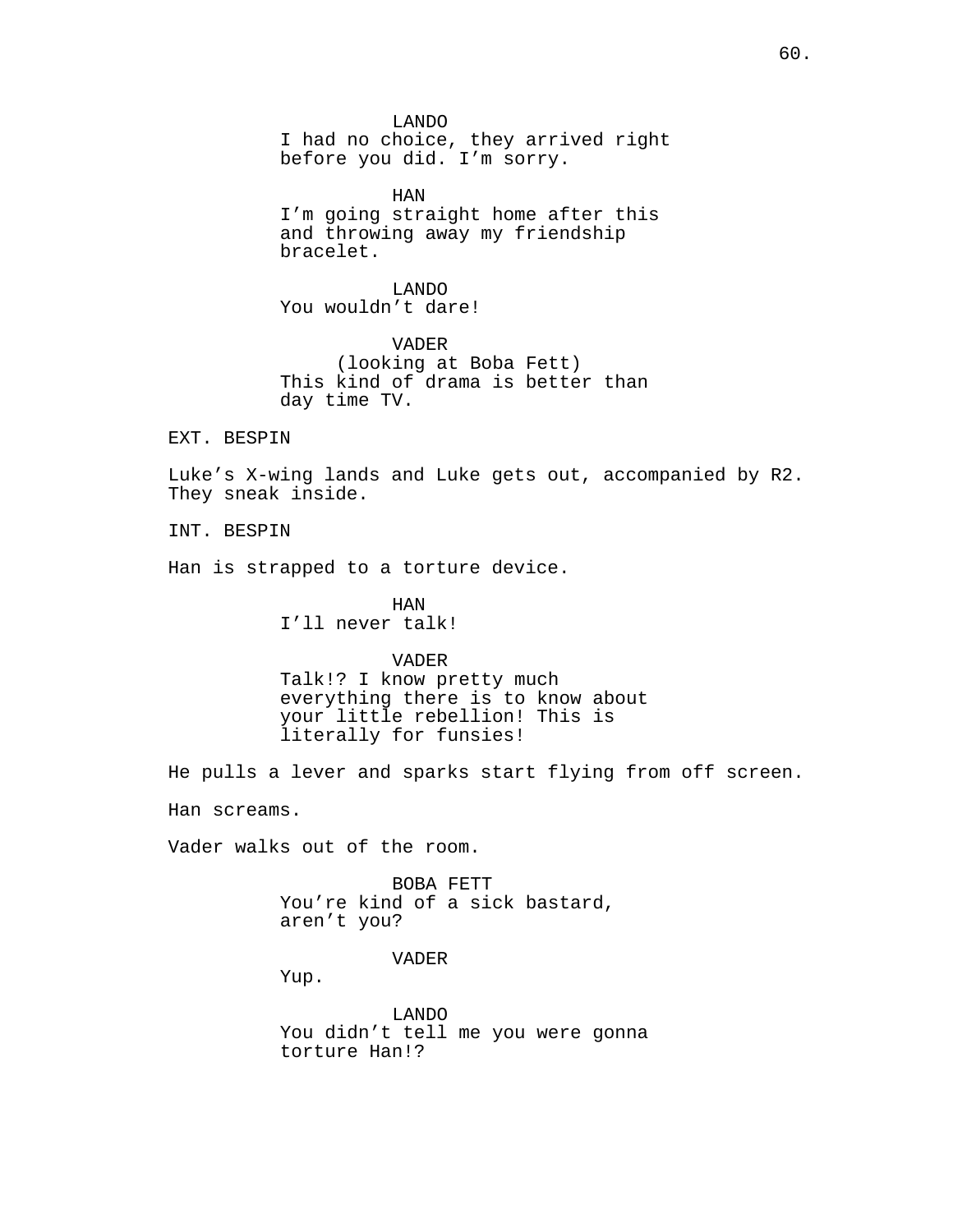VADER Well I'm altering the deal!

LANDO What about our bargain?

VADER

What about it? I said "fuck it," I'm a space wizard and you should be glad I haven't killed you!

INT. CARBONITE FREEZING ROOM

The group all moves into the chamber.

Han is dropped in front of Chewie and Leia.

HAN They didn't even ask me any questions...

They all look around.

LANDO This chamber is used for carbon freezing. If you put him in there it'll kill him.

VADER Can't really know unless we try, right? Bring in Solo!

BOBA FETT He's no good to me dead.

VADER (aside, whispering) Look, I'll pay you whatever he was worth if he dies, I just really wanted to see this. (now shouting) Start the lift!

The lift to lower Han is incredibly slow, like, INCREDIBLY slow. It makes a painful noise as it descends.

> VADER Holy shit could this thing go any slower? Someone fucking drop him in!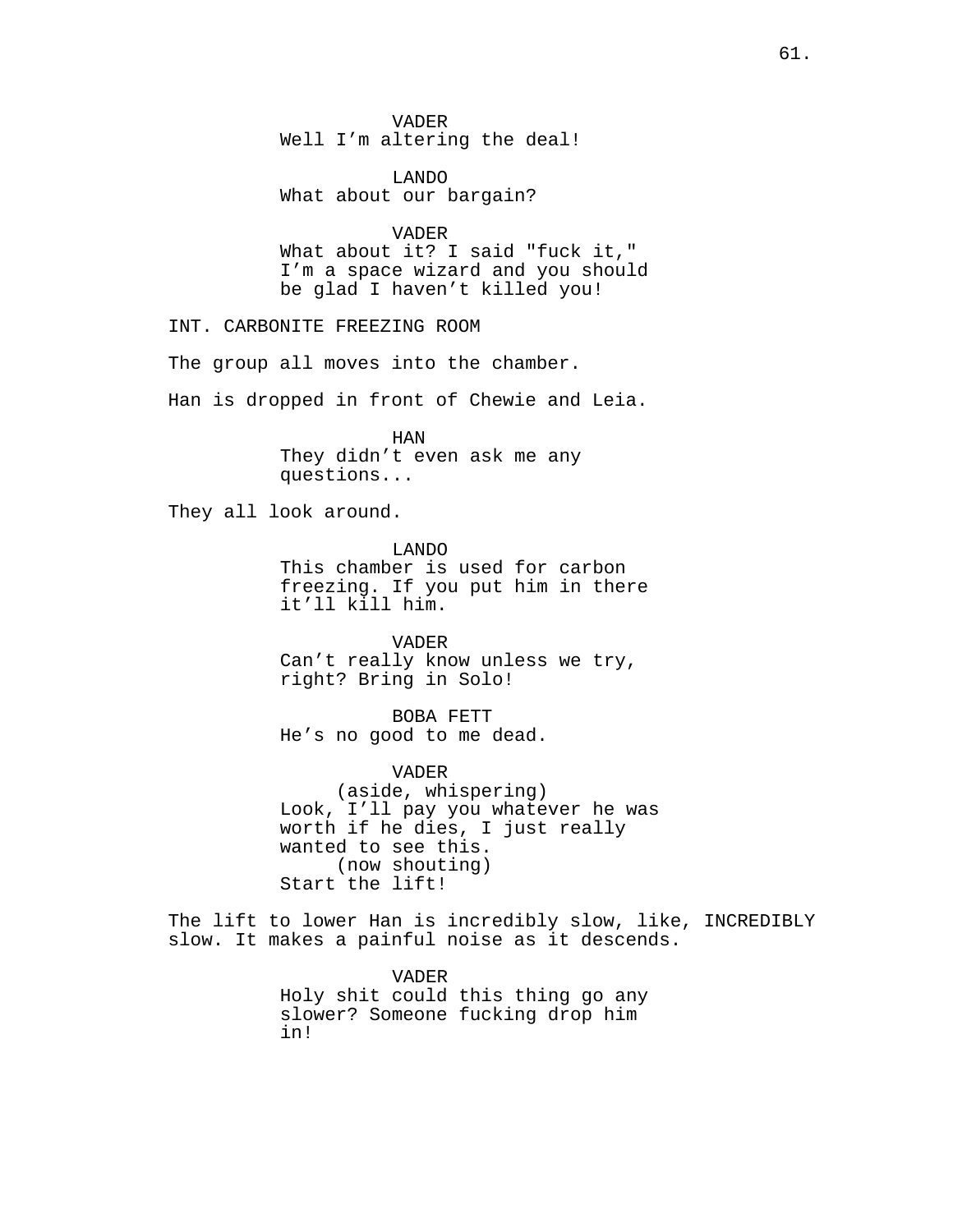LEIA Han there's something I have to tell you... I... HAN Yes? LEIA I... HAN YES!? LEIA I lo-

She's cut off.

Han drops right in and lots of gas flies out of the hole with a loud hiss. The lift rises up and Han is trapped in a block of frozen carbonite.

> VADER Jesus! Finally!

A technician walks over and inspects Han's block.

TECHNICIAN His vitals are stable.

VADER (to Lando) See!? It works!

He turns to Boba Fett.

VADER You can have him now, I'm done.

# INT. BESPIN

Luke Skywalker and R2-D2 walk down a hallway with concern. He comes across a corner. When Luke looks over the corner he sees Han Solo in frozen carbonite being escorted by Boba Fett and some Stormtroopers. Boba Fett spots him and starts firing shots to ward him off. Once they are clear, Luke tries to pursuit him but a locked door is in the way. In a second hallway, Leia and Chewbacca are being escorted by Stormtroopers, Guards, and Lando.

LUKE

Leia!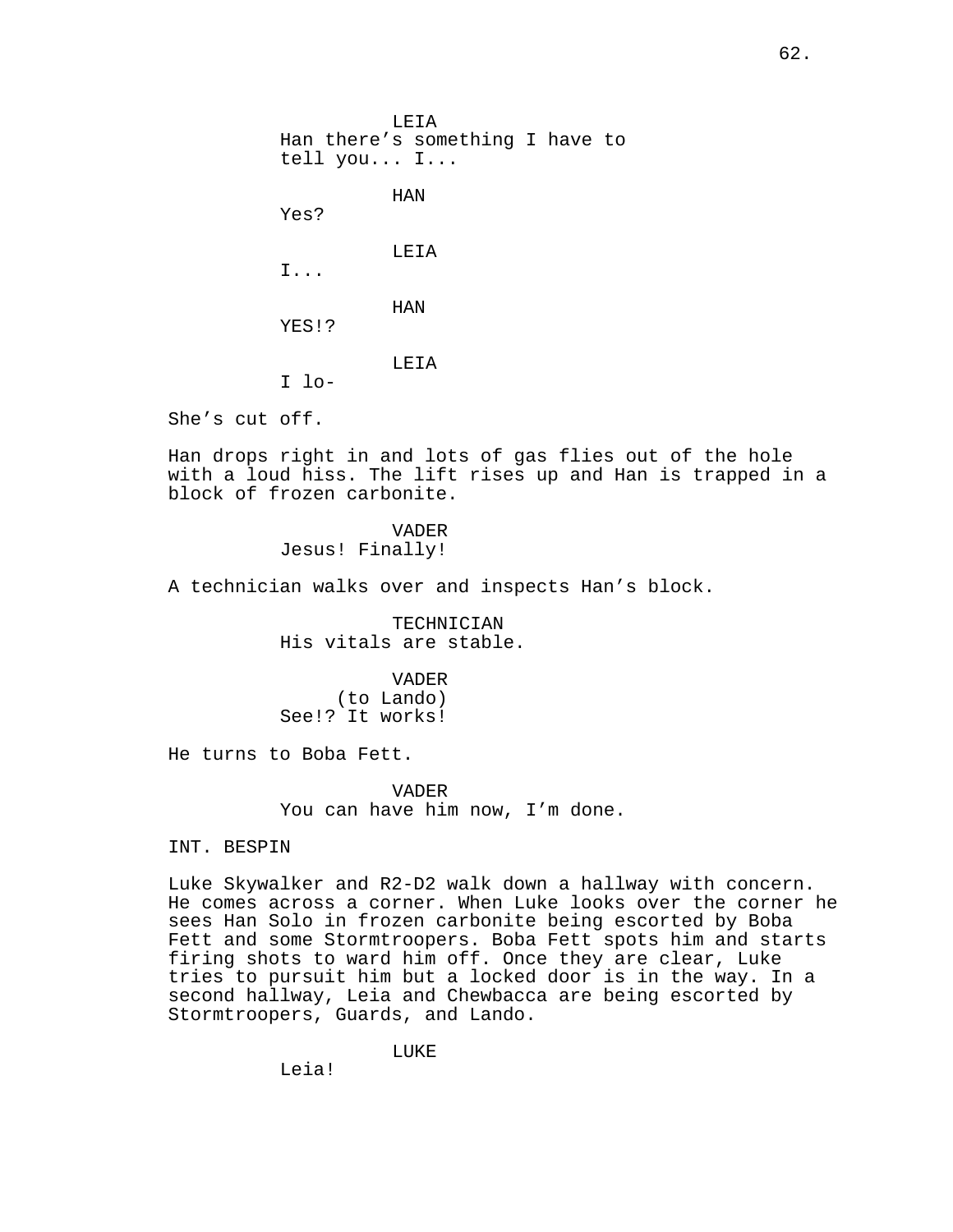LEIA (panicked) Luke, no! It's a trap!

The guards rush them past the open hallway while some Stormtroopers fire at Luke. Leia pops out again.

> LEIA (panicked) It's a trap!

Leia is pulled back but suddenly pops up again.

LEIA (casually) You heard that it's a trap, right?

She's pulled back again. Luke chases them into the carbon freezing chamber.

INT. CARBONITE FREEZING ROOM

Luke looks around trying to find Leia.

He turns his light saber on prepared to face what new threat awaits.

Vader, standing at the top of the stairs, is looking away, talking to some storm troopers.

> VADER -and then, he'll come in and won't see me, and I'll say "the force is strong with you, young Skywalker..." all spooky like, then I'll hit him with a total burn: "but you're not a jedi yet!" oh it's gonna be so-

TROOPER 1 Sir, he's here.

VADER What!? Oh shit, get out get out!

They scurry away, Vader turns to Luke.

VADER The force is strong with-

LUKE Yeah yeah I heard it.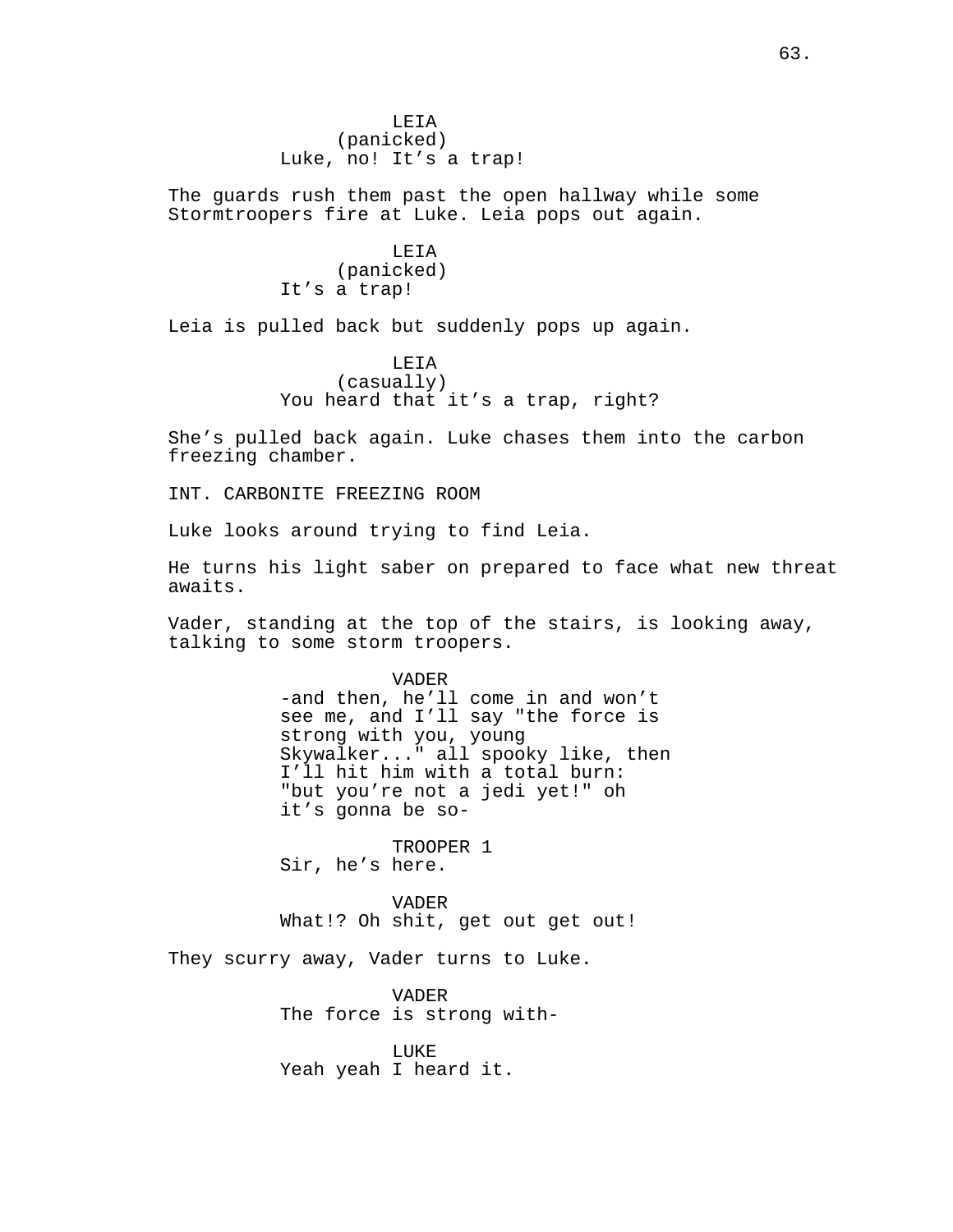VADER Oh you are so gonna get whooped now.

He turns his light saber on.

INT. BESPIN

Leia, Chewie, 3P0 and Lando are all walking down the corridor with storm troopers. Lando pulls out his com device and pushes some buttons.

INT. LOBOT'S ROOM

Lobot hears his master and is awoken.

INT. BESPIN

Suddenly, a group of guards and Lobot surround the troopers and hold them at gunpoint.

> LEIA What? Wait, are you a good guy or a bad guy?

LANDO I'm more of a chaotic neutral character. Like a grey area- I'm a grey guy.

R2 approaches from around the corner.

R2D2 I thought he was a black guy.

C3P0 R2! I thought you were dead!

R2D2 Naw, it's me ya dingus.

C3P0 I think Luke is fucked.

LANDO We're all fucked, come on everyone! Let's get out of here!

All the main characters leave the hall.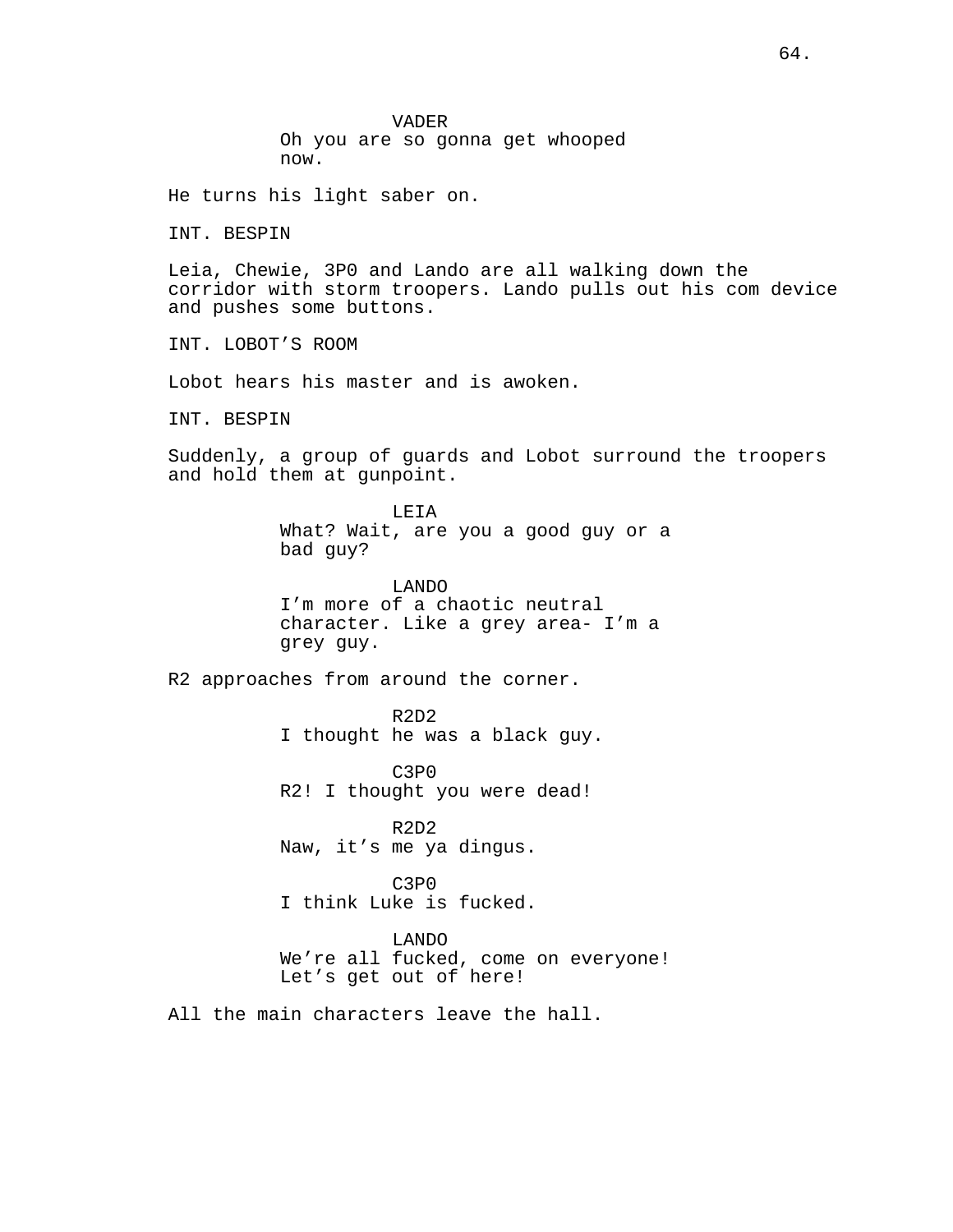INT. CARBONITE FREEZING ROOM

VADER You know most people would have pissed their pants by now, you've got a lot of balls.

LUKE I'm not afraid of you, I've been training with master Yoda.

VADER

Wait, Yoda is still alive too? Jesus, Order 66 my ass!

Luke shifts his stance, ready to slash.

### VADER

And yet, I sense you have not completed your training. Join me Luke, the Blockpire has health benefits and paid vacation time.

## LUKE

I'd rather die.

VADER

Than... than get health benefits? Well, alright if that's how you feel, but you'e really hurting my feelings, your heart must be-

He uses the force to pull a lever as he talks, starting the freezing process, then pushes Luke into the chamber.

> VADER (con't) - stone cold!

He turns as he enjoys his bad pun.

#### VADER

All too easy.

Luke jumps out of the chamber at the last second and escapes.

### VADER

Wait, what you just, *jumped* out of there? What the hell that makes so much sense I feel like an idiot now! Like come on Vader, put a lid on the chamber or something! Ha!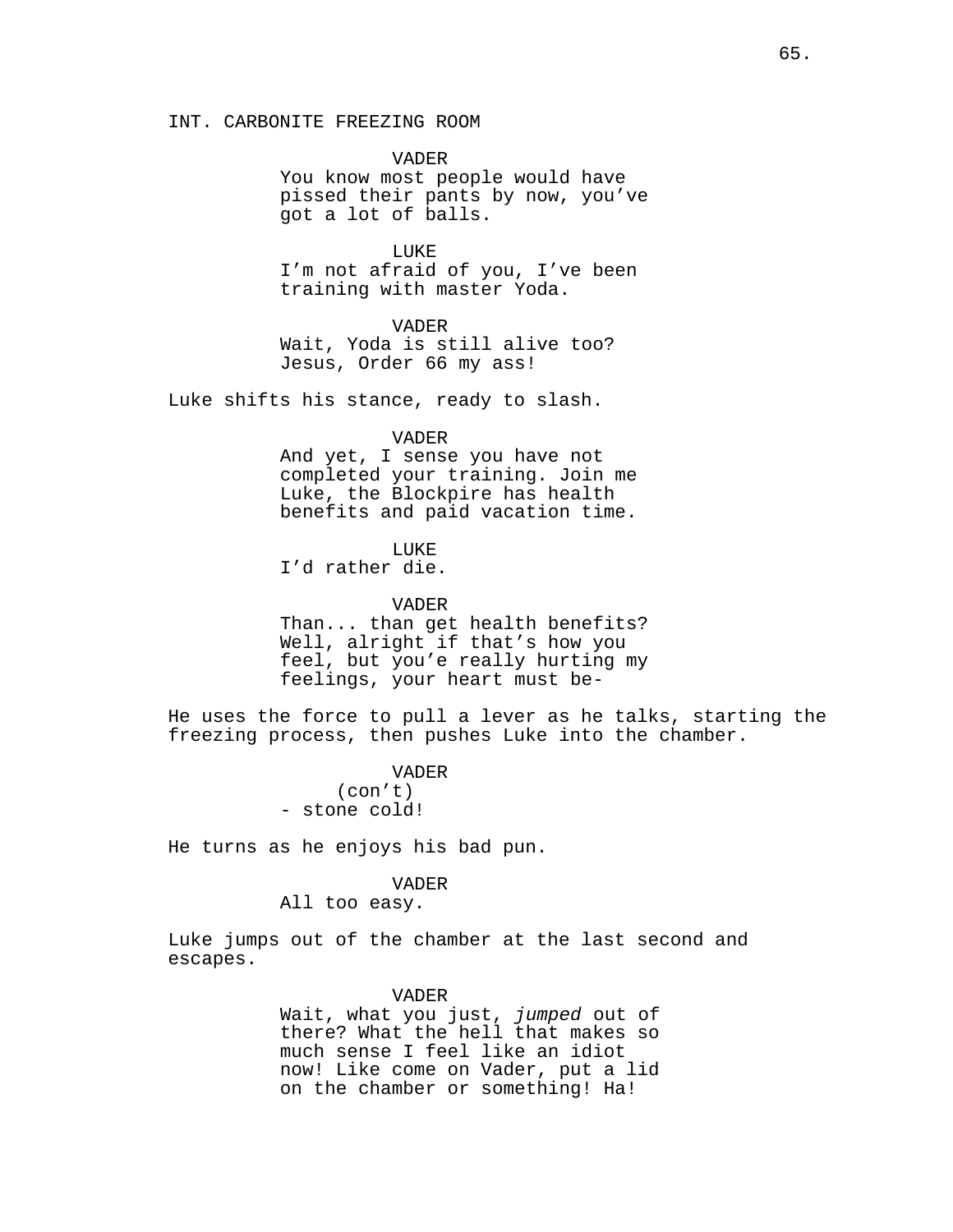VADER Wow I'm dumb. Well guess I'll just have to cut off those jumpy legs.

He swings at Luke and starts the fight.

This part is all choreographed in game and will have to look cool and shit.

EXT. BESPIN

The Slave I is waiting for its cargo. Boba Fett directs some storm troopers to load the frozen Solo into the ship.

> BOBA FETT Put Captain Solo in the cargo hold.

Leia approaches.

LEIA Hey! Give me back my boyfriend!

BOBA FETT Boy friend?

LEIA Well... he's a friend... who's a boy... it's very complicated right now-

LANDO Oh for the love of- SHOOT THEM!

They all fire on the ship, storm troopers being to fire back. Boba Fett escapes with Han.

INT. CARBONITE FREEZING ROOM

Darth Vader's constant blows at Luke keep forcing him backwards into a giant room. The lightsabers cut pipes and wires in this nasty fray. Luke desperately hits Darth Vader in the shoulder but shrugs it off.

> VADER I'm going to whip the floor with your ass, Luke. I'm the best there ever fucking way and ever will be and you're a snot nosed brat who knows shit about the force!

**LIKE** I still blew up your death egg!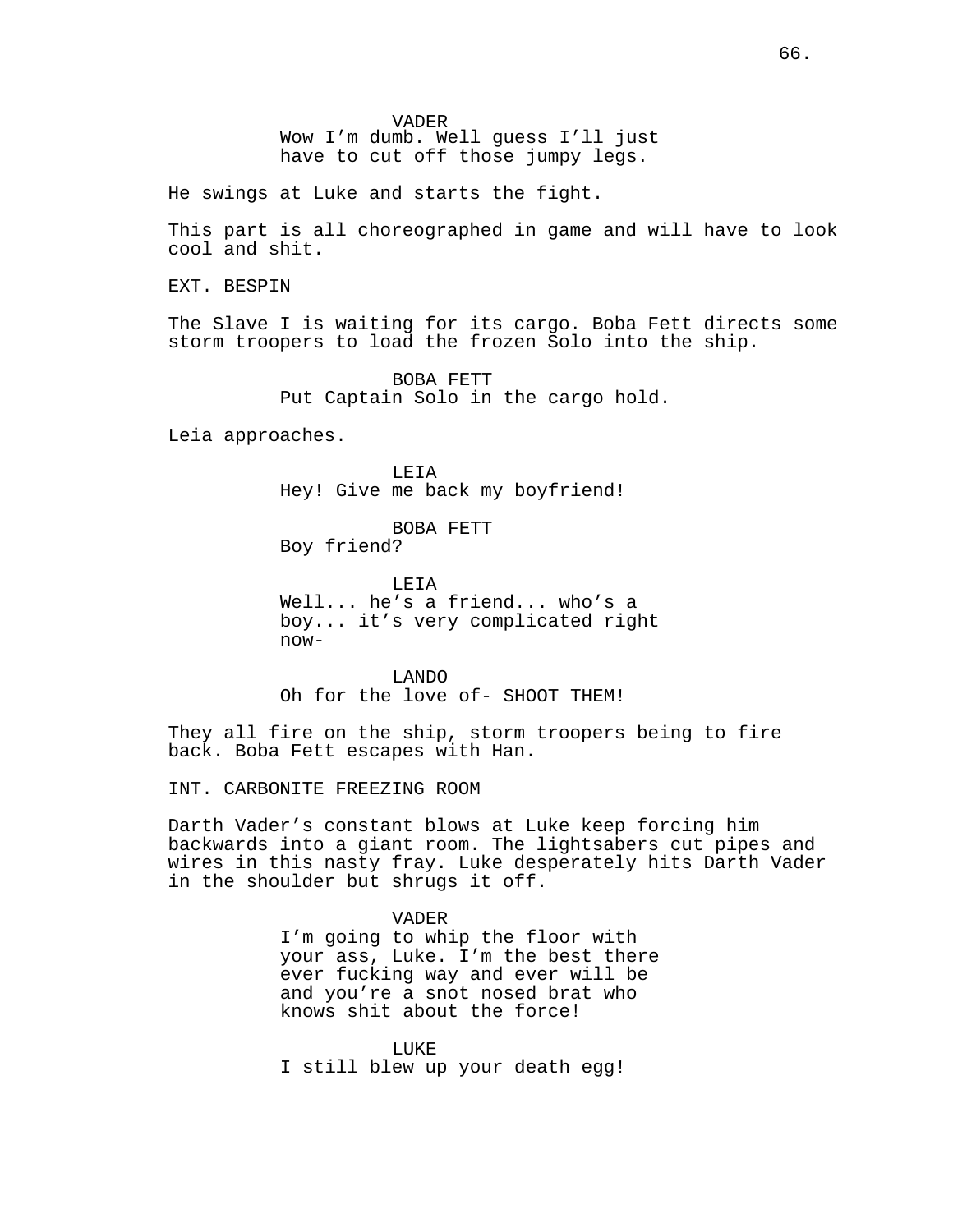## VADER

Fuck you!

Darth Vader uses the force to send a large object at Luke. Luke dodges and instead it hits a giant window behind them. The hole rushes air out and sends everything not nailed to the floor out into the pit.

EXT. BESPIN

The group makes their way to millennium falcon, R2 and 3P0 go first with Chewie behind. Leia stops Lando for a moment.

> LEIA What about Luke?

LANDO Let's face it, he's probably dead by now, get on the ship!

Leia stands still for a moment thinking, then shakes her head and turns to run into the ship.

INT. FALCON COCKPIT

Everyone is moving into position to take off.

R2D2 Are we ditching Luke?

C3P0 Well we *are* replacing him with a black guy.

EXT. BESPIN

The Falcon takes off while troopers continue to fire.

INT. CARBONITE FREEZING ROOM

Luke and Vader continue to fight. Vader is hit again by Luke's saber.

> VADER Ahg! You son of a bitch- er, well your mother was a wonderful person, not that I would kn-

Luke ignores him and swings again.

VADER Son of a bitch! I'll get you forwait... shit!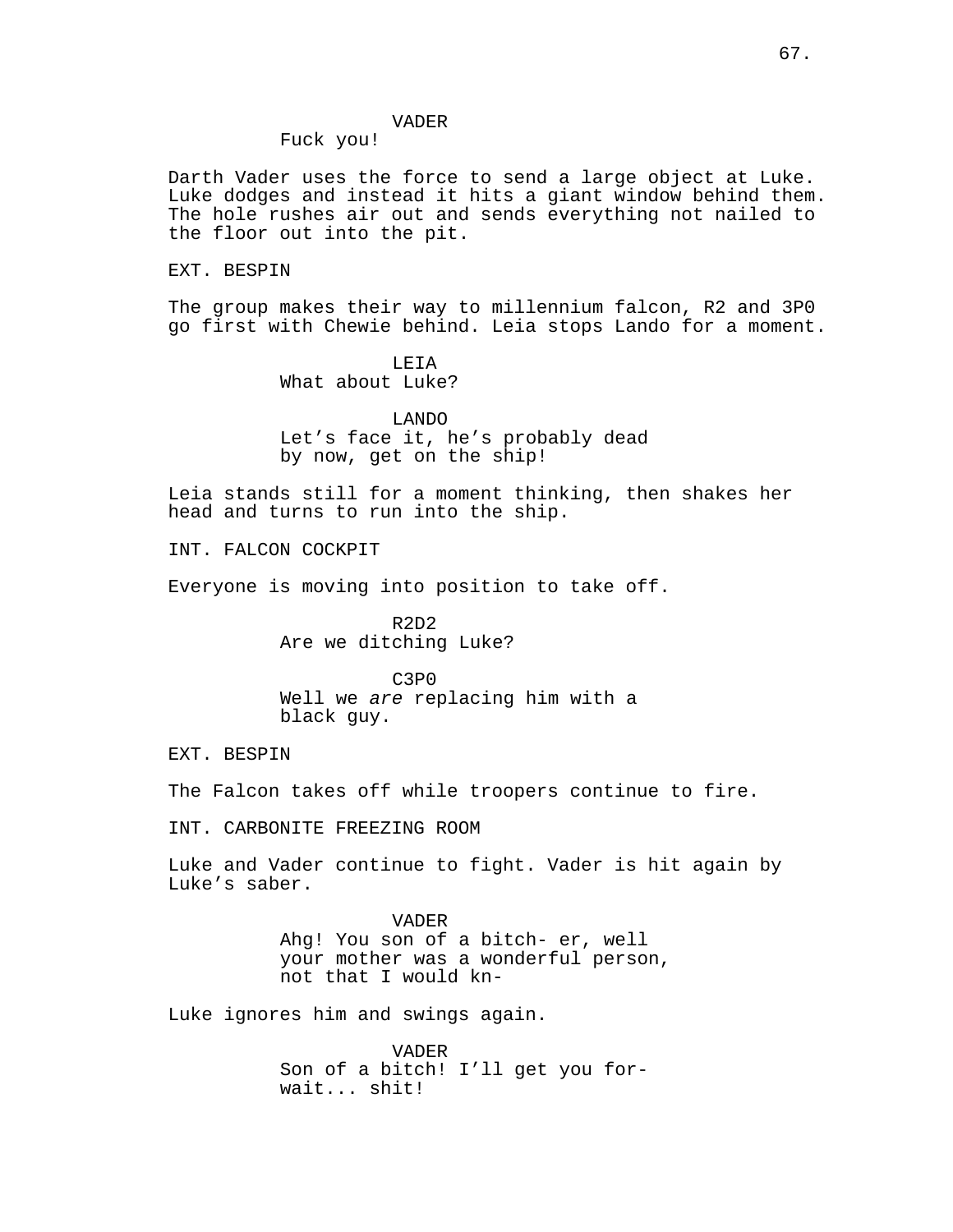Vader swings and hits near Luke, but it goes right through him. He swings a few more times showing it not hitting anything.

> LUKE What... what was that?

VADER What? Oh. I tried to cut off your hand.

LUKE You tried to... we don't have arms!

VADER I saw it in a movie once, I thought it looked cool. Anyway, lemme just re-position, movie a bit higher-

He swings again, this time cutting near the blockhead shoulder, removing the whole arm.

Luke screams.

He backs away from Vader's saber and onto the last but of pipe and antenna on the platform. He holds on with one arm, clinging the best he can.

> VADER You're aren't getting out of this, son. This is far enough!

LUKE I'll join you!

VADER Listen kiddo, if you only knew the power, of the dark side!

LUKE The power of the- why do you keep making dad jokes!?

VADER That's it! You're grounded!

LUKE You can't ground me! You're not my dad!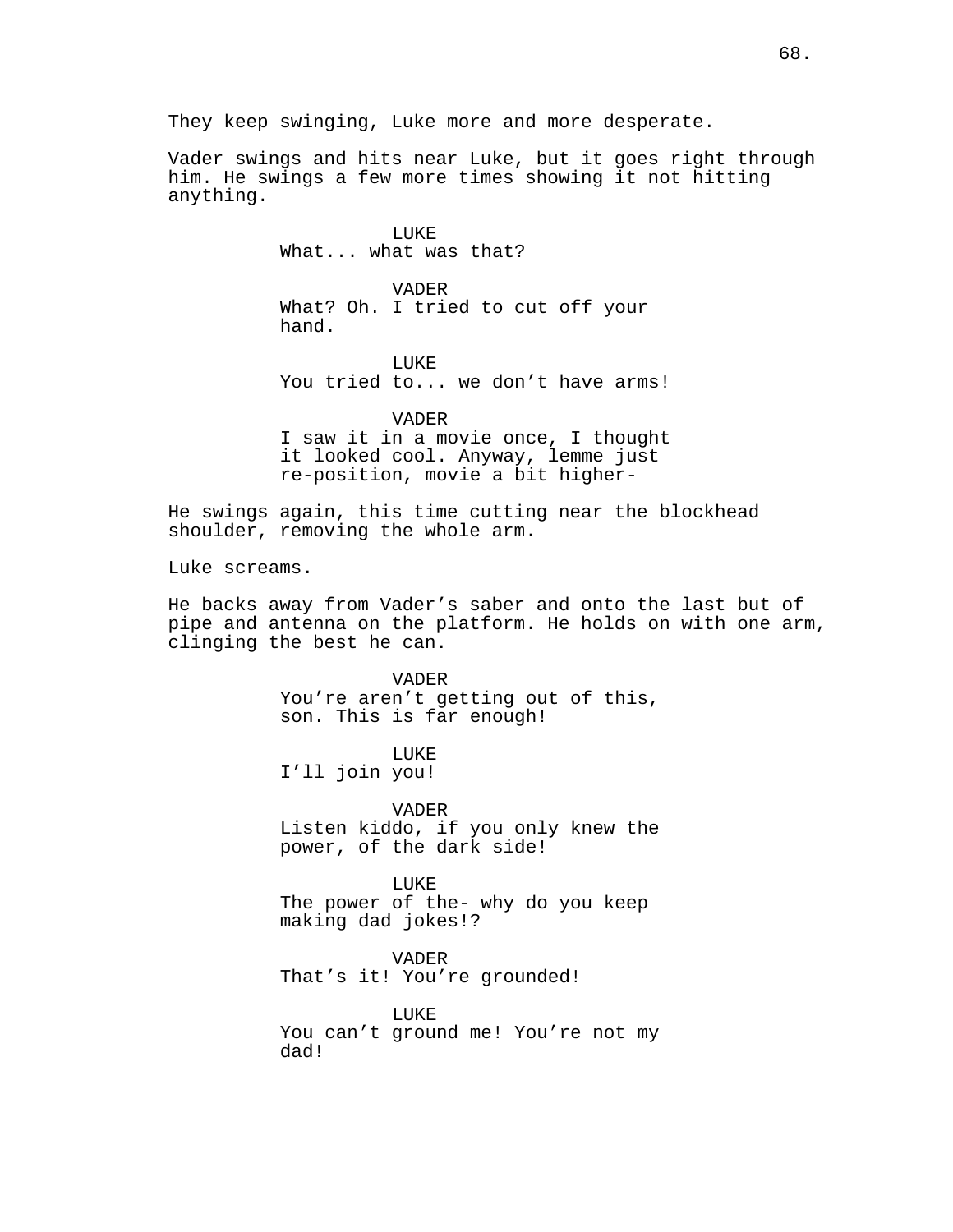VADER You ready to get your fucking mind blown?

### LUKE

Wait, no...

VADER Oh yeah! Obi-wan never told you what happened to your father!

LUKE He told me enough! He told me you killed him!

VADER NOPE! I AM YOUR FATHER, BITCH!

LUKE

Noooo! No! No. That's not true! That's impossible!

VADER

Luke. We could overthrow the Blockpire. Start our own corporate conglomerate. Join me, and together we can rule the galaxy as father and son.

LUKE I'll never join you!

VADER Swear to the Force, Luke, I'm gonna-

Luke looks around and quickly finds an out. He jumps from the platform and falls into the abyss.

VADER

Shit! Shit Luke! No! I'm sorry! I'm sorry, shit! We can get ice cream if you come back! Luke! Luuuke!

Luke falls down a conveniently angled slope and stops in the middle of a pipe. The pipe opens up from the bottom of where Luke sits.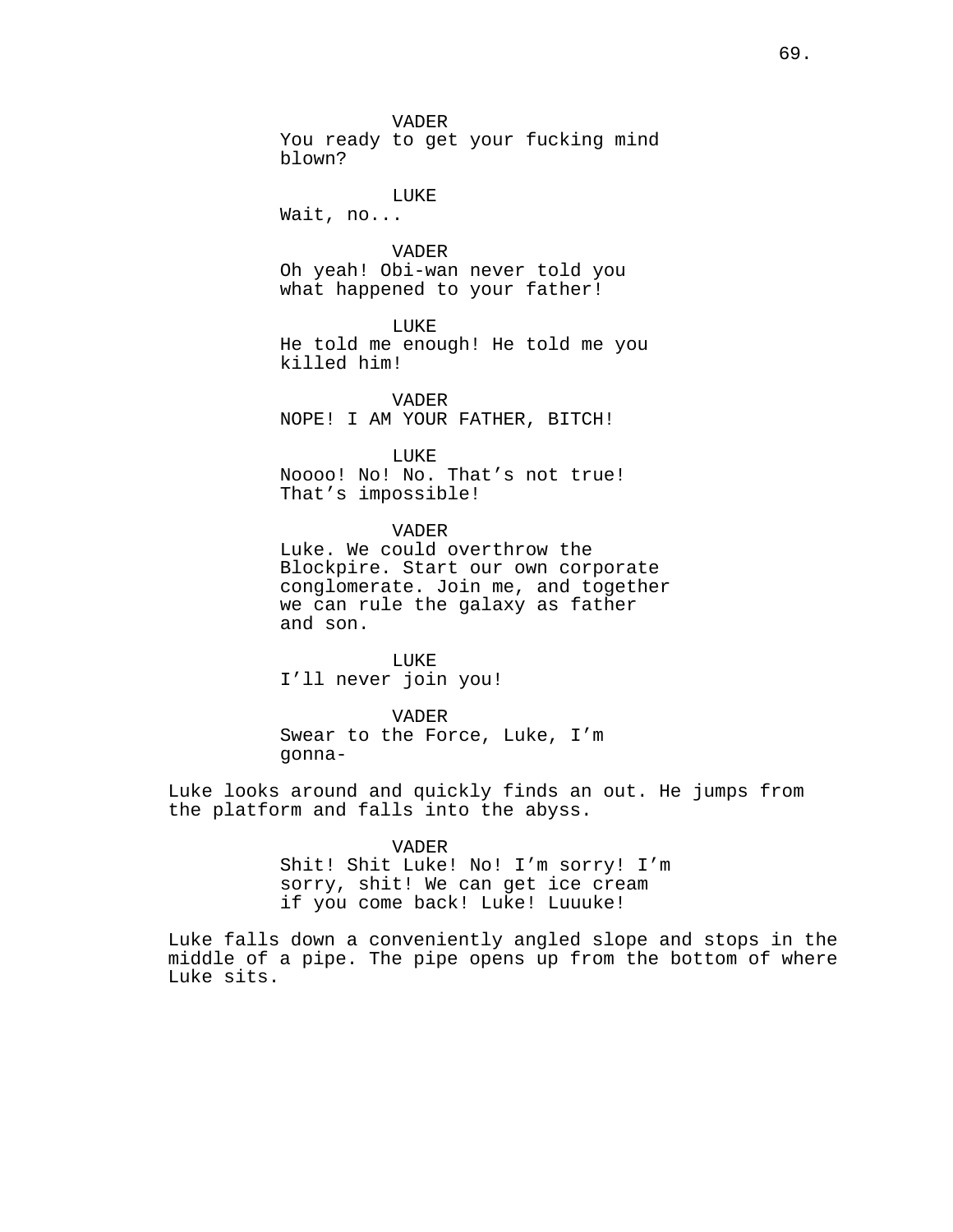EXT. BESPIN

Luke falls onto an upside down antenna and hangs on for dear life.

INT. SOME LIVING ROOM

A storm trooper watching TV suddenly has static on his screen.

> TROOPER 1 Oh come on! What the hell!?

EXT. BESPIN

Luke lets go and falls. As he does, the millennium falcon happens to be flying by. We see him comedically prat fall into the ship.

INT. MILLENNIUM FALCON

LEIA Luke! What the hell, how'd you get here!?

LUKE (in pain) Writing convenience.

LANDO He's right, this parody is getting pretty long, let's wrap things up.

INT. MILLENNIUM FALCON

Luke is on the seat, laying from his injuries.

Suddenly he stirs, hearing a voice in his head.

INT. STAR CRUISER

VADER Luke... it is your destiny.

INT. MILLENNIUM FALCON

LUKE Ben, why didn't you tell me?

VADER  $(v.o.)$ Wait, Obiwan can talk through the force too?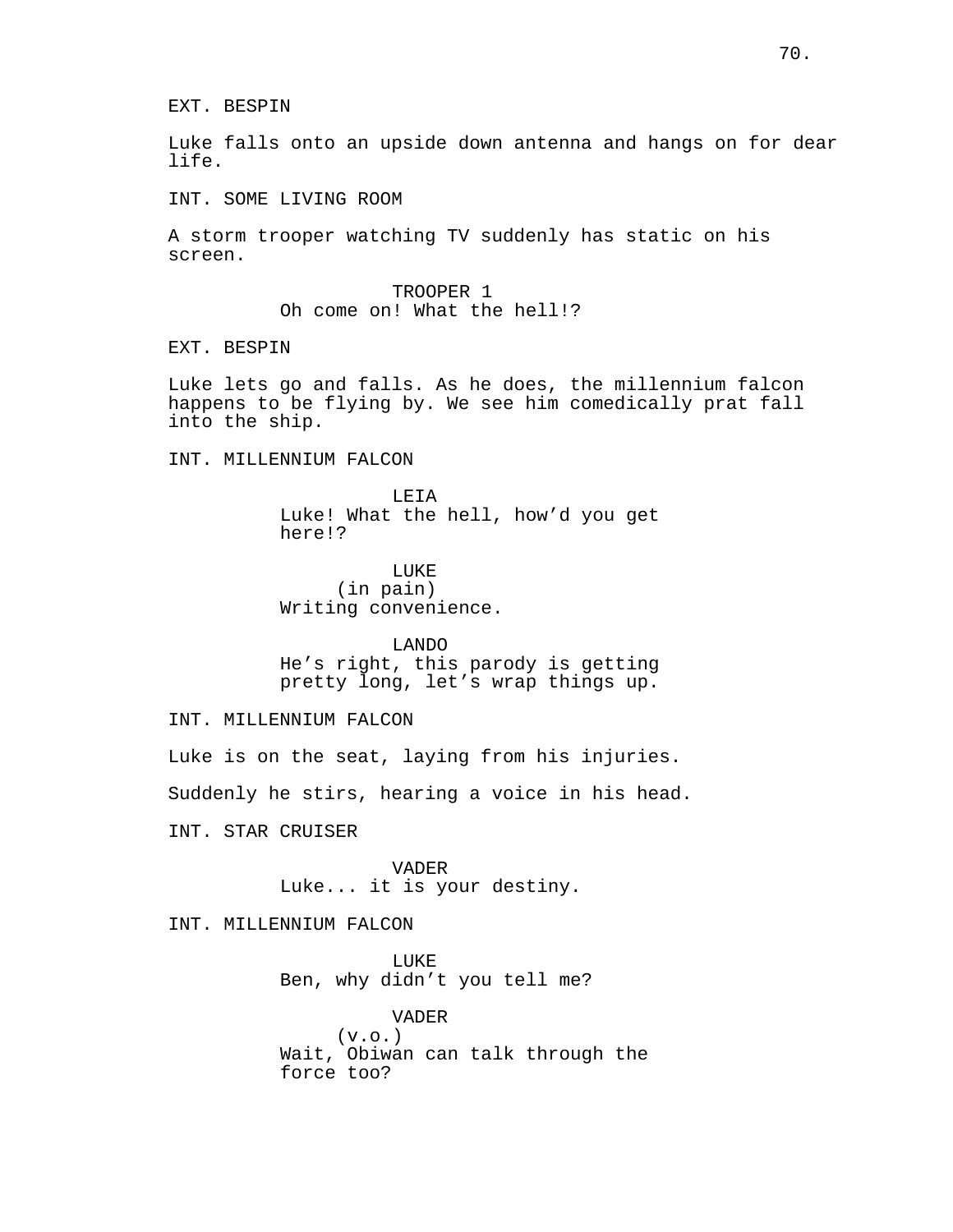BEN  $(v.o.)$ Yeah, hey Anakin...

INT. STAR CRUISER

VADER Obiwan, you dirty dog. Hey, tell me, what's being dead like?

BEN  $(v.o.)$ Shut up...

VADER I fucking nailed your ass, punk little bitch!

BEN  $(v.o.)$ Yeah, you got me...

VADER

Fuck yeah!

INT. MILLENNIUM FALCON

LUKE Could you two be quiet? I'm going through some shit right now.

VADER

 $(v.o.)$ Oh, right, sorry son.

# LUKE

Fuck off!

EXT. SPACE

The Falcon flies out into space and the screen fades to black.

INT. MEDICAL BAY

Luke is flying flat on a bed as a medical droid works on putting Luke's new hand. Everyone but Land and Chewbacca are in the same room. The process is complete and we see Luke's new hand.

> LUKE Can't wait to break this in.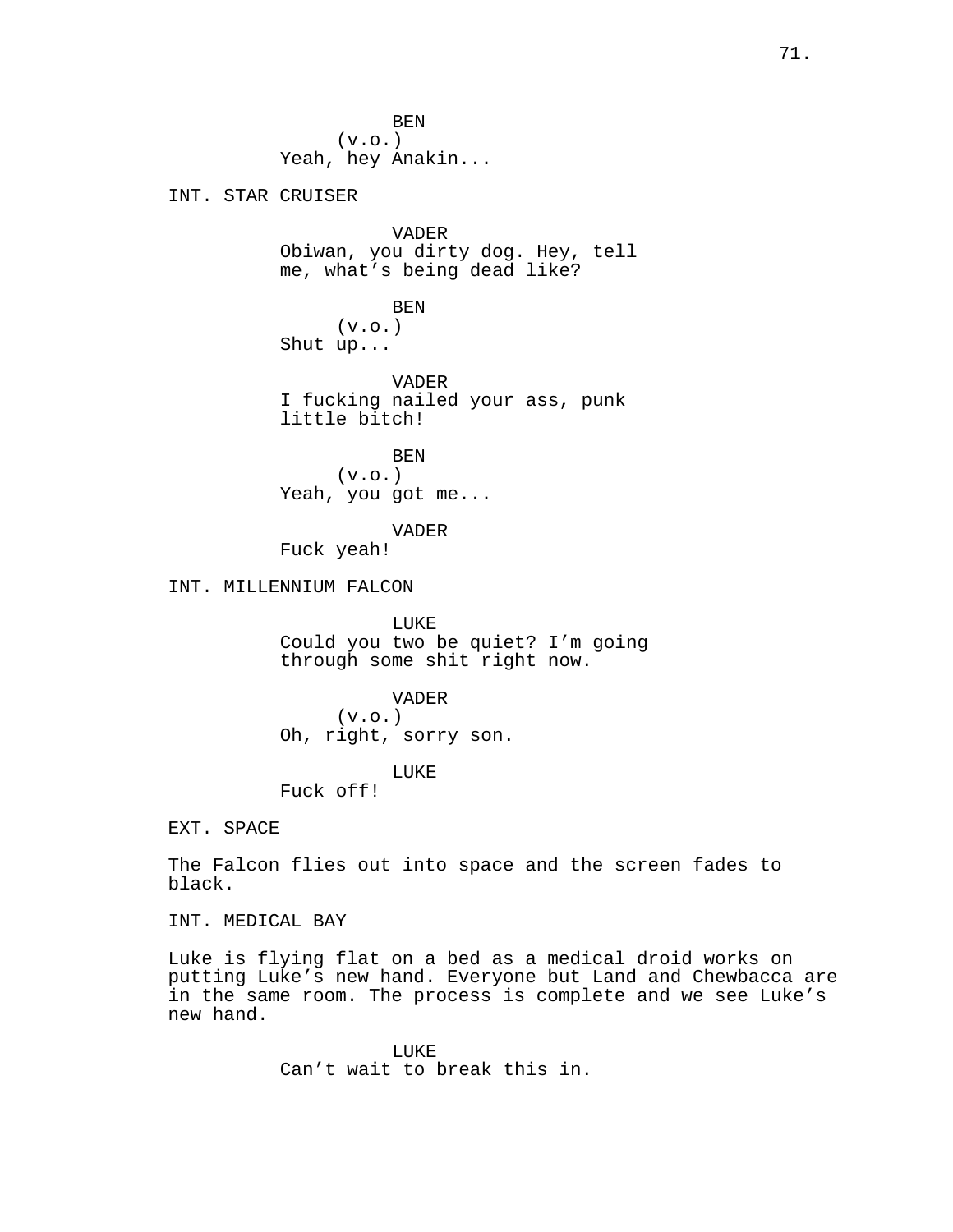INT. STAR CRUISER

Luke walks and stands next to Leia who's looking through a window of outer space and the Rebel Fleet.

> LEIA You think they'll find him?

> > LUKE

Probably. It's gonna take at least three years to do it, even though we know exactly where they're taking Han.

LEIA Yeah, wait why are we waiting so long again?

LUKE

Cause shit's all seriously fucked up. You know what I found out today? Darth Vader is my dad.

LEIA

Whaaaat?

INT. FALCON COCKPIT

Chewbacca and Lando are preparing to set off to find Han Solo.

> LANDO Alright Chewie, we'll find Han, you can count on me, old buddy.

There's a pause, Chewie looks concerned.

CHEWBACCA I've known you for literally an hour.

INT. STAR CRUISER - MAIN BRIDGE

Luke, Leia, and R2-D2 stand side by side seeing the Millennium Falcon fly past the Rebel fleet and into the unknown. On the side we can see C-3PO and the medical droid walking off the screen with heart emotes at one-another.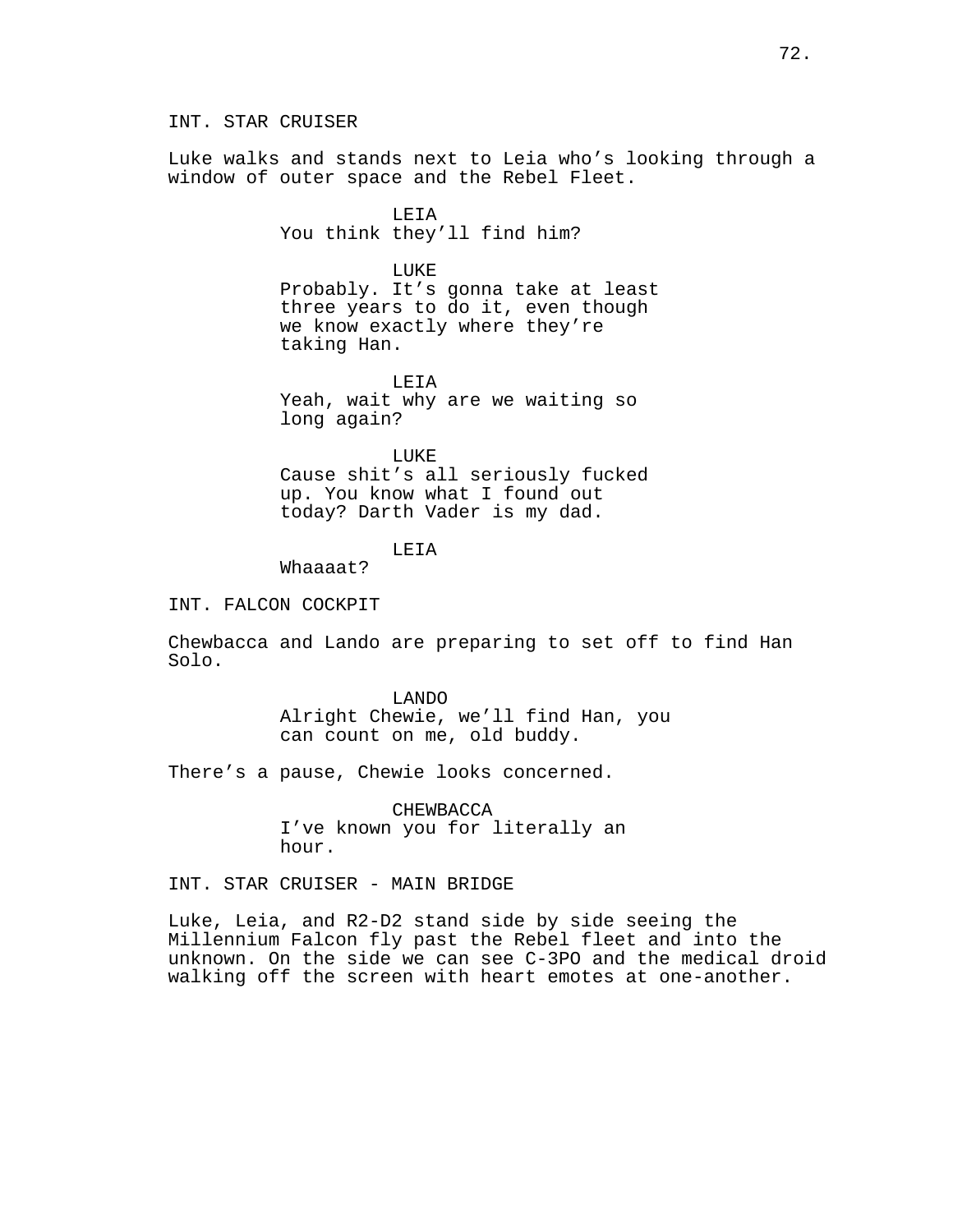EXT. REBEL FLEET

The ship that Luke and Leia are on starts to turn and face the same direction as all the other ships. Once in position, it and all the ships jump into hyperspace opposite the camera.

FADE OUT

END CREDITS OVER STARS

Post credits:

INT. STAR CRUISER

In the break room is all the bounty hunters (minus Boba Fett and Dengar). Dengar walks into the room. IG-88 is standing near a terminal making downloading sounds.

DENGAR (frustrated)

I can't find the damn exit to this place!

ZUCKUSS Just give up, Boba Fett must've found them by now.

DENGAR Man, I'm SICK of that mute one-upping us at every turn!

4-LOM (In foreign language)

Well he IS the best bounty hunter in the galaxy.

DENGAR Hey I can be good too! Just can't afford a jetpack. Or a flamethrower, or a grappling hook, or a-

BOSSK Is the tin can finished downloading the map yet?

IG-88 (In beeps and boops)

I am 25% done. 17 hours, 35 minutes, and 30 seconds remain.

BOSSK

Aw jeez.